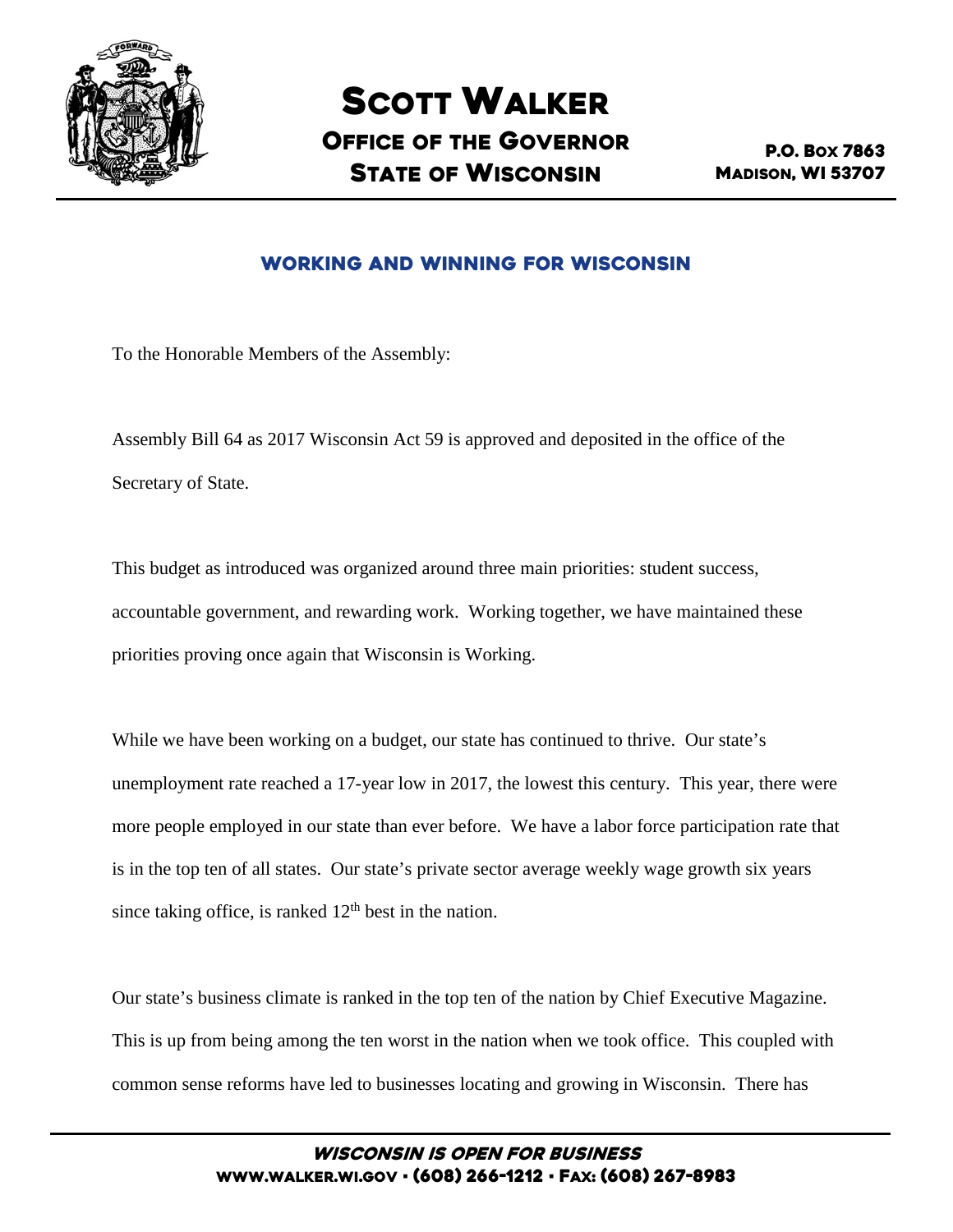

been job growth and investment all over the state; including the largest investment in state history with \$10 billion in private sector investment and up to 13,000 jobs to be created by one employer. This shows Wisconsin is leading the nation to again manufacture goods in America, right here in Wisconsin. Working together, this budget will continue to maintain these successes.

This budget is built upon a reform dividend. Lower than estimated state spending and higher than previously estimated revenues resulted in a dividend that we are investing into our priorities. Continuing this trend, the latest fiscal year closed with revenues higher than previously estimated. This budget is projected to end with more than a \$200 million surplus. When I first took office as Governor, Wisconsin was plagued by billion dollar deficits, double digit tax increases, and high unemployment. Today, years of fiscally responsible budgeting and bold common sense reforms have led to surpluses, billions in tax cuts, and some of the lowest unemployment this century.

Since we took office, Wisconsin has ended every year with a surplus. This budget continues that trend and in addition maintains a rainy day fund that is nearly \$300 million. In fact, it is 168 times larger than when we first took office. Not only are our finances under control, but our state's bonding is being maintained at a reasonably low level. Total new bonding authorized in this and last budget combined is the lowest back-to-back in at least 20 years. We are also paying off debt faster than we are authorizing new borrowing. We are one of only a handful of states with a fully-funded pension system. Our credit rating was just upgraded by Moody's for the first time since 1973 and our state's long-term obligations are some of the lowest of any state in the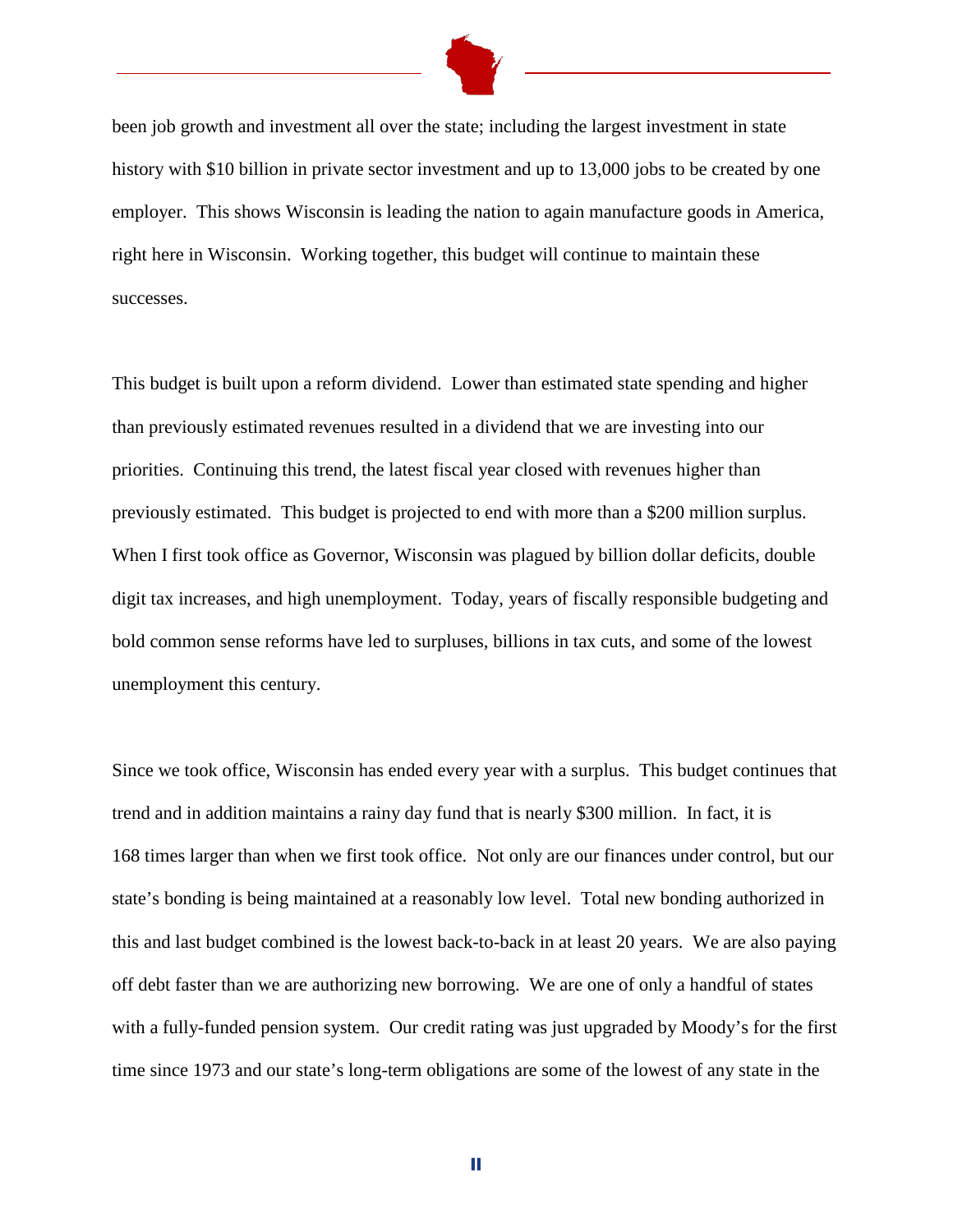nation. This is all great news for state residents and a good foundation for our state's financial future.

Investing in student success is an important part of maintaining this positive momentum in our state. This budget appropriates the largest amount of total state dollars into K-12 education of any budget in state history. The increase is the largest in a decade and total state support for K-12 will be the highest in a decade as well. We invest heavily in all schools as well as target dollars to school mental health, special needs, and broadband programs. These investments will help our students succeed and our state to prosper.

Additionally, we invest in higher education. We make the largest investment into the University of Wisconsin System in a decade by increasing state funding by nearly \$100 million. We enact performance funding to ensure focus on student achievement, finishing college on time, and college affordability. We also freeze resident undergraduate tuition for a record six straight years. It is estimated this has saved the average student \$6,311 over the last four years compared to the prior ten-year trend.

We are investing into our Technical College System. We set aside \$5,000,000 for our technical colleges to partner with businesses to fill high demand jobs. In addition, a significant investment is made into need-based aid for technical college students. Overall, funding for Wisconsin Grant need-based aid will rise to the highest appropriated level in state history.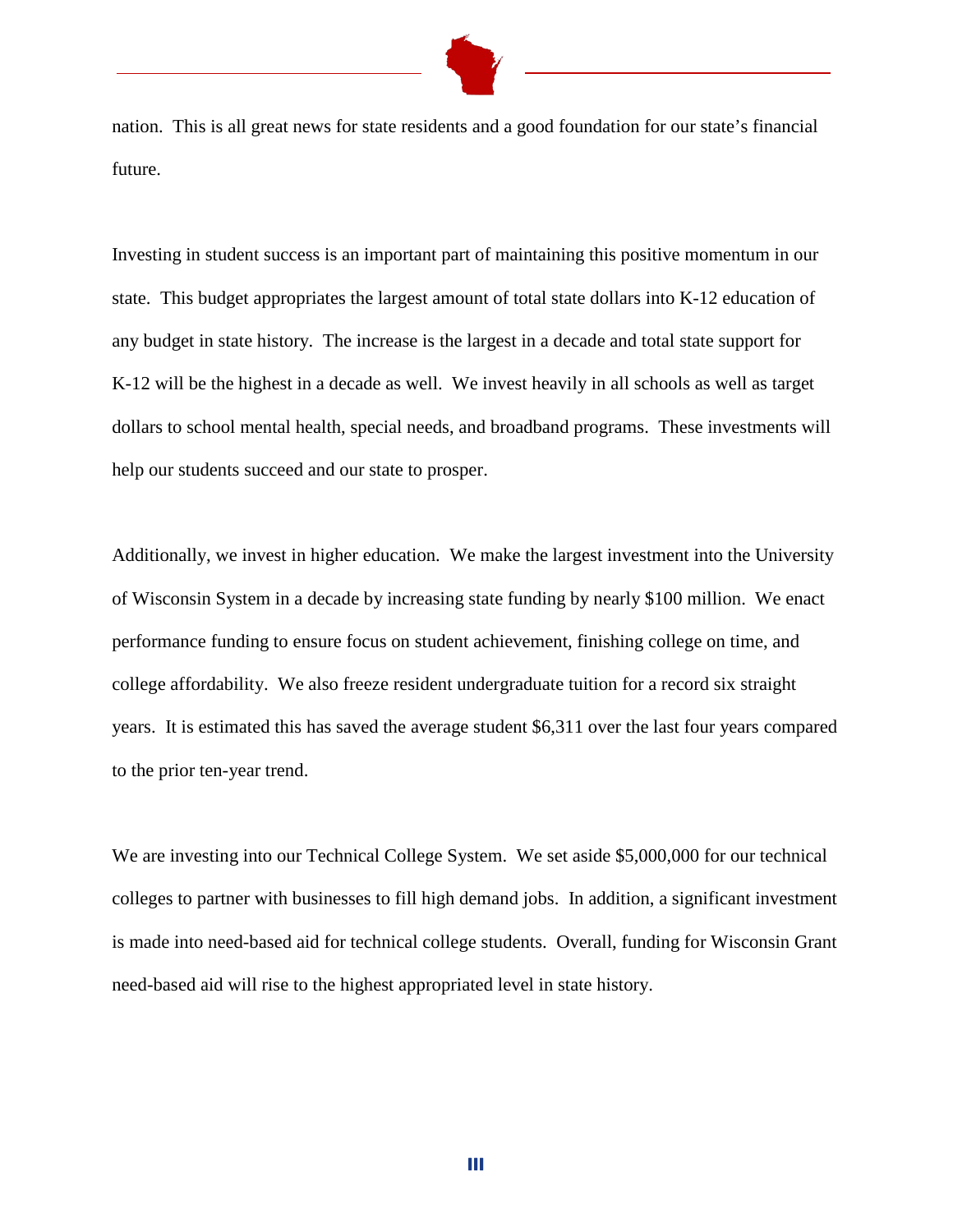

These investments into need-based aid coupled with freezing college tuition will make getting a degree or certificate more affordable. This will reduce student debt and build upon other positive reforms we have enacted to get students educated, graduate on time, and into the workforce with the skills they need to fill high demand jobs. Lowering the cost of higher education and giving students the skills they need to pursue successful careers can reduce student debt in meaningful ways for future generations.

This budget exemplifies our commitment to accountable government as well. We continue to reduce the tax burden on Wisconsin residents. In total, the cumulative tax cuts since we took office will rise to more than \$8 billion with this budget. This includes eliminating the state levied property tax. This is one of the actions taken to meet our commitment to reduce property taxes. This budget is estimated to maintain a property tax bill for a typical homeowner in 2018 that is lower than it was in 2014, which is lower than it was when we first took office in 2010. This has cumulatively saved the typical homeowner thousands compared to the trend prior to us taking office. That is truly amazing.

This budget also reduces the personal property tax. This tax cut will directly benefit small businesses all throughout the state. Our efforts to reduce the tax burden in Wisconsin have been significant. Since we took office, only two other states' tax burdens improved more than Wisconsin. This is helping to create jobs, grow our economy, and make Wisconsin a more attractive place to live, work, and grow businesses.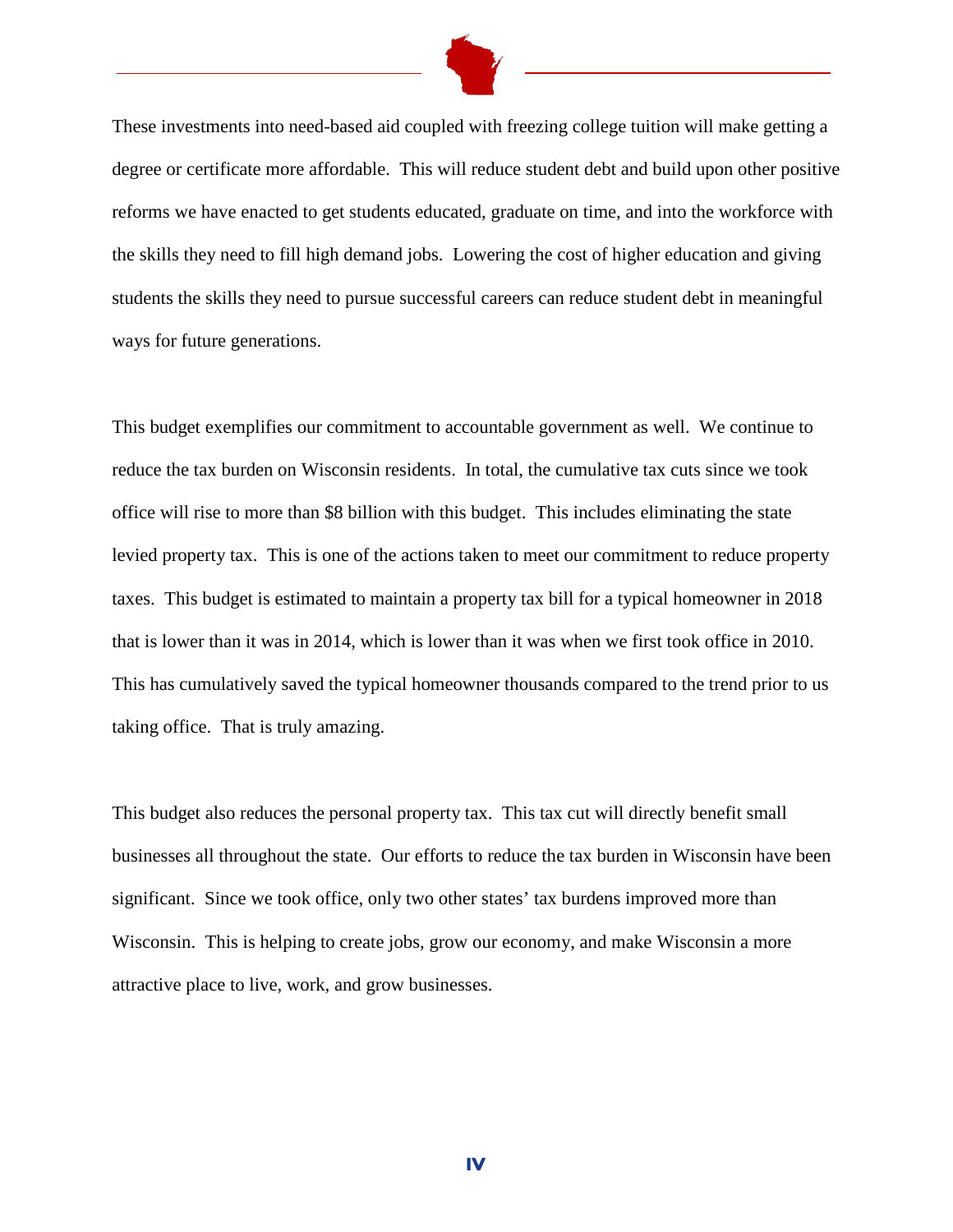

This budget and a separate proposal that invests in the I-94 North-South corridor both invest heavily in our state's infrastructure. Total transportation investments exceed \$6 billion. Including these investments, compared to the eight years prior to us taking office, this is more than an additional \$3 billion investment into our state's infrastructure. These investments will build upon our top ten ranked state and local spending on highways per capita in 2014.

The investments in infrastructure include the largest increases in local road aids in 20 years, significant investments into safety and maintenance, and we keep vital major road projects on schedule, such as the I-39/90, USH 10-441, and Verona Road projects. State highway rehabilitation receives a significant investment that utilizes higher than anticipated savings to keep projects on time. Also, in this budget total borrowing for roads is the lowest since the 2001-03 biennium and we didn't raise the gas tax.

Our state's employers are telling us they need more workers. This budget meets this need by focusing on rewarding work. One way to accomplish this is by getting more able-bodied individuals trained, off government dependence, and into the dignity and independence that comes from work.

To do this, we continue to expand our drug testing and treatment programs so we can get those in need treatment and ultimately employment. We provide able-bodied adults on public assistance programs opportunities to become trained and join the workforce. We also expand upon our successful workforce training programs such as Wisconsin Fast Forward and our apprenticeship programs to get those seeking employment the skills they need for a successful career.

v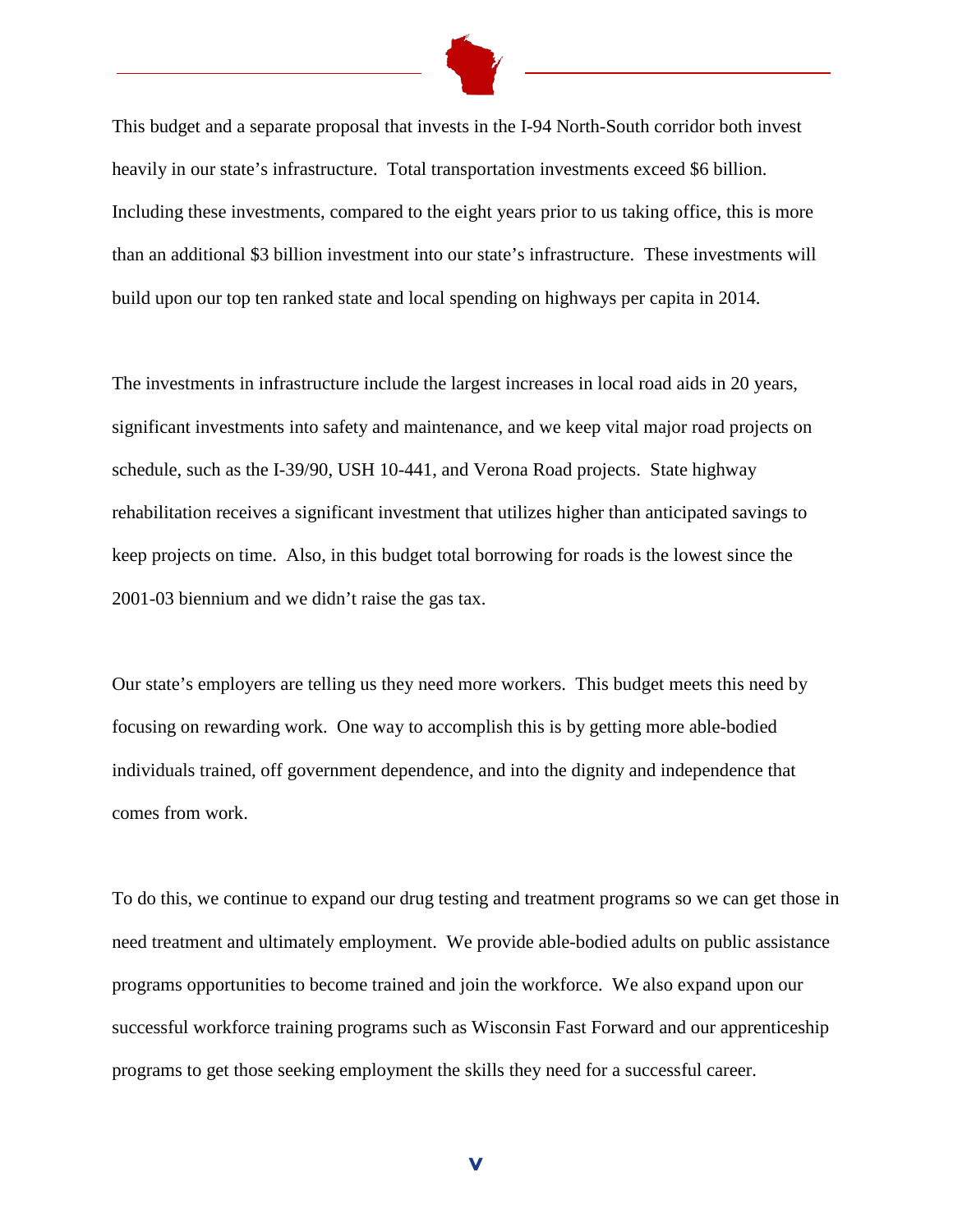

Wisconsin is working and the policies in this budget will keep Wisconsin moving forward. I am pleased that the Legislature agreed with my priorities to cut property taxes, fund K-12 education at record levels, and to heavily invest in our state's infrastructure. This budget proves we can work together to meet our shared goals.

These are short summaries of how this budget promotes student success, advances accountable government, and prioritizes rewarding work:

#### Student Success

- This budget appropriates the largest amount of state dollars into K-12 education in state history at \$11,525,378,600 in general and categorical aids. In total, schools will receive a \$636,272,000 increase in general and categorical aids which is the largest in a decade. State support for K-12 will also rise to the highest level in a decade.
- Investments into broadband are increased by \$35,500,000 over the biennium. The investments will benefit rural schools, public library systems, and underserved areas of the state. A permanent Broadband Expansion Grant program will also be created to continue our efforts to extend broadband into underserved areas of Wisconsin.
- New funding for school mental health programs is included. This includes \$3,000,000 for school social workers, \$3,250,000 for schools that collaborate with providers to provide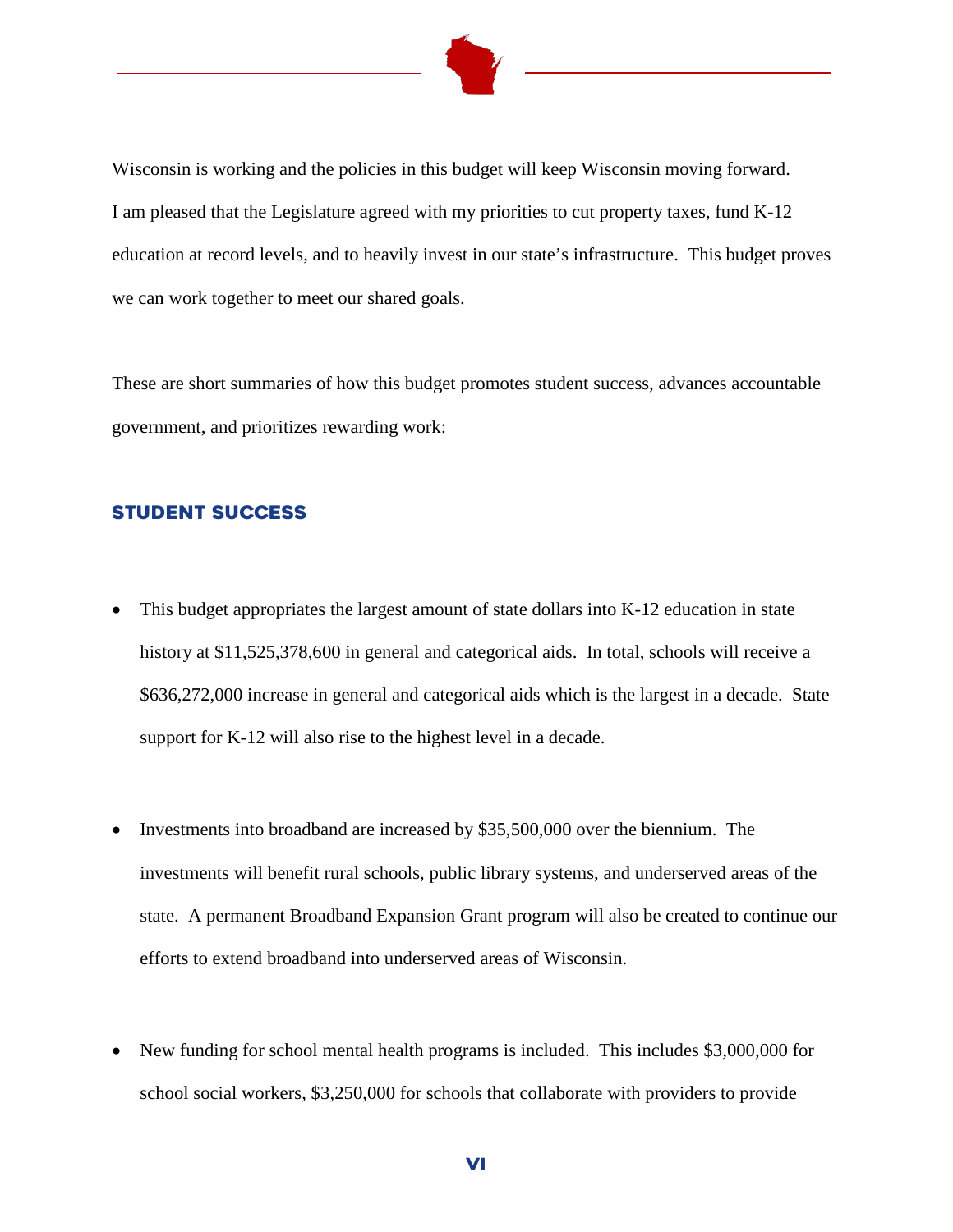

mental health services for pupils, and \$1,000,000, including funding provided in 2017 Wisconsin Act 31, to support mental health screening and trauma informed care training for school staff.

- A \$6,100,000 investment is made into special education incentives. This program provides incentives for schools to enroll special needs students into a postsecondary education training program or become employed. An additional \$1,500,000 is invested into a special education transition readiness grant program. These grants would fund transportation for special needs students to internships or work, training for school staff, and additional staff to support coordinating work experiences for special needs students with local businesses and organizations.
- High Cost Transportation Aid is fully funded with an additional \$10,400,000 over the biennium. This will fully reimburse school districts with comparatively high transportation costs. Eligible districts have costs higher than 150 percent of the state average and 50 pupils or less per square mile.
- We create and fund a teacher development grant program under which school districts may partner with an educator preparation program to prepare certain nonteacher school district employees to become teachers. Private schools and charter organizations would also be eligible if they partner with an educator preparation program approved by the Department of Public Instruction. This program provides a tool schools can use to address teacher shortages or curriculum expansions.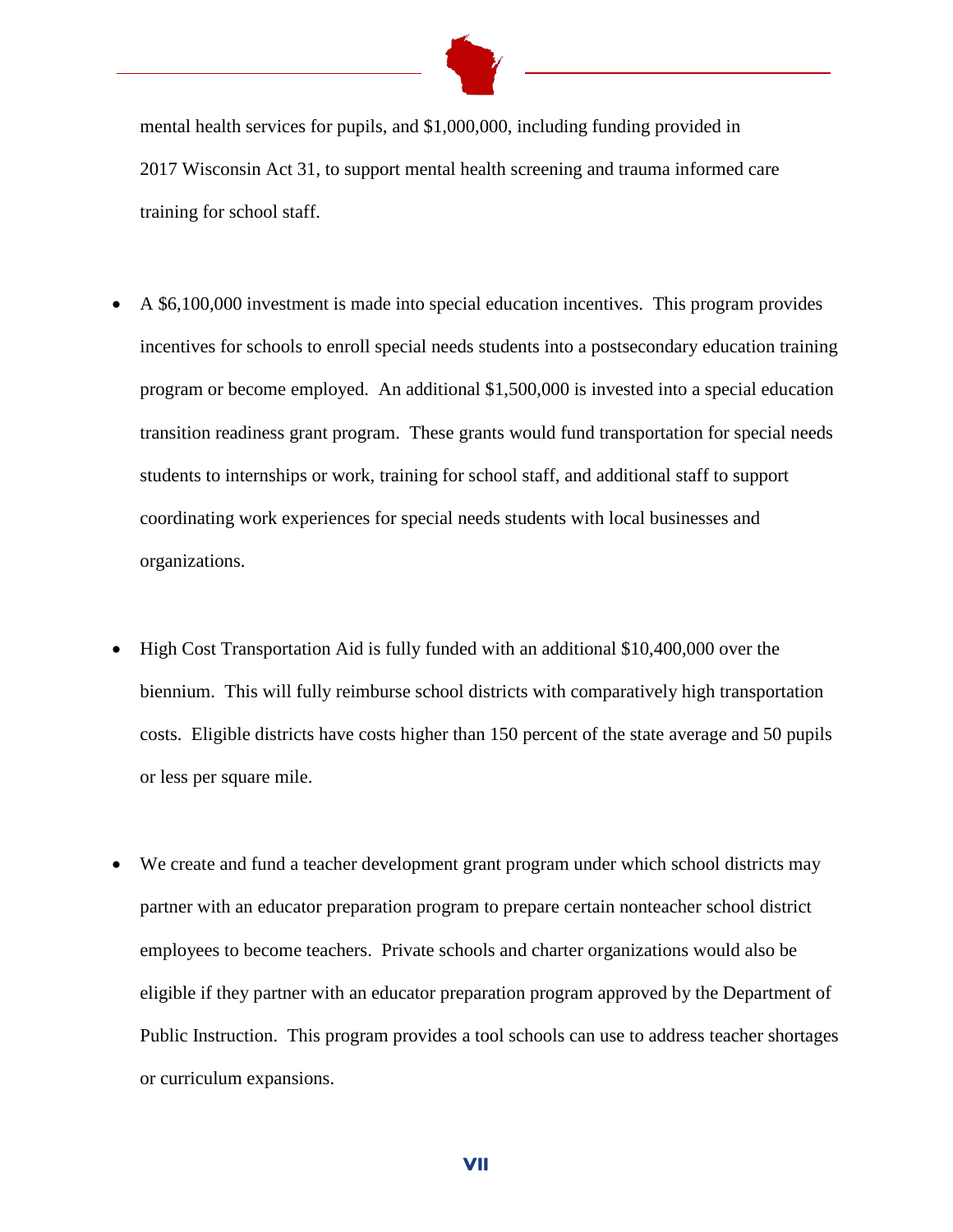

- We continue the resident undergraduate tuition freeze at University of Wisconsin System schools for historic fifth and sixth straight years. Tens of thousands of students have benefited from this freeze since it went into effect four years ago. Since its first year, a student graduating in four years was estimated to have saved \$6,311 compared to the prior ten-year annual average due to the freeze.
- We implement performance funding for the University of Wisconsin System. An investment of \$26,250,000 was made into performance funding based on student completion, access, contributions to the workforce, and operational efficiency.
- We invest an additional \$5,000,000 into the University of Wisconsin System to increase enrollments in high demand degree programs.
- We increase Wisconsin Grant program need-based financial aid by roughly \$15,000,000. This increase will push total need-based aid to the highest appropriated level in state history. Thousands of students will receive aid due to this action that reduces the cost and potentially the debt of graduates.
- We extend the Wisconsin veterans tuition remission benefit to certain children and spouses. This will ensure disabled veterans' spouses and children will be eligible for tuition and fee remission at University of Wisconsin System and Wisconsin Technical College System schools if they have been state residents for five or more years.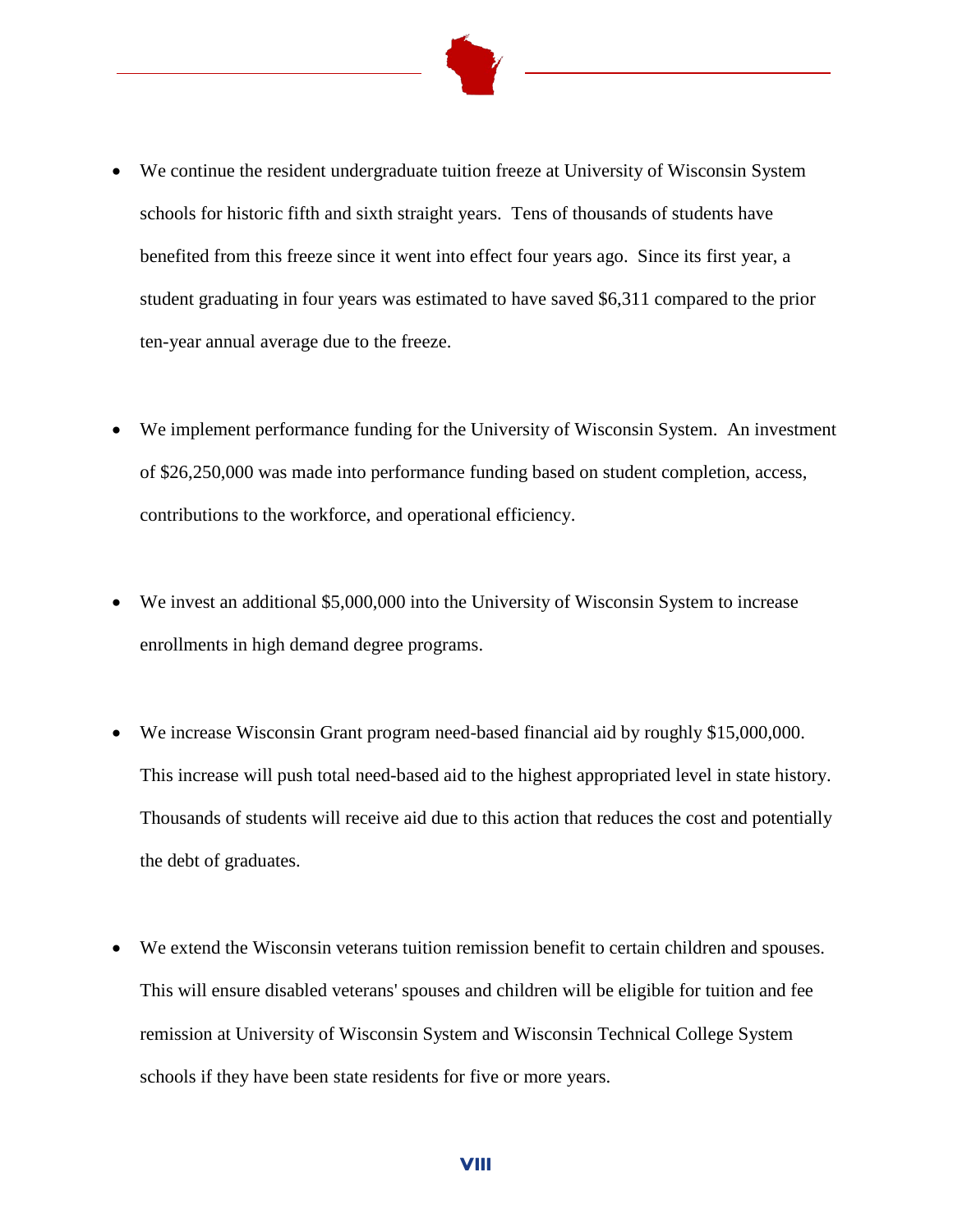

- We provide \$648,000 in need-based financial aid for Flexible Option students. Also, we require the Board of Regents to increase the number of Flexible Option degree and certificate programs by 100 percent.
- We provide \$100,000 in new funding for the Alzheimer's Disease Research Center at the University of Wisconsin-Madison.
- We provide \$490,000 in new funding annually for the University of Wisconsin Carbone Cancer Center.
- We require the University of Wisconsin System and Wisconsin Technical College System to recognize service members' postsecondary credits recommended by the American Council on Education. This will assist our veterans by saving education costs as they transition from service to civilian life.
- We authorize the Board of Regents to create a school of engineering at the University of Wisconsin-Green Bay. Engineering positions are in high demand all over the state, but particularly in Northeast Wisconsin.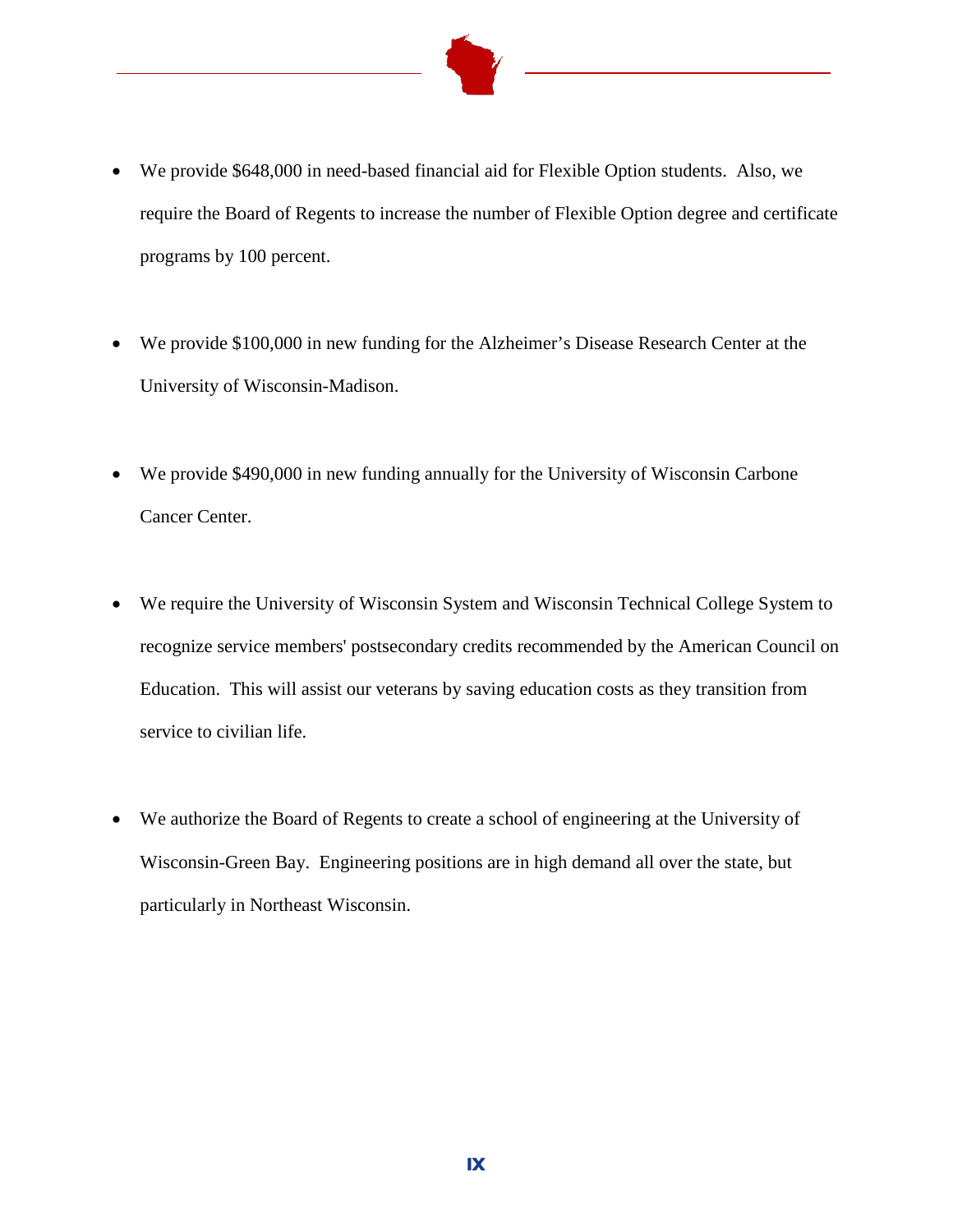

#### Accountable Government

- This budget keeps our commitment to reduce property taxes. Property taxes for the typical homeowner are estimated to be lower in 2018 than they were in 2014, which is lower than they were when we took office in 2010. This is estimated to cumulatively save the typical homeowner roughly \$3,000 compared to the trend prior to 2010.
- Including this budget, we provided over \$8 billion in cumulative tax relief since 2010. This includes reducing income tax brackets, cutting income taxes for all Wisconsin earners focused on the middleclass, and enacting a tax credit for our manufacturing and agriculture industries that is making Wisconsin a destination for employers to locate and expand.
- In this budget, we eliminate the state levied property tax. This historic action is coupled with other property tax relief measures that are keeping property taxes down in Wisconsin. This keeps more money in families' pockets and makes Wisconsin an even better place to live, work, and raise a family.
- We invest \$86,935,200 into general transportation aids and into the Local Road Improvement and Bridge Improvement Assistance Programs. These increases for local government general aids are the largest in 20 years.
- This budget provides a \$63,710,000 increase in safety and maintenance funding. Of this, \$33,733,000 will go to Wisconsin's counties to perform highway maintenance. This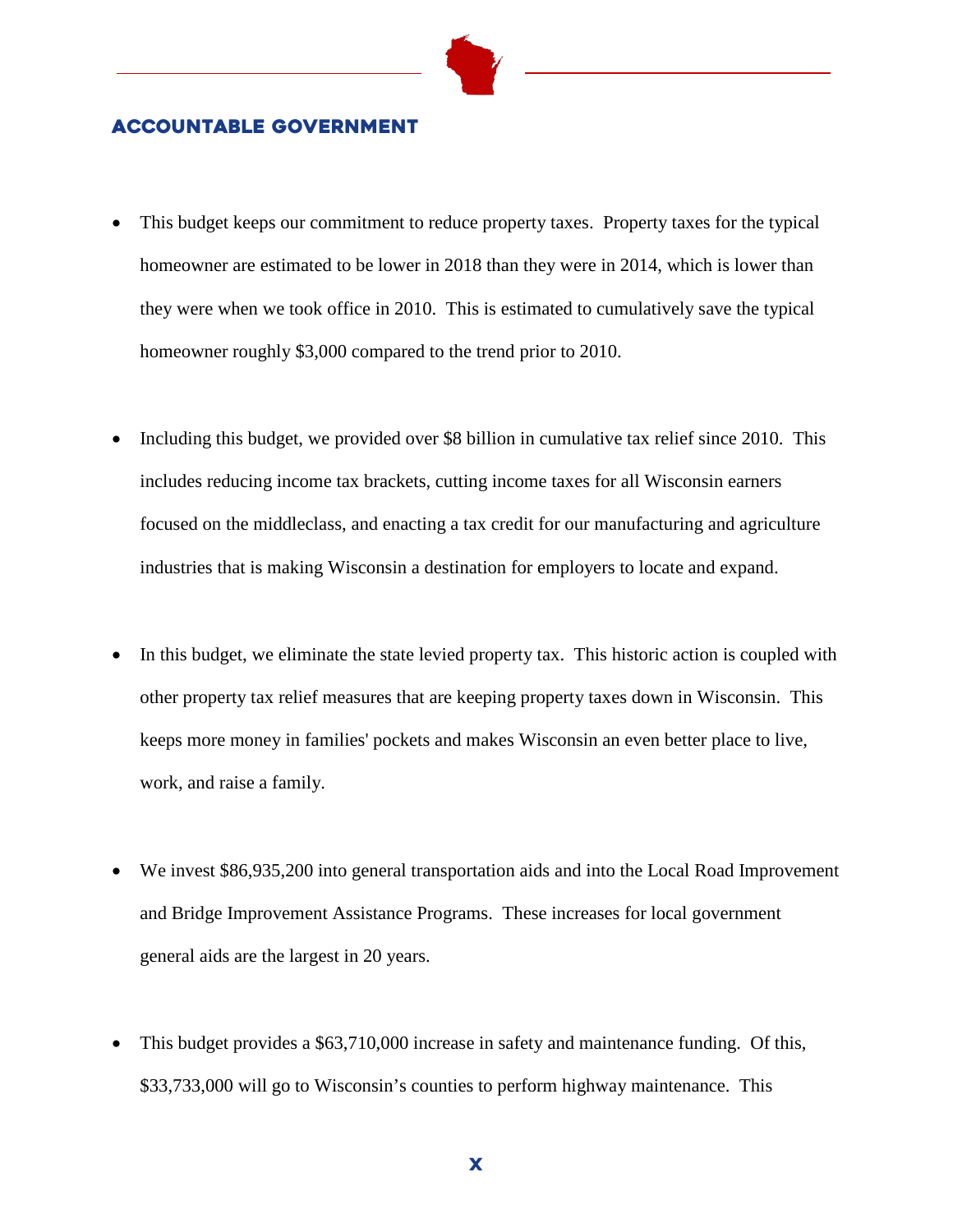

increases the total to \$373,733,000 over the budget biennium for county performed maintenance.

- We provide a significant \$1,619,432,400 for State Highway Rehabilitation. This funding will allow the state to complete projects on time, but at a lower cost largely due to savings from competitive bids and lower fuel prices.
- The budget provides \$563,700,000 for major projects. This funding will keep the I-39/90, USH 10-441, and Verona Road projects on time. The budget also reserves \$19.4 million in anticipated project let savings for STH 23.
- This budget has numerous provisions that will result in savings to be reinvested into our infrastructure. These include repealing prevailing wage, cutting unneeded positions at the Department of Transportation, and enacting institutional reforms at the department that will together save tens of millions of dollars.
- We create a human resources shared services initiative to save taxpayers \$2,800,000 over just the next two years. This initiative will streamline human resources policies for better implementation at a reduced cost to taxpayers.
- We provide four information technology (IT) purchasing positions to review state IT purchases. The goal is to consolidate similar vendor contracts across the enterprise, strategically source our IT purchases, and save state taxpayer dollars. Hundreds of millions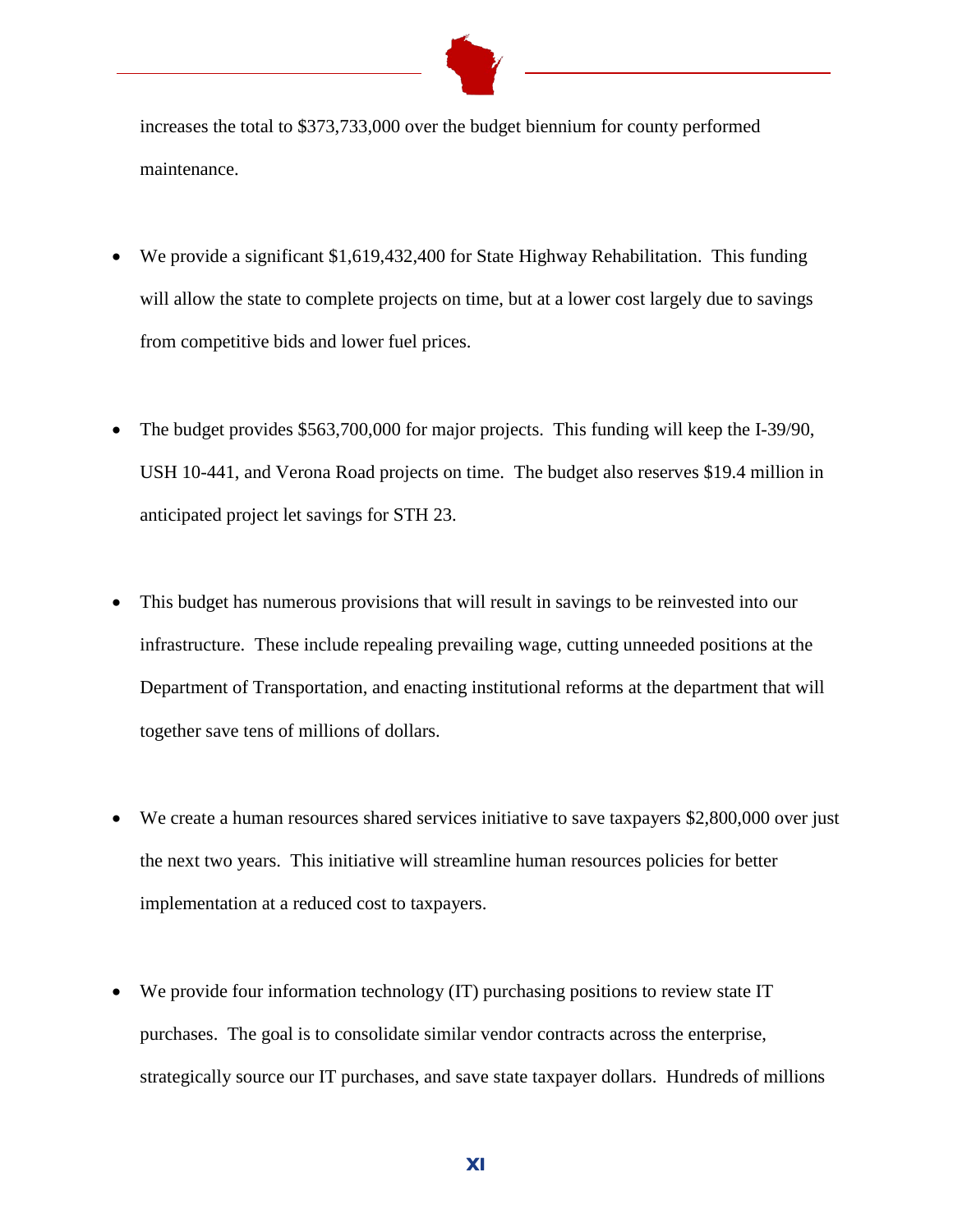

of dollars are spent on IT supplies and services each year, so trimming even a small percentage of the cost could result in significant savings.

- A \$63,000,000 program is created for environmental mitigation from Volkswagen settlement funds. Of this amount, up to \$32,000,000 may be used for a new statewide capital program to assist local governments in the purchase of transit vehicles. The remaining funds could be used to purchase necessary vehicles for use by the state. These programs would save taxpayer dollars by using settlement funds as opposed to existing dollars for new vehicles. The state will receive \$21,000,000 in each of the next three fiscal years for replacement of both state and local vehicles.
- We provide \$6,700,000 for Next Generation 911 enhancements to ensure our state public service answering points have the capabilities necessary to provide vital 911 services.
- We provide 3.25 FTE positions to expand mental health services for girls at Copper Lake School so that they have similar access to mental health services as juvenile males.
- There are 8.25 FTE youth counselor positions at Lincoln Hills School to improve staff ratio standards prescribed by the Prison Rape Elimination Act.
- This budget provides 9.0 FTE nurse positions for the safe distribution of medication to the juvenile corrections population.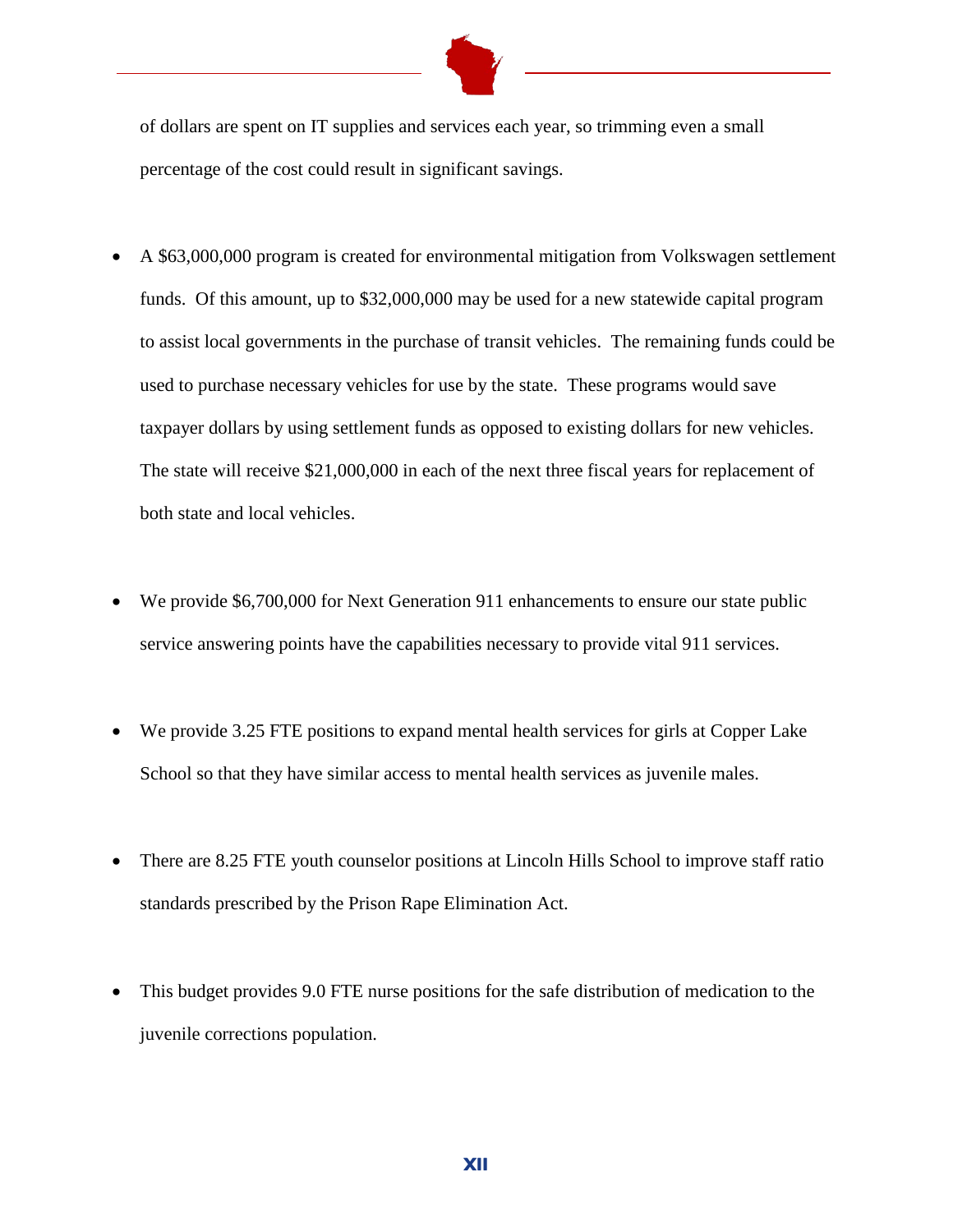

- In combination with 2017 Wisconsin Act 32, we increase funding for treatment, alternatives, and diversion programs throughout the state by \$4,500,000 and increase funding for drug courts by \$300,000.
- There is \$2,000,000 for beat patrol grants to local governments. These grants are to reimburse for police overtime in cities with population of 25,000 or more.
- This budget provides an additional \$1,500,000 for the Internet Crimes Against Children program.
- We continue \$80,000 per year in funding for the Wisconsin Court Appointed Special Advocates to support court appointed special advocacy services for abused and neglected children.
- There are an additional 5.0 FTE staff positions to increase support for the Prescription Drug Monitoring Program. These staff will assist our pharmacy partners to monitor the dispensing of drugs as we work to stem drug abuse in Wisconsin.
- We provide \$2,000,000 per year to operate a data analytics system within our Medical Assistance programs. The system is designed to identify, prevent, and eliminate fraud in our state Medical Assistance programs.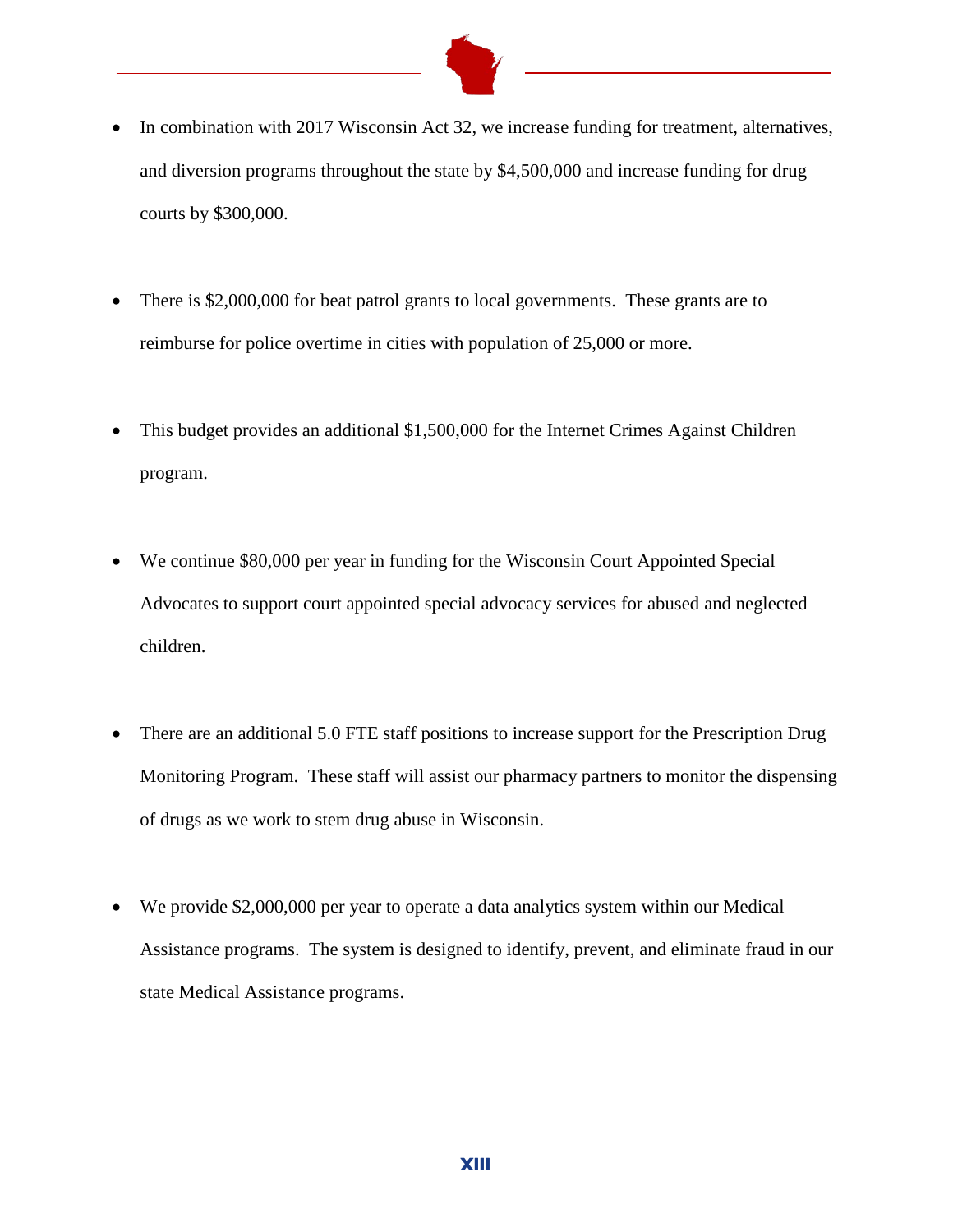- There is additional funding for local income maintenance consortia to investigate and prevent fraud. Funding is increased from \$1,000,000 to \$1,500,000 per year.
- We increase funding for our veterans service organization grants. Our state Disabled American Veterans transportation grant will increase to \$200,000 per year. Veterans service organization grants will increase by \$60,000 per year. Camp American Legion will receive a grant increase to \$75,000 per year. These increases will assist these organizations as they help veterans with their claims, with transportation of veterans to health care, and help veterans and families heal from the wounds of war.
- We provide an additional \$6,250,000 for Children and Family Aids and \$460,600 annually to fully fund a previously-enacted foster care rate increase. Total state Children and Family Aids funding will rise to \$74,308,000 in fiscal year 2018-19. These funds are used to assist abused and neglected children as well as other children and their families in need.
- There is an additional \$2,000,000 to provide services to sex trafficking victims. Total funding will rise to \$6,000,000 over the biennium.
- Foster care and kinship care rates paid to parents and relatives will increase by 2.5 percent in each of the next two calendar years or by \$1,140,100 over the biennium.
- Additional Temporary Assistance for Needy Families (TANF) funding of \$3,900,000 annually is allocated to the state's home visiting program to expand the number of families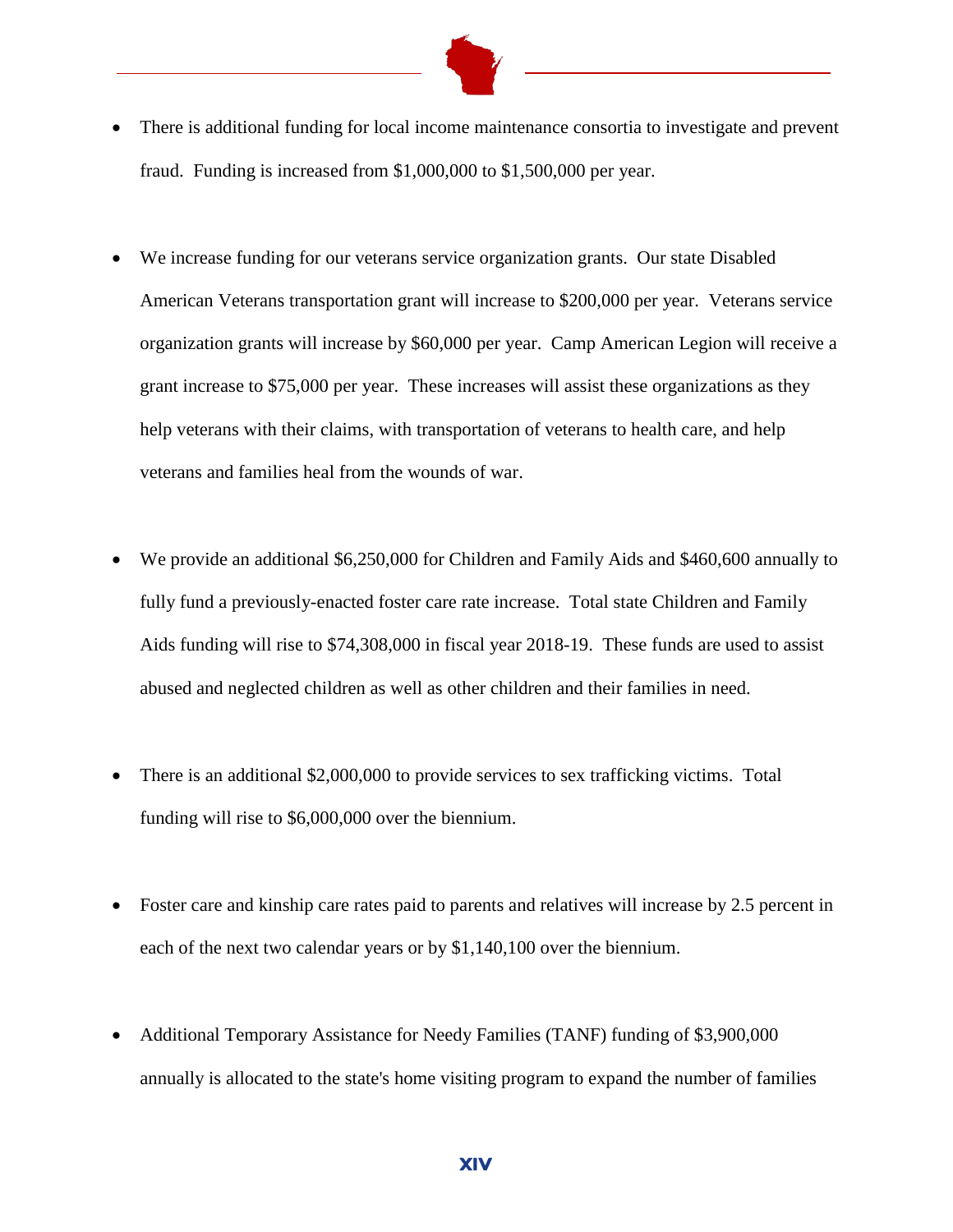

served and increase the number of parents equipped with the tools needed to improve chances of success for parents and their children. Program funding would total \$14,297,700 in each fiscal year and \$28,595,400 over the biennium.

- Medical Assistance nursing home and personal care reimbursement rates will both rise by 2 percent in each year of the biennium. This is the largest increase in over a decade. In addition, we increase by \$5,000,000 support for nursing homes to provide care for residents with dementia and other challenging behaviors.
- We provide funding to increase Family Care capitation rates. This \$25,000,000 increase in state funding is intended to address workforce shortages and retention challenges with caregivers.
- The waiting list for the Children's Long-Term Support Waiver program is eliminated. This provides \$39,551,900 and is estimated to provide services to 2,200 children with developmental disabilities, physical disabilities or severe emotional disturbances on the waiting list.
- There is \$3,149,000 to maintain 19 dementia care specialists and increase the number to 24. These positions will assist families as they take care of their loved ones and seniors dealing with dementia.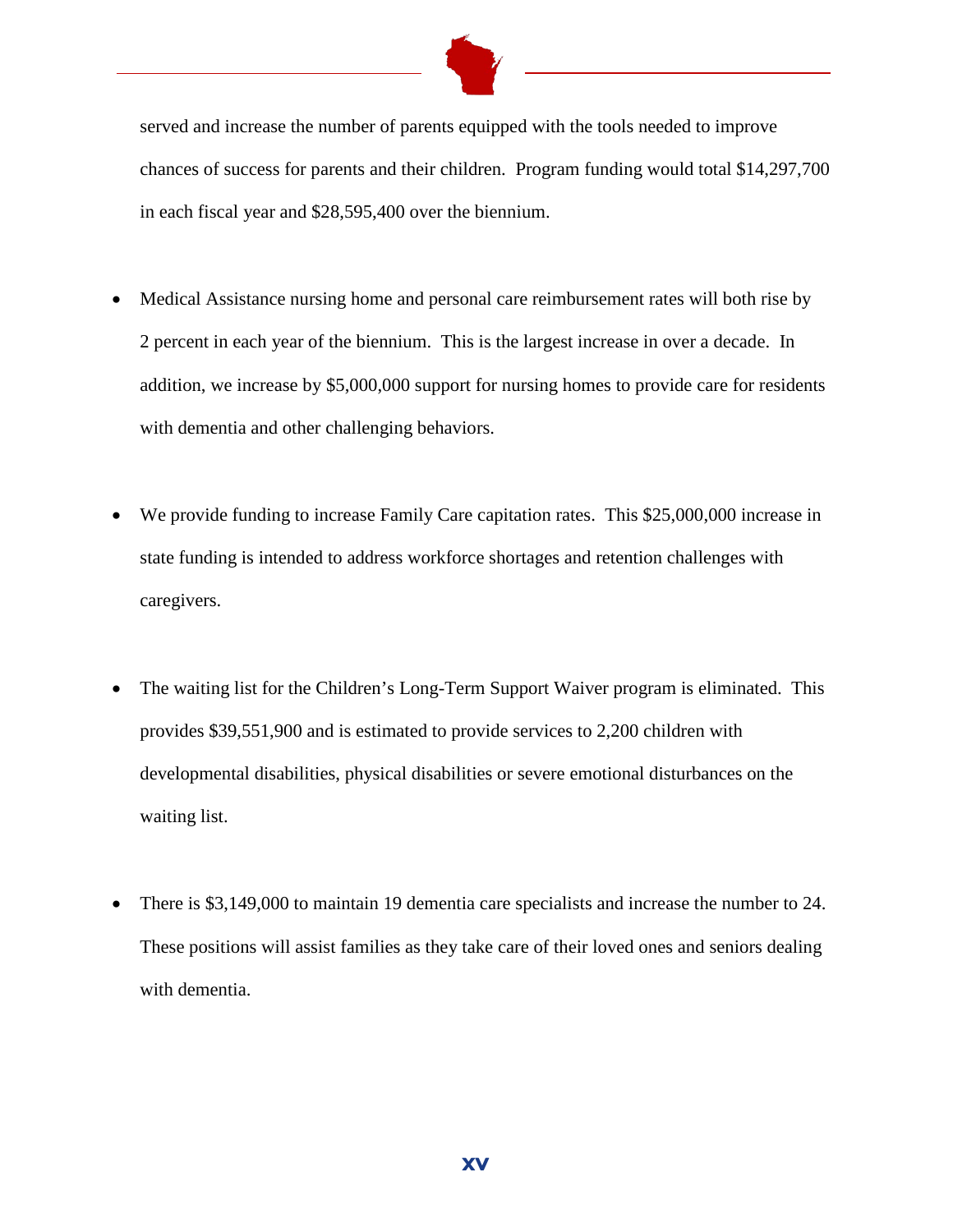

• We provide an increase of \$3,611,700 for assistant district attorney and deputy district attorney pay progression. This will provide for two \$1.97 per hour pay increases and is intended to improve our retention of experienced district attorney staff. In addition, \$3,887,600 will be provided for pay progression for assistant state public defenders.

#### Rewarding Work

- This budget continues to move individuals from government dependence to the true independence that comes from work. Building on the successful reforms to the FoodShare program, this budget creates a pilot program in which able-bodied adults with school-age dependents in two regions of the state will be required to be working, be looking for work, or engaged in worker training. Tens of thousands of individuals on FoodShare have found employment since statewide implementation of the FoodShare Employment and Training (FSET) program.
- This budget includes a Medicaid waiver that will allow the state to include a requirement for certain childless adults to be engaged in work, looking for work, or enrolled in a worker training program for the first time if approved by the federal government.
- We expand drug screening and testing requirements in numerous state programs. This expansion will extend testing and treatment options to thousands of additional public assistance recipients. This will help move them from government dependence to the dignity and independence that comes through work.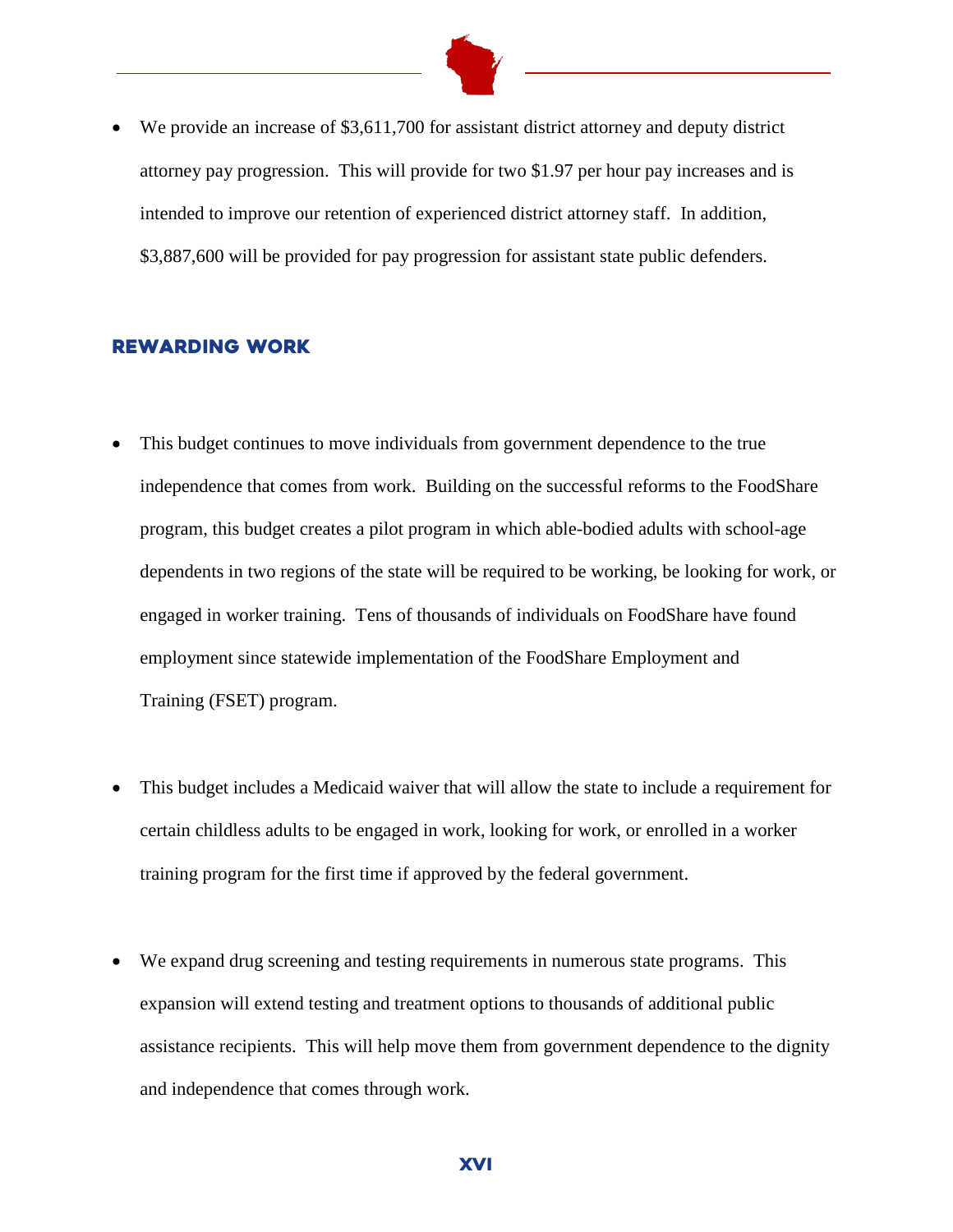

- The Learnfare school attendance requirements are strengthened to ensure students are attending school as opposed to just enrolled as is the case under current law. This aims to reduce truancy that leads to poor academic performance.
- Wisconsin Fast Forward training grants are increased by \$11,500,000. Of this amount, \$5,000,000 is allocated specifically for technical colleges. The remaining increase will be used for apprenticeships, mobile laboratories to train offenders reentering the workforce, dual enrollment programs, and other competitive workforce development awards.
- We invest \$400,000 into fabrication laboratory (Fab Lab) technical assistance grants to nonprofit organizations to provide services to school districts. School districts would also benefit from an additional \$500,000 per year in Fab Lab incentive grants. Since the program was created 34 school districts have received grants of up to \$25,000. Fab Labs provide hands-on experience to students in the skills they need for jobs in the  $21<sup>st</sup>$  century.
- We eliminate an eligibility cliff in the Wisconsin Shares program for child care. Currently, at a certain income threshold, a family loses eligibility for any child care subsidy which creates disincentives to work more hours or accept pay raises. Eliminating the cliff by creating a phaseout will support more individuals to successfully make the transition from government dependence to independence by rewarding work.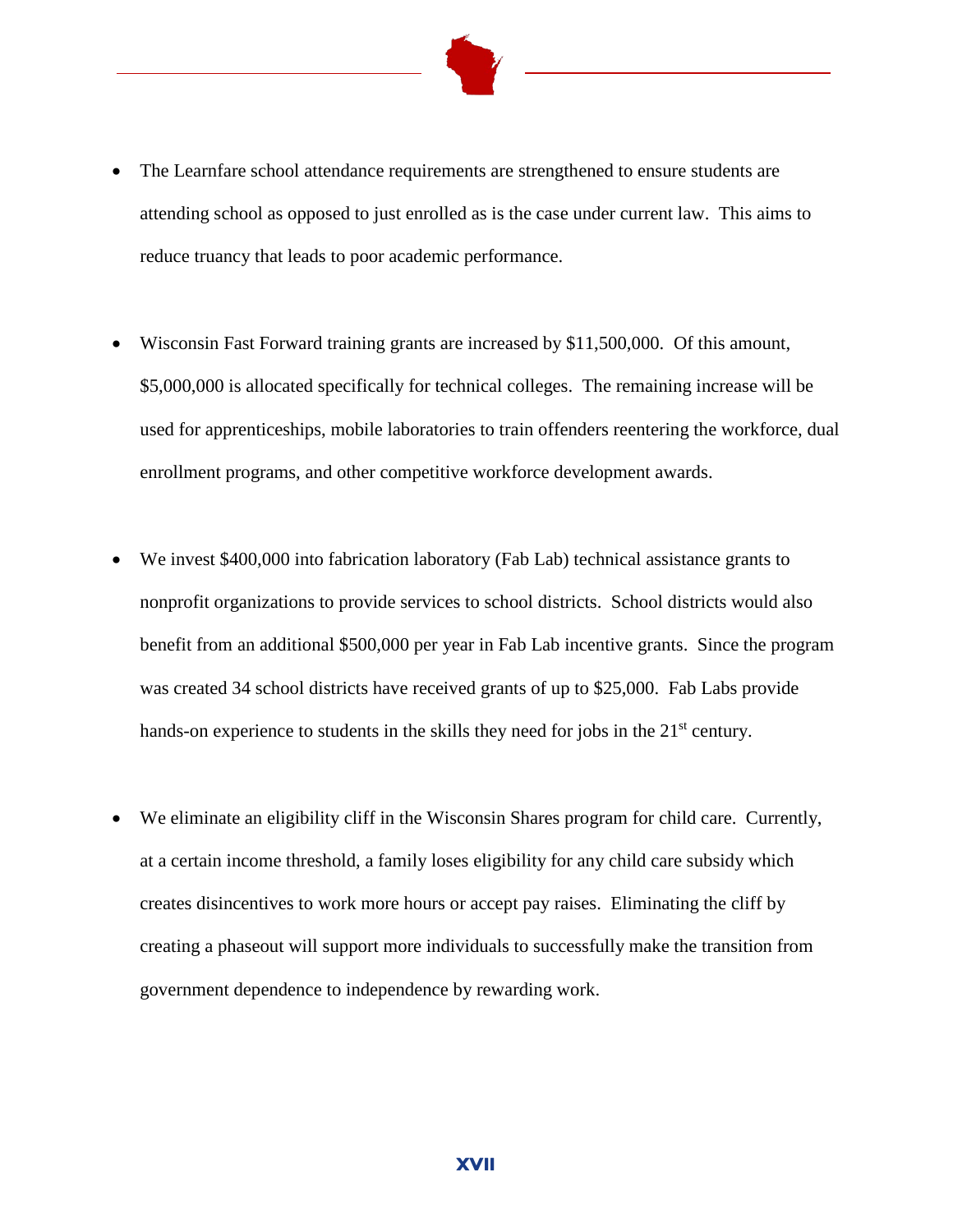

- We provide \$75,000 per year for a Wisconsin municipality to pilot a homelessness employment program based on Albuquerque's "Better Way" initiative. The program is intended to provide homeless individuals with work experience and work routine through jobs cleaning up municipal parks and public spaces with a goal of transitioning them into permanent employment.
- We provide \$500,000 per year in grants funded by TANF funds to homeless shelters for intensive case management services for homeless families, with a focus on financial management counseling, continued school enrollment for children, connecting parents who are job training graduates or who have a recent work history with their local workforce development board to employment, and enrolling unemployed or underemployed parents in W-2 or FSET.
- The Medicaid Assistance Purchase Plan (MAPP) program is strengthened to provide incentives for individuals with disabilities to engage in work. These changes will eliminate a current premium cliff and give participants greater incentives to work. The MAPP program allows individuals with disabilities to be eligible for Medical Assistance who otherwise would not be due to income and asset requirements.
- The Supporting Parents Supporting Kids program is expanded to three additional counties in fiscal year 2018-19. This program helps noncustodial parents not meeting their child support obligations find employment and connect with their children.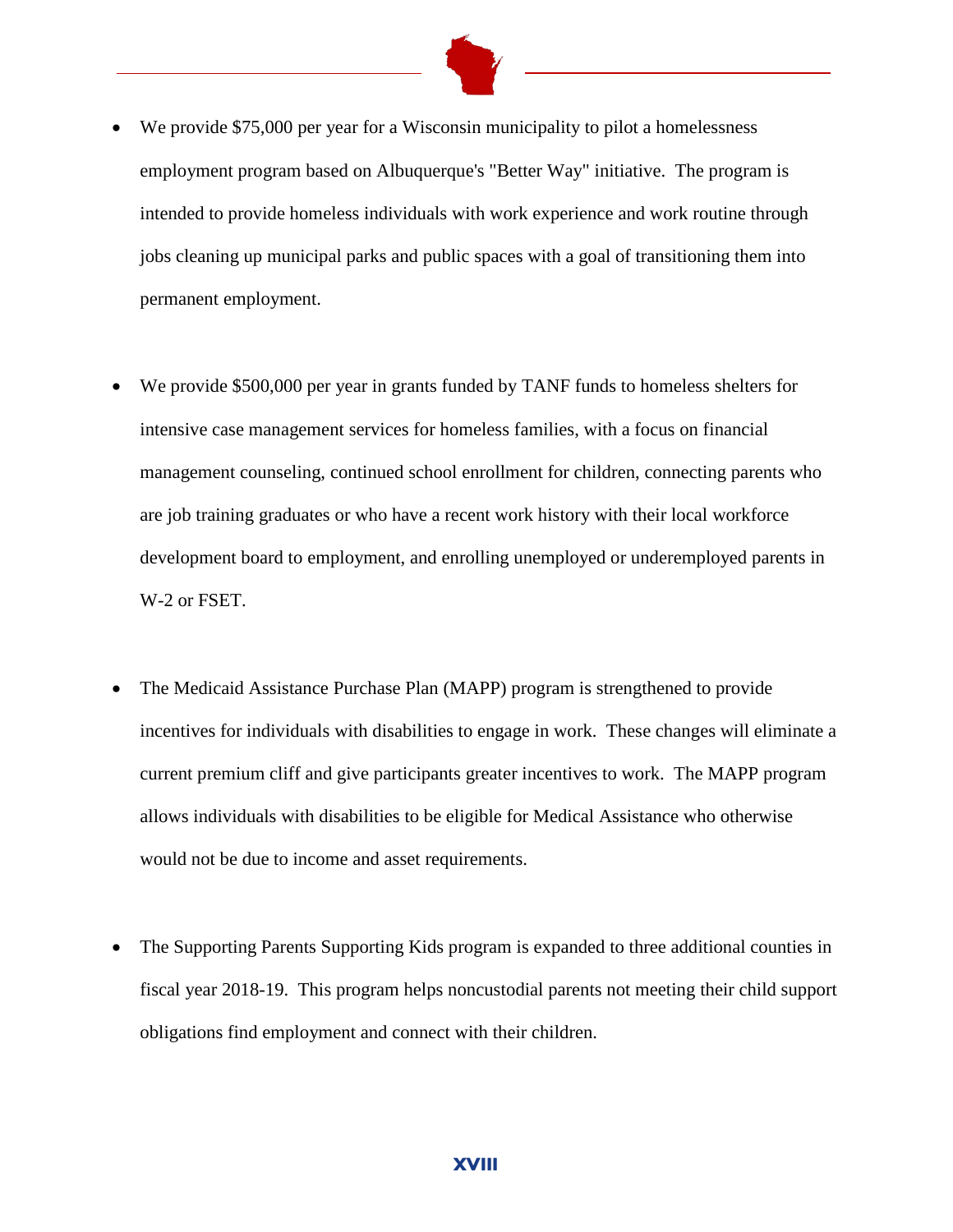

- An occupational licensing reform study is created. The Department of Safety and Professional Services would conduct a study to identify barriers that occupational licensing requirements create to employment. The study would examine the financial burden these licenses have on license seekers and whether these licenses are necessary to protect public health and welfare.
- We allow a person to take the journeyman plumber's examination if the individual has completed an apprenticeship in this or any state, passed a journeyman plumber's exam in any state, and has practiced for at least five years under a journeyman's plumber's license or equivalent license.
- We enact reforms to the Homestead Tax Credit to preserve it for seniors and the disabled while encouraging able-bodied adults to work to qualify.
- A grant of \$5,000,000 is provided to partner with Brown County, educational institutions, and other industry partners to create the Brown County STEM Innovation Center. This center in Green Bay will provide space for a new University of Wisconsin-Green Bay mechanical engineering program as well as space for high-tech startups. The center will not only help to fill high demand jobs in engineering, but be a place to grow our manufacturing sector.
- The budget provides \$55,189,000 in funding for a new engineering facility at the University of Wisconsin-Platteville.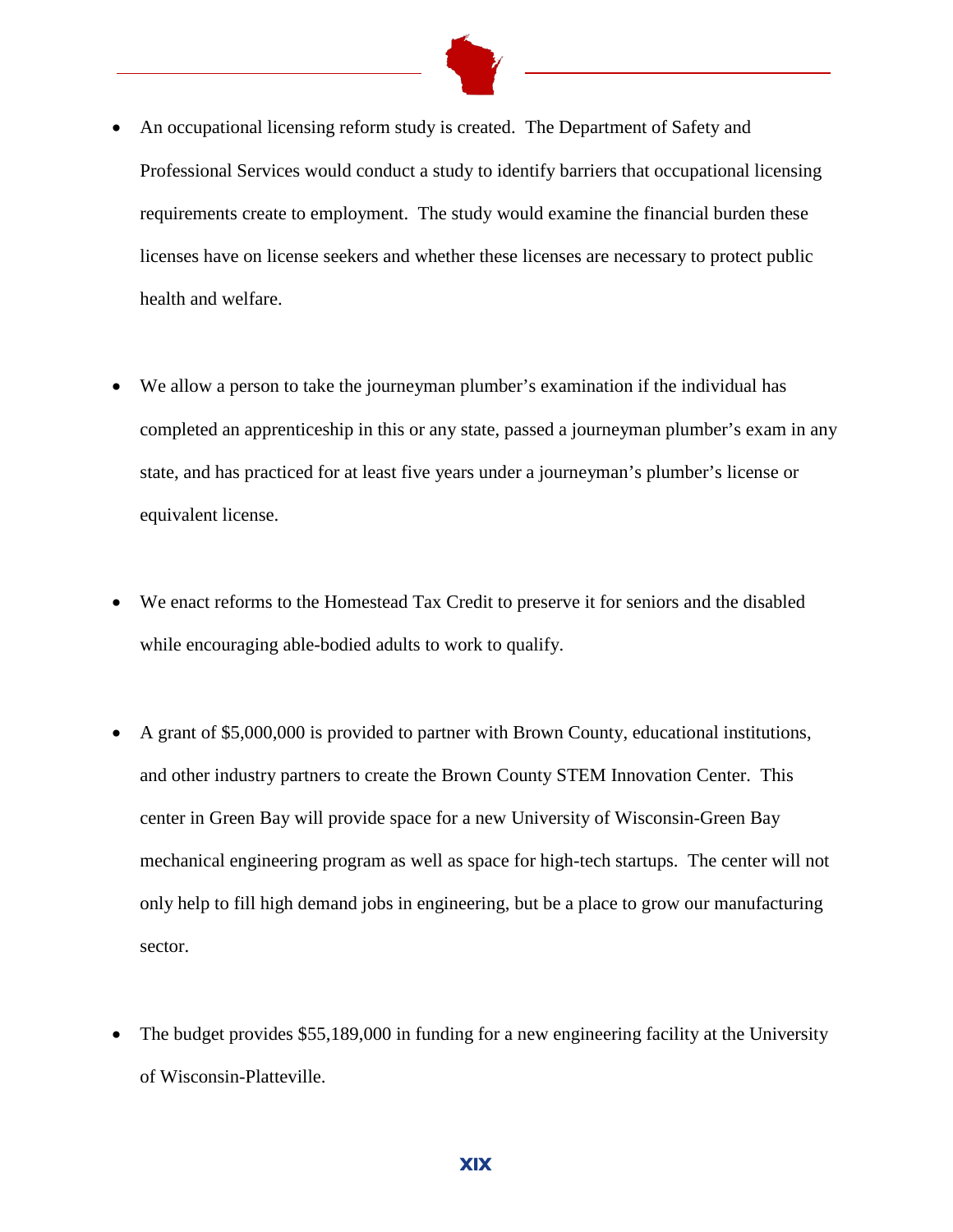

- A grant of \$5,000,000 is provided to the St. Ann Center for Intergenerational Care. The funding would help complete the Alzheimer's and dementia care unit.
- A grant of \$5,000,000 is provided for the La Crosse Center. The funding will assist to complete renovation and expansion of the La Crosse Convention Center.
- There is \$2,000,000 to expand the Windows to Work program and other vocational training programs for exoffenders. Also, we provide \$660,800 to extend the Opening Avenues to Reentry Success program to more counties. The program provides employment training for mentally ill offenders. These programs aim to reduce recidivism by successful reentry of offenders into employment which saves taxpayer dollars and fills job openings.
- We created a five-year offender reentry demonstration project using a trauma-informed approach and targeted to formerly incarcerated males who are noncustodial parents over age 18 and returning to certain Milwaukee neighborhoods. The TANF funding would total \$187,500 in fiscal year 2017-18 and \$250,000 in fiscal year 2018-19, for a biennial total of \$437,500.
- There is funding for graduate medical training of \$1,500,000. This funding is intended to increase our medical professionals available to work in high need rural and underserved areas of the state.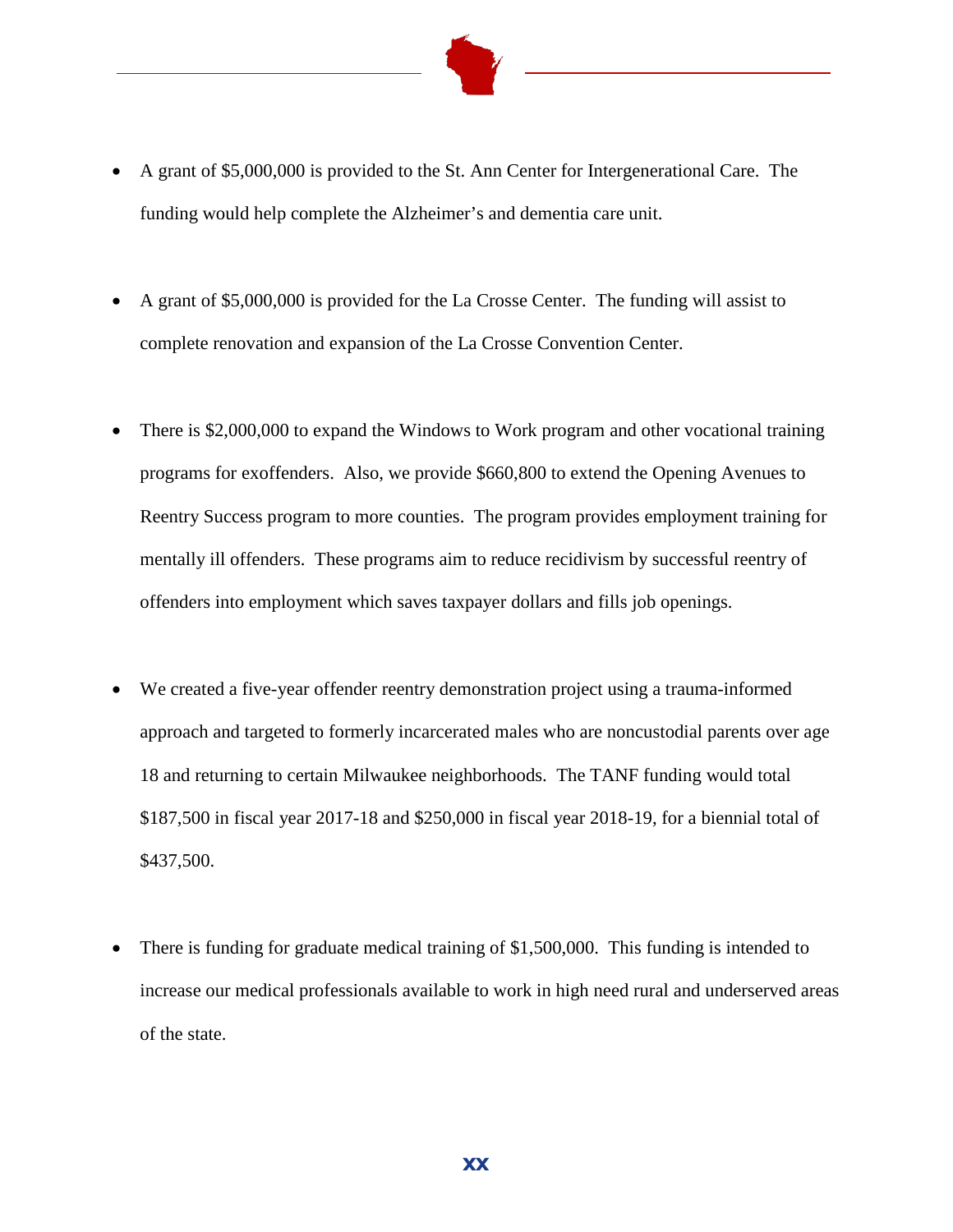

- We provide \$2,000,000 for training allied health professionals and advanced practice clinicians. This funding will provide grants to health systems to train and retain health professionals in rural hospitals and clinics.
- We increase funding for the Rural Physician Residency Assistance program by \$100,000 per year. This is intended to increase the number of rural residency positions in the state.

Pursuant to Article V, Section 10 of the Wisconsin Constitution and consistent with its intent, I have made 98 vetoes to the budget. These vetoes maintain our priorities while eliminating items that could be categorized as earmarks and nonfiscal policy items. These vetoes also reduce spending, eliminate unfunded mandates, and make technical corrections. These vetoes increase the general fund balance by \$16,511,100 GPR over the biennium and reduce overall spending by roughly \$4,759,400 GPR. These vetoes will also improve the structural balance heading into the next budget biennium by an estimated \$71,143,500 GPR.

We have enacted numerous measures together that have moved Wisconsin forward. We cut taxes by billions of dollars. We enacted historic reforms proving Wisconsin continues to be a leader in the nation. We now have surpluses instead of deficits. We have some of the lowest unemployment in the nation and more people working that ever before. Our state's economy is growing and our wages are rising.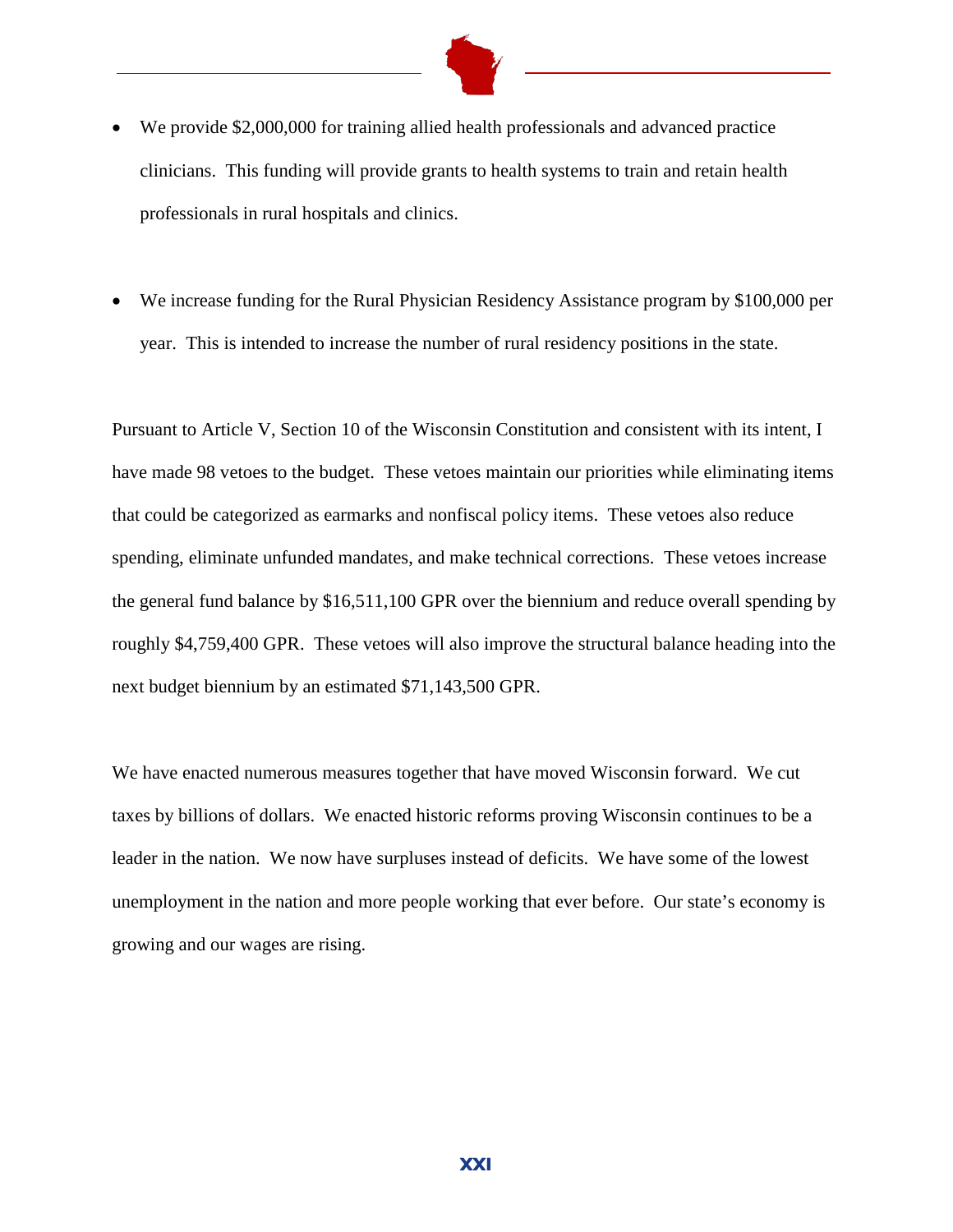

This budget invests in our shared priorities of education, tax relief, and workforce development. I am appreciative of the Legislature's work on this budget and look forward to continuing our good work for the people of Wisconsin.

Respectfully submitted, Scott Walker Governor

Date: September 21, 2017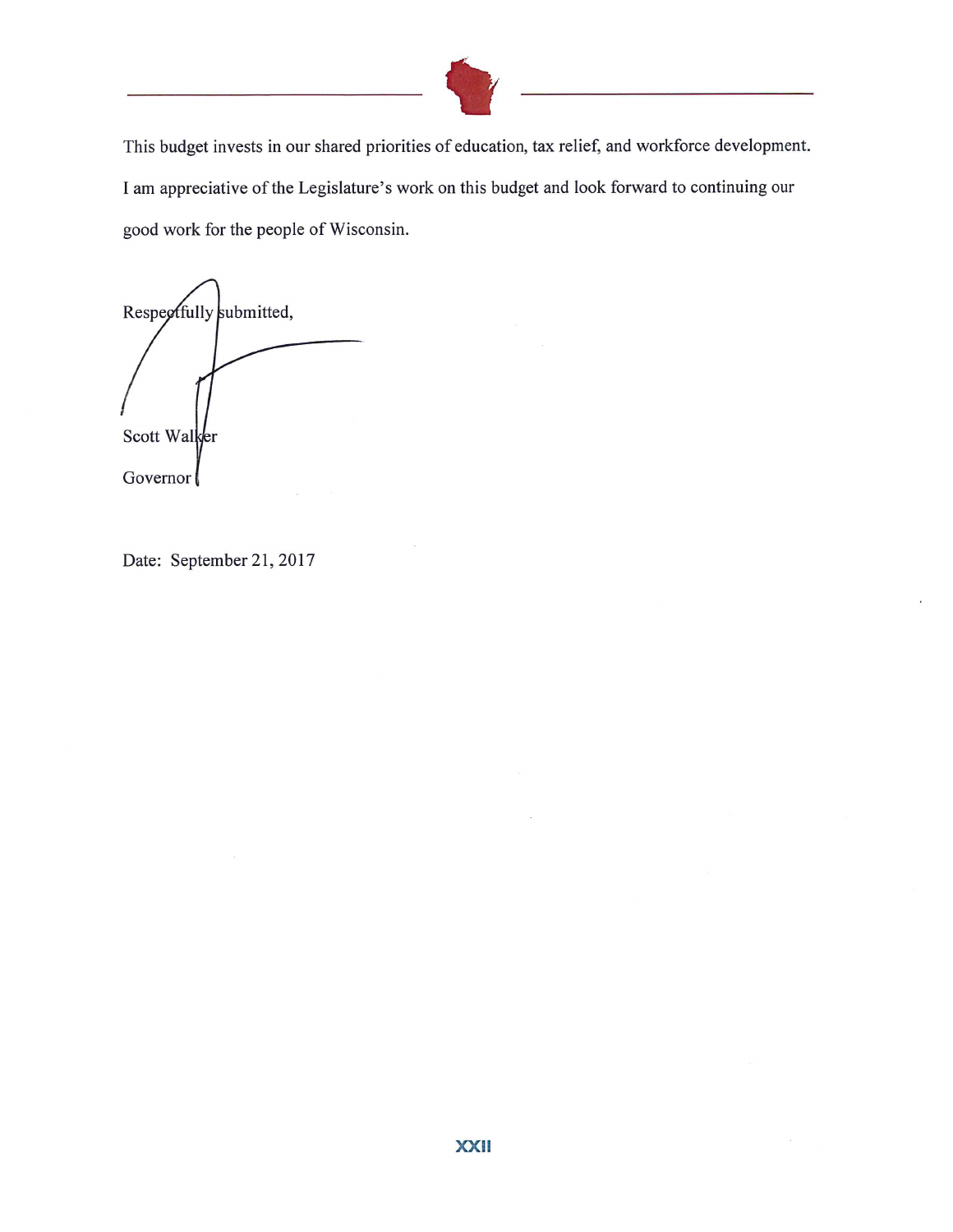

### **VETO MESSAGE**

## Table of Contents

## A. Agriculture, Environment and Justice

|                  | DEPARTMENT OF AGRICULTURE, TRADE AND CONSUMER PROTECTION            |
|------------------|---------------------------------------------------------------------|
| 1.               |                                                                     |
|                  | <b>DEPARTMENT OF CORRECTIONS</b>                                    |
| 2.               |                                                                     |
| 3.               |                                                                     |
| $\overline{4}$ . |                                                                     |
| 5.               |                                                                     |
| 6.               | Mental Health Staffing at Oshkosh, Waupun, Green Bay and Columbia 3 |
| 7.               |                                                                     |
| 8.               |                                                                     |
| 9.               |                                                                     |
|                  | <b>DISTRICT ATTORNEYS</b>                                           |
| 10.              |                                                                     |
|                  | <b>JUDICIAL COUNCIL</b>                                             |
| 11.              |                                                                     |
|                  | <b>LOWER WISCONSIN STATE RIVERWAY BOARD</b>                         |
| 12.              |                                                                     |
|                  | <b>DEPARTMENT OF NATURAL RESOURCES</b>                              |
| 13.              |                                                                     |
| 14.              |                                                                     |
| 15.              |                                                                     |
| 16.              |                                                                     |
| 17.              |                                                                     |
| 18.              |                                                                     |
|                  | <b>DEPARTMENT OF SAFETY AND PROFESSIONAL SERVICES</b>               |
| 19.              | Possession, Use and Transportation of Fireworks and                 |
|                  |                                                                     |
| 20.              |                                                                     |
| 21.              |                                                                     |

**21. Local Regulation of Quarries........................................................................................... 9**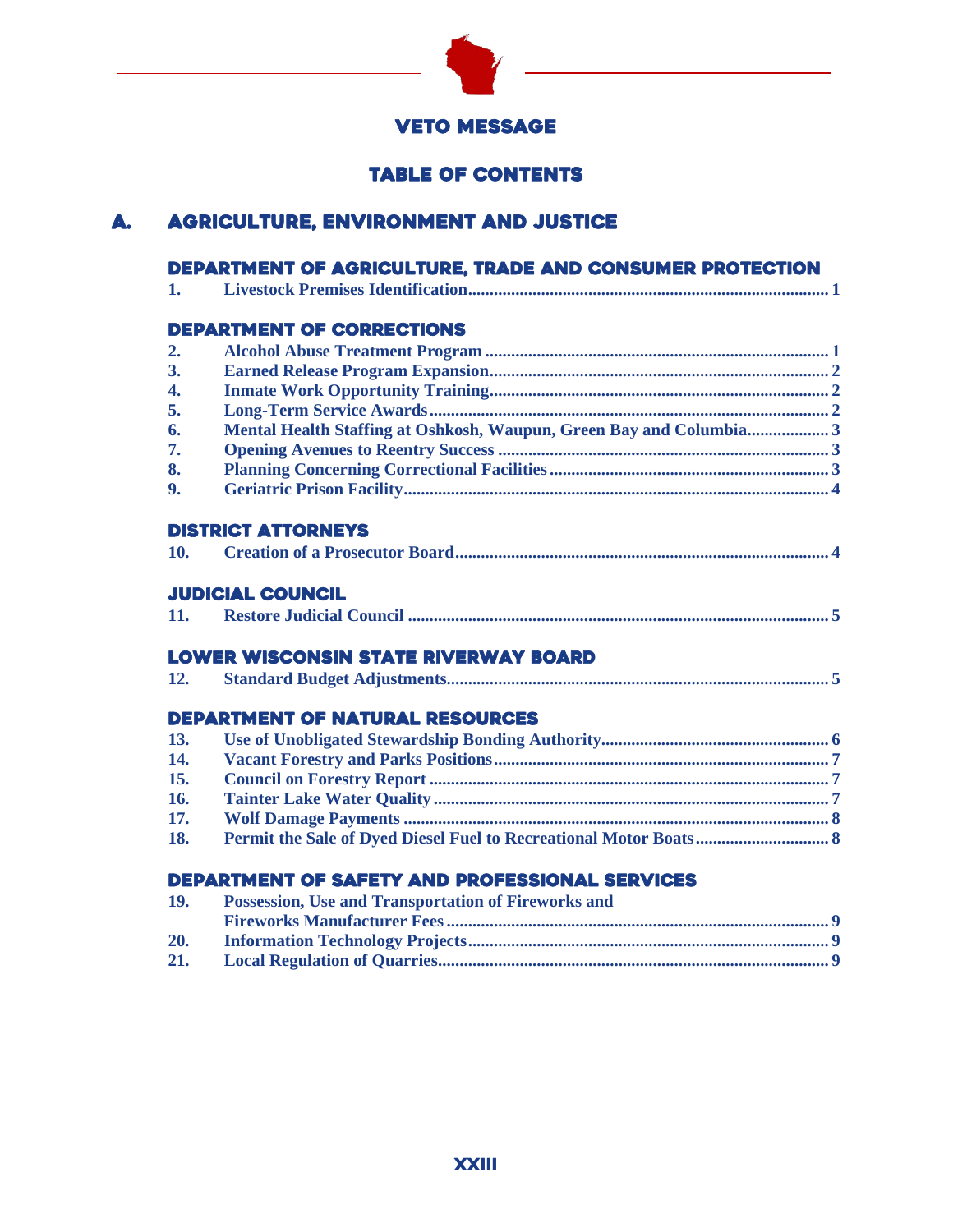

## B. Education and Workforce Development

#### Historical Society

| 22. |  |
|-----|--|
|     |  |

### Labor and Industry Review Commission

| 23. |  |  |  |
|-----|--|--|--|
|-----|--|--|--|

#### Technical College System Board

| 24. |  |  |
|-----|--|--|
| 25. |  |  |

#### University of Wisconsin System

| 26.        |                                                                         |  |
|------------|-------------------------------------------------------------------------|--|
| 27.        |                                                                         |  |
| 28.        |                                                                         |  |
| 29.        |                                                                         |  |
| <b>30.</b> | <b>University of Wisconsin-Green Bay Tribal Gaming Appropriation 13</b> |  |
| <b>31.</b> |                                                                         |  |

#### PUBLIC INSTRUCTION

| 32. |  |
|-----|--|
| 33. |  |
| 34. |  |
| 35. |  |
| 36. |  |
| 37. |  |
| 38. |  |
| 39. |  |
|     |  |

#### Workforce Development

| 40. |  |  |  |
|-----|--|--|--|
|-----|--|--|--|

## C. General Government, Children and Families

#### Department of Administration

| 41. |                                                                                     |  |
|-----|-------------------------------------------------------------------------------------|--|
| 42. | <b>Replacement of Information Technology Contractors Report 18</b>                  |  |
| 43. | <b>State Transforming Agency Resources (STAR) Program and Benefits Realization</b>  |  |
|     |                                                                                     |  |
| 44. |                                                                                     |  |
| 45. | Office of the Commissioner of Insurance Information Technology Position             |  |
|     |                                                                                     |  |
| 46. |                                                                                     |  |
| 47. |                                                                                     |  |
| 48. |                                                                                     |  |
| 49. | <b>On-Site Delivery of Human Resources, Payroll and Benefit Functions at Select</b> |  |
|     |                                                                                     |  |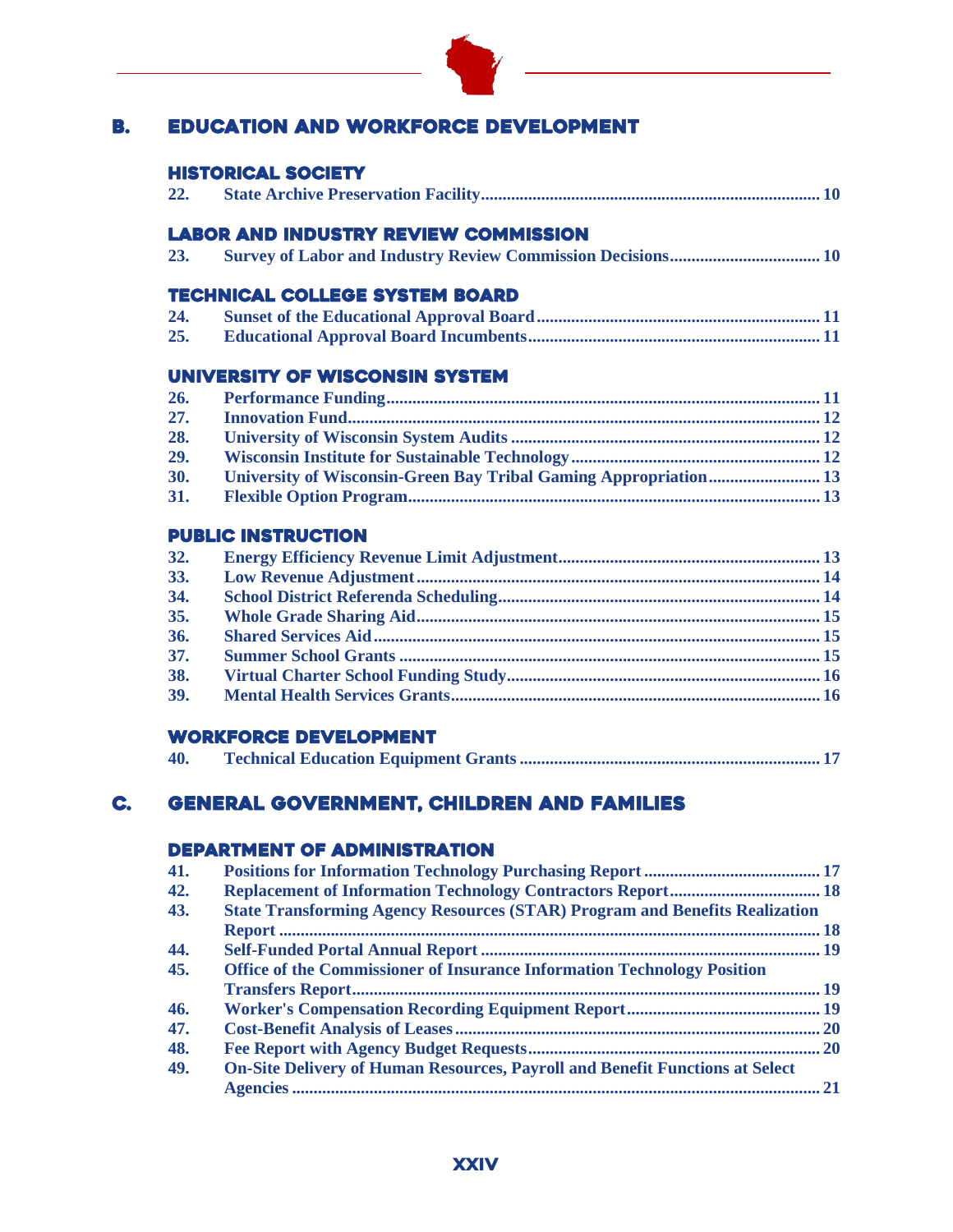

<u> 1989 - Johann Stoff, fransk politik (</u>

## DEDARTMENT OF CHILDREN AND FAMILI

|     | DEPARTMENT OF CHILDREN AND FAMILIES                                            |
|-----|--------------------------------------------------------------------------------|
| 50. |                                                                                |
| 51. |                                                                                |
|     | <b>ELECTIONS COMMISSION</b>                                                    |
| 52. |                                                                                |
|     | <b>ELECTIONS AND ETHICS COMMISSIONS</b>                                        |
| 53. |                                                                                |
|     | <b>DEPARTMENT OF EMPLOYEE TRUST FUNDS</b>                                      |
| 54. | <b>Group Insurance Program Changes and Group Insurance Board Directives 23</b> |
|     | <b>LEGISLATURE</b>                                                             |
| 55. |                                                                                |
| 56. |                                                                                |
|     | <b>PUBLIC SERVICE COMMISSION</b>                                               |
| 57. |                                                                                |
|     |                                                                                |

## D. Health Services and Insurance

## Department of Health Services

| 58. |                                                                        |  |
|-----|------------------------------------------------------------------------|--|
| 59. |                                                                        |  |
| 60. |                                                                        |  |
| 61. |                                                                        |  |
| 62. | Medical Assistance Coverage of Complex Rehabilitation Technology 30    |  |
| 63. |                                                                        |  |
| 64. |                                                                        |  |
| 65. |                                                                        |  |
| 66. |                                                                        |  |
| 67. |                                                                        |  |
| 68. |                                                                        |  |
| 69. |                                                                        |  |
| 70. |                                                                        |  |
| 71. | <b>Emergency Physician Services and Reimbursement Workgroup 35</b>     |  |
| 72. |                                                                        |  |
| 73. | Disposition of Surplus Revenue Balance in the Mental Health Institutes |  |
|     |                                                                        |  |
| 74. |                                                                        |  |

#### Department of Veterans Affairs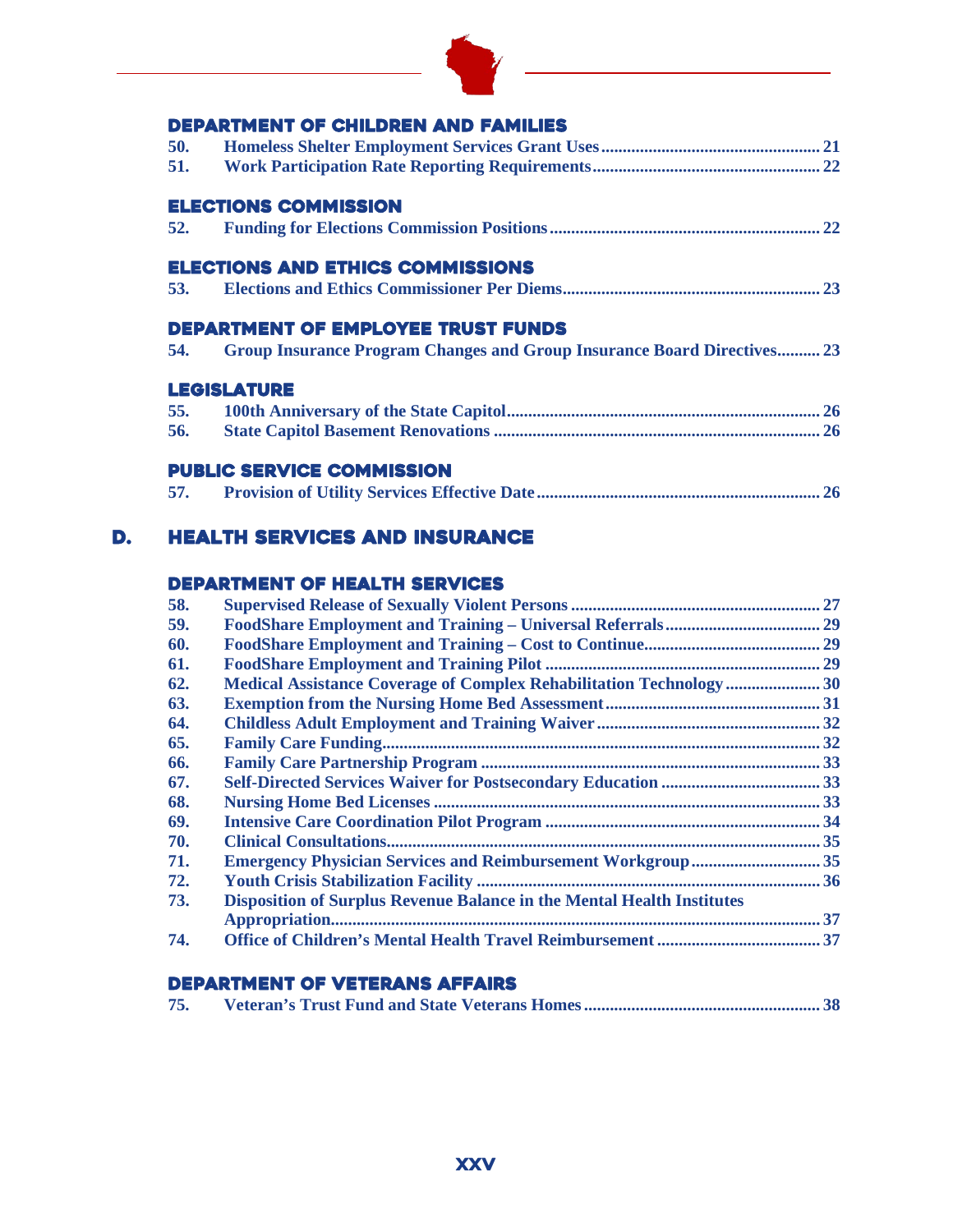

## E. Tax, Local Government and Economic Development

#### Budget management

| 76. |  |
|-----|--|
|-----|--|

#### General Fund Taxes

| 78. |  |
|-----|--|
| 79. |  |
| 80. |  |
| 81. |  |
| 82. |  |
| 83. |  |

#### Local Government

| 84. |                                                                                      |
|-----|--------------------------------------------------------------------------------------|
| 85. | <b>County Board Approval for Sale or Lease of Land Owned by Milwaukee County. 43</b> |
| 86. |                                                                                      |
| 87. |                                                                                      |

### DEPARTMENT OF Transportation

| 88. |                                                                                  |  |
|-----|----------------------------------------------------------------------------------|--|
| 89. |                                                                                  |  |
| 90. |                                                                                  |  |
| 91. |                                                                                  |  |
| 92. | <b>State Highway Rehabilitation – State Highway 154 (Sauk County)  46</b>        |  |
| 93. |                                                                                  |  |
| 94. | <b>State Highway Construction – "Replace-In-Kind" Alternative Requirement 46</b> |  |
| 95. |                                                                                  |  |
| 96. |                                                                                  |  |
| 97. |                                                                                  |  |
| 98. |                                                                                  |  |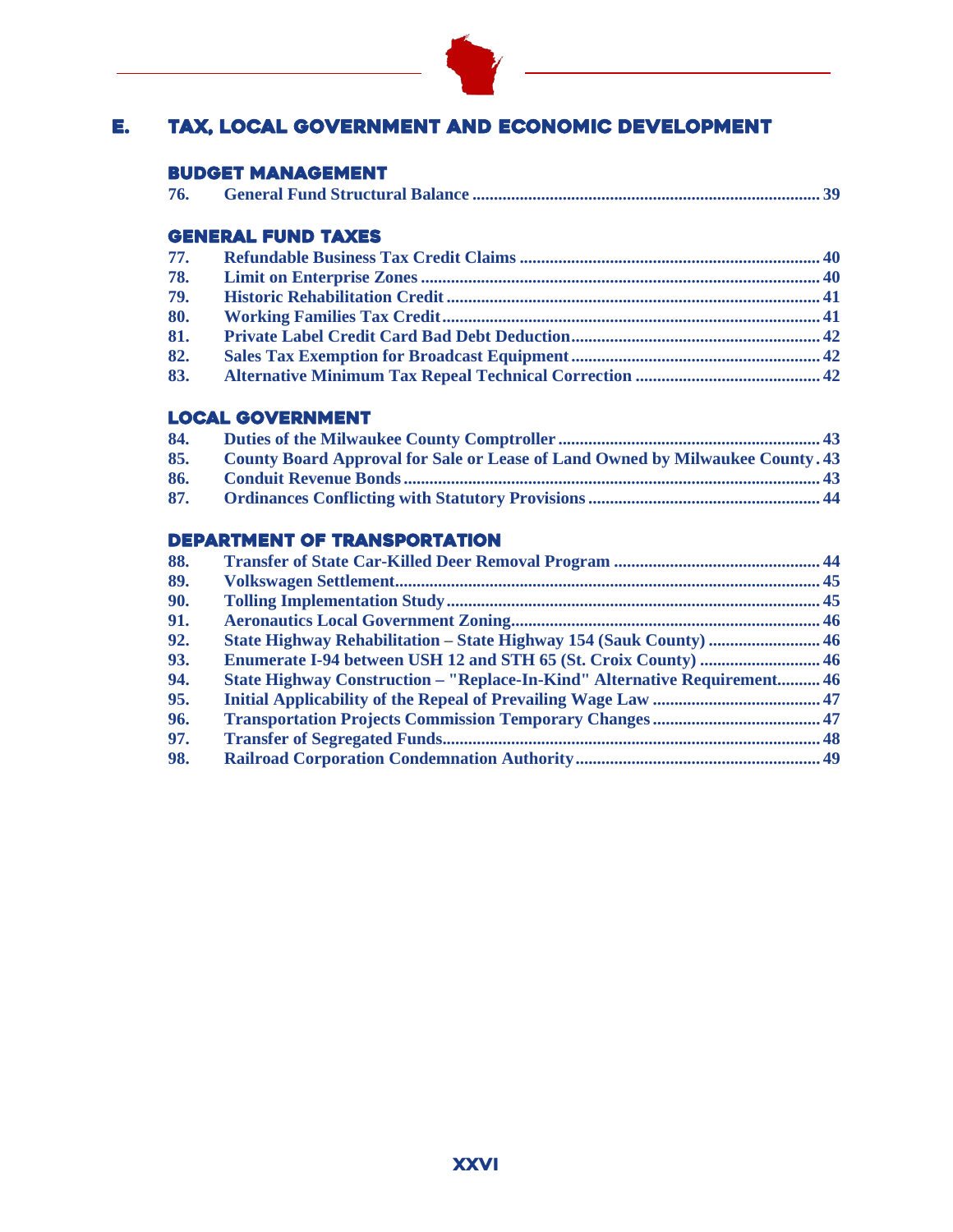

## **AGRICULTURE, ENVIRONMENT AND JUSTICE**

### Department of AGRICULTURE, TRADE AND CONSUMER PROTECTION

#### **1. Livestock Premises Identification**

*Sections 183 [as it relates to s. 20.115 (2) ( r)] and 183m*

These sections provide \$100,000 SEG from the agricultural chemical management fund in each year in a new appropriation for administration of the livestock premises registration program. The current program provides \$250,000 GPR annually for the program.

I am vetoing these sections because I object to the use of agricultural chemical management fund moneys for purposes for which they are not intended. The revenues from the fund are generated from feed, fertilizer and pesticides, and are used for the regulation and oversight of those programs. Finally, there is no evidence that additional funds are necessary to manage this program. The department believes it can manage this program with existing funds.

#### Department of Corrections

#### **2. Alcohol Abuse Treatment Program**

#### *Section 9108 (8w)*

This section directs the Department of Corrections to design an intensive alcohol abuse treatment program which would provide intensive treatment in conjunction with a work release model that allows inmates to work in individual job placements. Under the provisions, the department must develop community job placements that are appropriately matched to each inmate's employment and educational skills and provide or arrange for appropriate transportation to and from job sites. In addition, the department must submit as part of its 2019-21 budget request a plan for staffing and funding for the program, as well as any statutory changes necessary to provide sentencing modifications to coordinate the program. Finally, five years after the program begins to operate, the department must submit to the Governor and appropriate legislative standing committees an evidence-based evaluation of the program's impact on inmates' long-term recovery from alcohol abuse programs and recidivism into the criminal justice system.

I am vetoing this section because I object to including a new unfunded mandate that will impede the department's ability to implement the existing expansion of the Earned Release Program included in this budget and would require additional resources and positions to be successful. In addition, the required submission as part of the 2019-21 budget request is premature. The Department of Corrections should ensure it has the positions and resources necessary to address the Earned Release Program before the department begins to develop new programs to address alcohol and drug abuse needs. The department will continue to evaluate the need for additional alcohol abuse programming and will request those needs in the department's agency biennial budget requests when appropriate.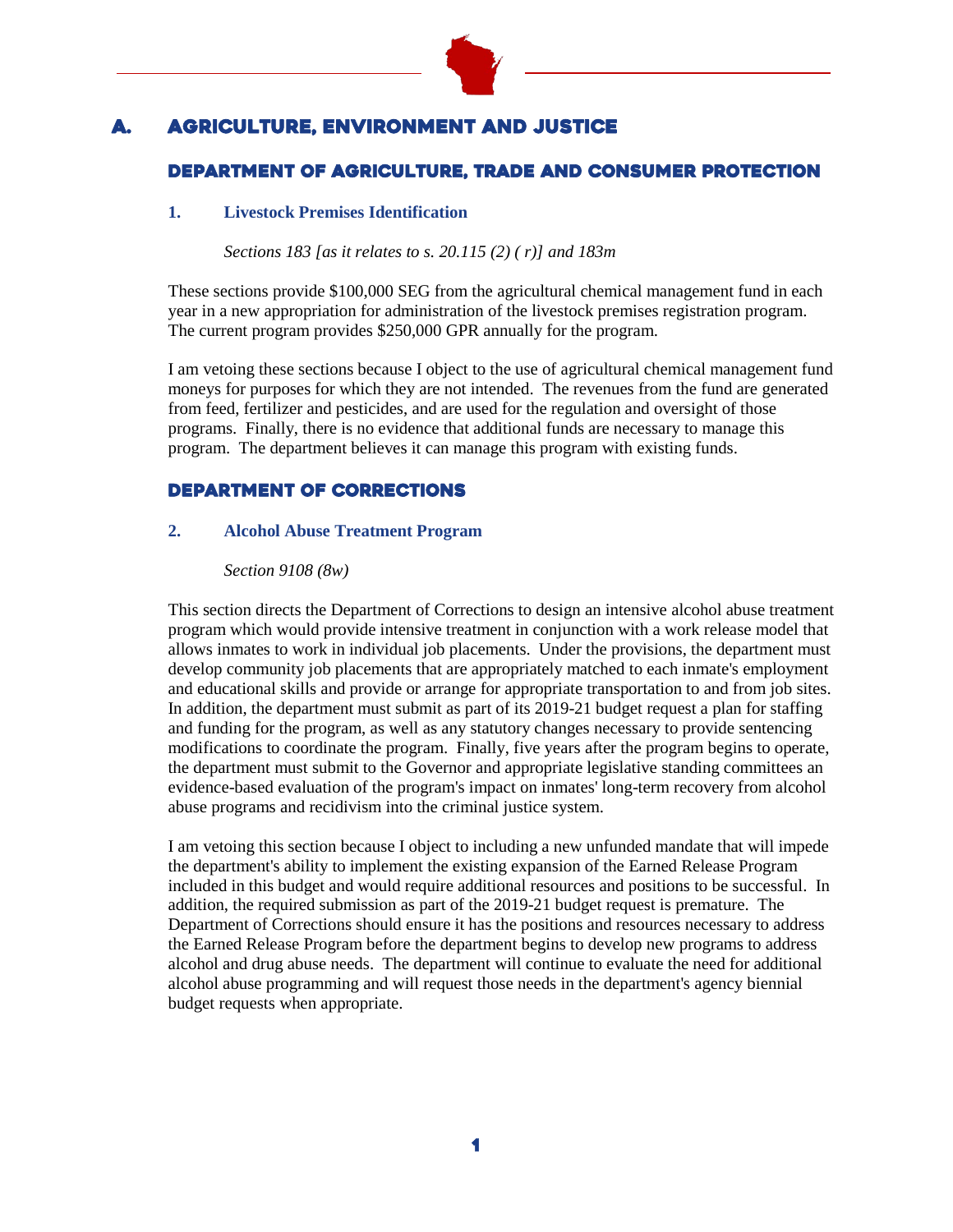

#### **3. Earned Release Program Expansion**

*Sections 1856c, 1856e, 1856f, 1856g, 1857b, 1857c, 1857e, 1857f and 1857h*

These provisions modify the Earned Release Program from a substance abuse treatment program to a rehabilitation program that addresses needs related to an inmate's criminal behavior.

I am vetoing these provisions because I object to expanding the purpose of the program from its current form, as the department has demonstrated the need for increased alcohol abuse services. The additional resources and funding position authority provided under the bill for the current program should be fully utilized to meet the demands of the existing eligible population. Since 2011 Wisconsin Act 32, the Earned Release Program has been used to address eligible inmates' alcohol and drug related needs. Expanding the program to a rehabilitation program would be an administrative burden on the department and would require newly-eligible inmates to petition the court for participation. Instead, the department should focus on treatment for the existing eligible population under the current program. If there is a desire to expand the scope of the Earned Release Program beyond its current form, it would be more appropriate to do so through separate legislation with additional resources.

#### **4. Inmate Work Opportunity Training**

#### *Section 9108 (31t)*

This section directs the Department of Corrections to submit a report by December 31, 2017, to the appropriate legislative standing committees addressing inmate participation in work release programs, outcomes of the work release program after the inmates are released and the costs the department assesses to the work release participants.

I am vetoing this section because I object to the creation of an additional mandated report which is administratively burdensome and would result in additional unfunded costs to produce. Further, the deadline for submitting the report is not practical. The department already reports on a number of variables relating to recidivism and reincarceration after release from prison, as well as the program outcomes served by the Becky Young program.

#### **5. Long-Term Service Awards**

*Sections 1761p and 9101 (11w)* 

These sections provide lump-sum awards for correctional officers, correctional sergeants, youth counselors and youth counselors-advanced on their 10th, 15th, 20th and 25th work anniversaries, and every fifth anniversary thereafter.

I am vetoing the provision to provide the lump-sum anniversary awards. I object to providing the lump-sum awards to a subsection of the Department of Corrections and Department of Health Services personnel. Existing provisions of the compensation plan should be used to reward select department personnel for the purposes of recognition of merit and employee retention. Furthermore, the budget already includes two general wage adjustments of 2 percent each to state employees over the biennium, which is in addition to the 80-cent per hour increase Department of Corrections' officers, sergeants and youth counselors received in fiscal year 2015-16.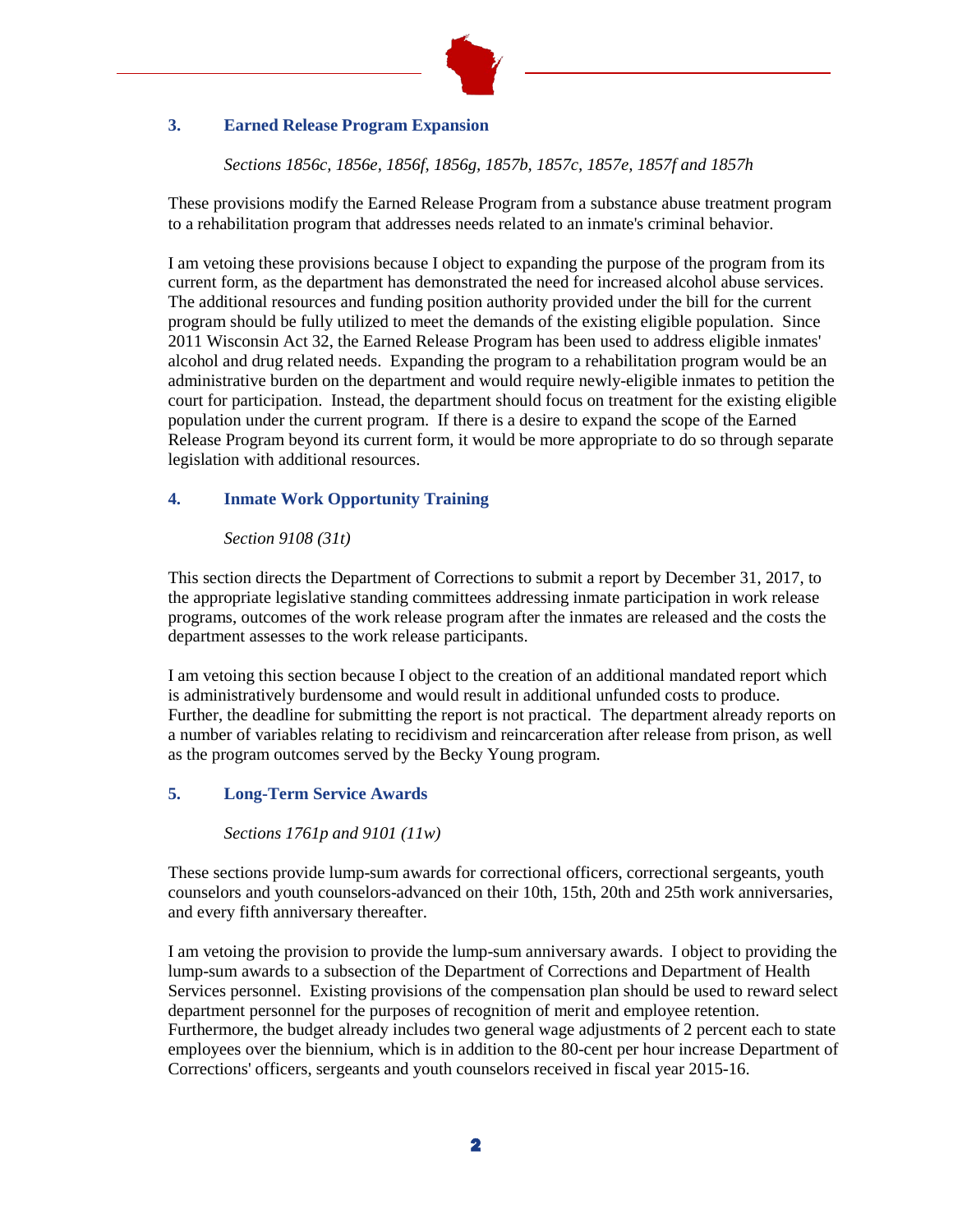

#### **6. Mental Health Staffing at Oshkosh, Waupun, Green Bay and Columbia**

#### *Section 9108 (22t)*

This provision requires the Department of Corrections to submit a report to the appropriate legislative standing committees regarding: (a) the number of inmates with serious mental illnesses, (b) the average number of inmates with serious mental illnesses at each of the institutions' restrictive housing units, (c) the department's status or alternative policies related to each of the U.S. Department of Justice's recommendations related to the use of restrictive housing for inmates with serious mental illnesses, and (d) the department's estimate for necessary additional resources.

I am vetoing this provision because it is unnecessary and would create an administrative burden on the department. The department may assess whether additional resources are needed as part of its 2019-21 budget request and provide data to accompany the request.

#### **7. Opening Avenues to Reentry Success**

#### *Section 1849m*

This provision requires the Department of Corrections to submit a Wisconsin Results First Initiative Biennial report to the appropriate legislative standing committees regarding the outcomes from the program expansion.

I am vetoing this provision because I object to creating an unnecessary additional report. The department already prepares a report of Becky Young community corrections expenditures and outcomes, which includes this program. In addition, the Results First Initiative is an independent project of the Pew Charitable Trusts and the John D. and Catherine T. MacArthur Foundation, which is already preparing a cost-benefit analysis of departmental policies and programs.

#### **8. Planning Concerning Correctional Facilities**

#### *Section 9104 (11)*

This provision provides \$600,000 from the building trust fund for a comprehensive long-range master plan of Department of Corrections facilities to be conducted by the Department of Administration, and directed by a nine-person committee consisting of three appointees of the Governor (one of whom would serve as chair), and six legislators jointly appointed by the Speaker and Senate Majority Leader. The committee would be required to report to the standing committees dealing with Corrections issues by September 15, 2018.

I am partially vetoing the section that establishes the size of the committee, and the number of appointees appointed by the Governor. I object to the requirement limiting the number of committee members appointed by the Governor, as the Department of Administration and the Department of Corrections will be actively participating in the master planning, and the number of individuals required to provide the expertise required to develop the master plan cannot yet be determined. Further, I object to the deadline established under the provision, as it may not provide sufficient time to complete a thorough master plan.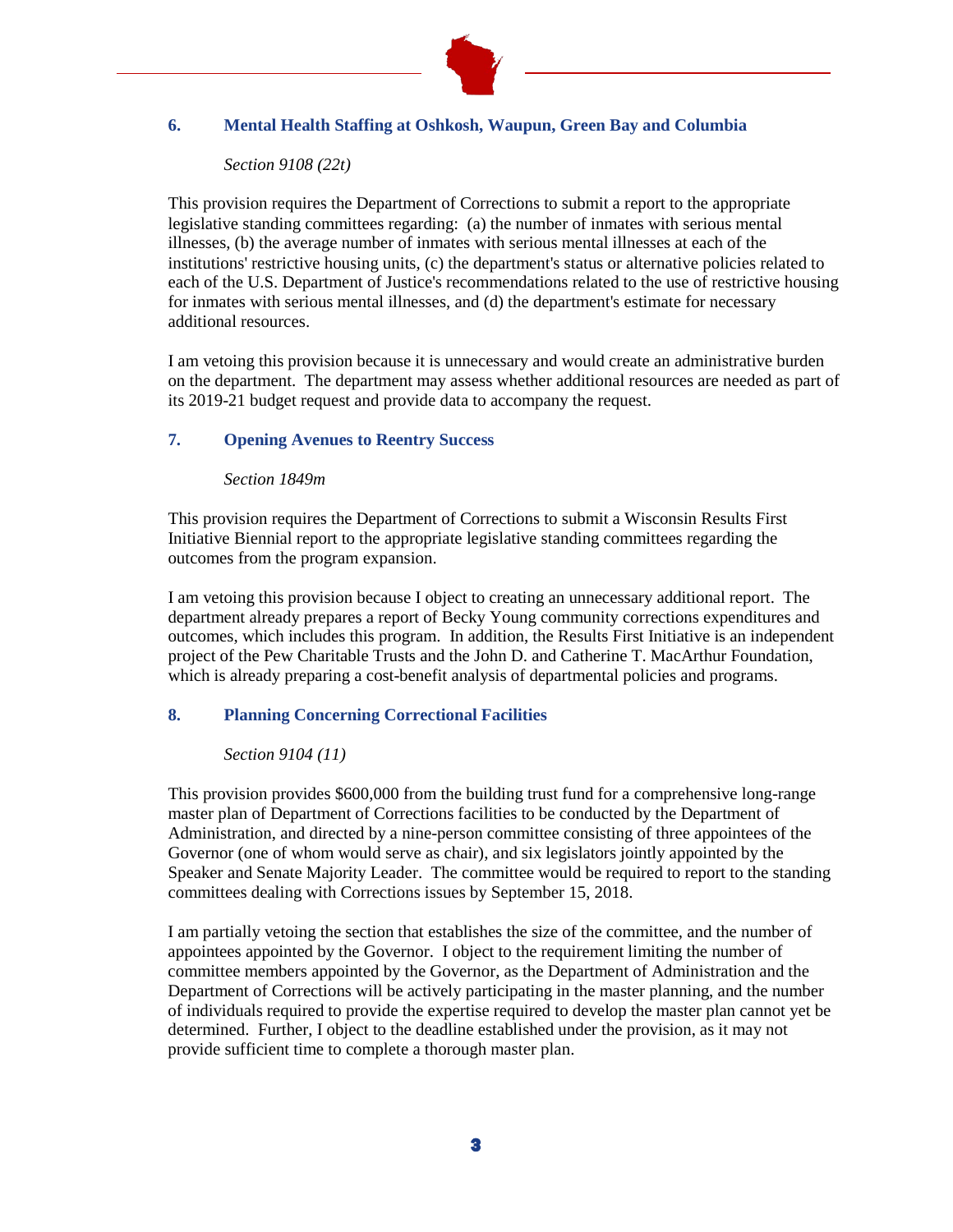

#### **9. Geriatric Prison Facility**

*Section 9104 (12)*

This provision provides \$7,000,000 general fund supported borrowing and enumeration of a geriatric prison facility at a total cost of \$7,000,000. Under the provision, the bonding can be issued upon the approval of the Joint Committee on Finance.

In addition, the provision provides \$4,535,000 GPR in fiscal year 2018-19 in the Committee's supplemental appropriation for operating costs of the facility, to be released once the Department of Corrections has identified the location and costs of the facility as well as staffing and other operating costs.

I am partially vetoing this provision because I object to the requirement that the bonding may only be issued upon approval of the Joint Committee on Finance. The approval of this project would be subject to State Building Commission oversight. The Commission has legislative representation and this project has already been enumerated in the budget bill approved by the full Legislature. Therefore, it should not require additional duplicative approval to release the bonding authority.

#### District Attorneys

#### **10. Creation of a Prosecutor Board**

*Sections 1e, 1L, 31n, 68g, 171b, 171c, 183 [as it relates to s. 20.548], 460r, 507g, 508f, 1712h, 1740g, 1758g, 1762s, 2261g, 2261h, 2261j, 2261L, 2261m, 2261o, 2261q, 2261r, 2261s, 2262c, 2262e, 2262g, 9101 (7p) and 9401 (1p)*

These provisions establish a new Prosecutor Board and the Office of State Prosecutors, and assigns various duties for both the office and board. The board is created effective February 1, 2018.

The Prosecutor Board is also responsible for providing recommendations on District Attorney budget requests, setting policy initiatives, and reviewing existing and proposed legislation. In addition, the provision creates an executive director in an Office of State Prosecutors, which is attached to the Department of Administration for administrative purposes only, and outlines duties of the office. The executive director is responsible for preparing the biennial budget request on behalf of the board and managing the day-to-day operations of the board and the office, representing the board before various entities, and preparing various documents relating to proposed legislation. The provision provides the board funding and position authority of \$93,800 GPR in fiscal year 2017-18 and \$225,000 GPR in fiscal year 2018-19 in order to support an executive director and a legislative liaison. Funding and position authority in the Department of Administration is reduced by \$75,500 GPR in fiscal year 2017-18 and \$181,700 GPR in fiscal year 2018-19 and 1.0 FTE classified position annually.

I am vetoing these provisions because I object to the creation of another layer of bureaucracy which is unnecessary and administratively burdensome, and redirects valuable staff time away from prosecutorial activities and towards functions of the proposed Prosecutor Board. While I understand the importance of identifying evidence-based practices in the performance of the DA function, creating a separate board whose duties resemble activities performed by an existing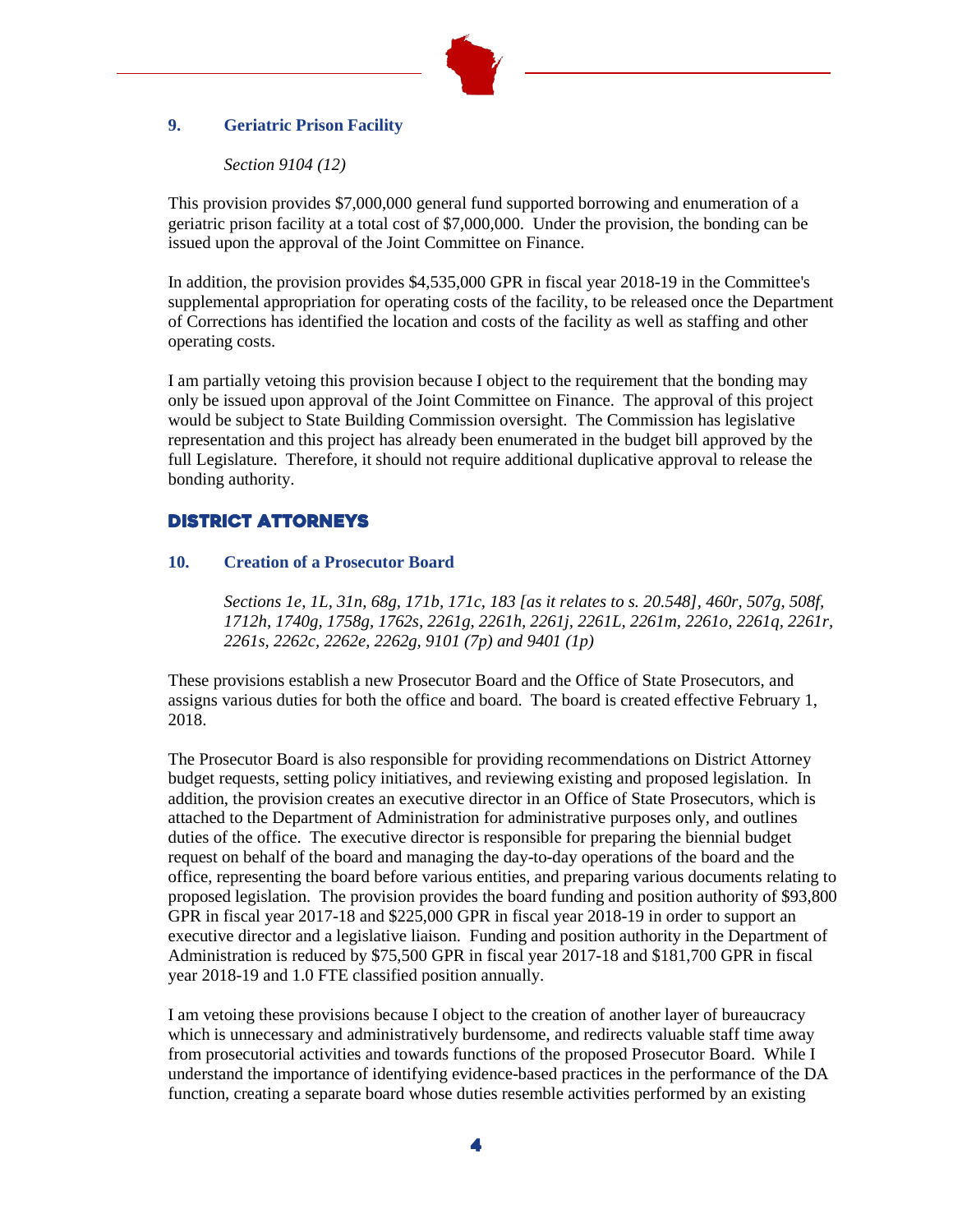

separate external organization dedicated to advocating on behalf of prosecutors is an ineffective use of taxpayer funding. In addition, when the current director position was filled last year, the duties were redesigned, and it was expected that the individual hired into the position would perform broader advocacy duties on behalf of DAs, without the need for a board.

Further, I am vetoing section 183 [as it relates to s. 20.548] because I object to adding administrative resources to an unnecessary board. By lining out the appropriation under s. 20.548, I am vetoing the part of the bill that funds the Prosecutor Board. I am also requesting the Department of Administration secretary not to allot these funds.

In addition, I direct to the secretary of the Department of Administration to continue to support the functions of the state prosecutor's office within the department. Finally, I direct that the Department of Administration ensures that the individual on military leave serving on active duty, who was displaced as a result of the elimination of the position in the Department of Administration, be reemployed in support of this function under the provisions of the escalator principle, as permitted under the federal Uniformed Services Employment and Reemployment Rights Act of 1994.

#### Judicial council

#### **11. Restore Judicial Council**

*Section 183 [as it relates to s. 20.670 (1) (k)]*

This provision provides the Judicial Council with \$111,400 PR in each year of the biennium and 1.0 FTE position.

I am partially vetoing section 183 [as it relates to s. 20.670 (1) (k)] by reducing the amount under s. 20.670 (1) (k) to \$0 in each fiscal year. I object to including these funds because the Supreme Court notified the Department of Administration on August 17, 2017, that it had issued an order utilizing its discretion under s. 751.20 to discontinue the transfer of funds from the Courts budget to the Judicial Council. Without sufficient funds, the Judicial Council cannot operate. With this veto, I am reducing the 1.0 FTE position in the appropriation under s. 20.670 (1) (k) in each year of the biennium. Further, as the appropriation is a continuing, all monies received appropriation, I am requesting the Department of Administration secretary to allot only the funds received by the Director of State Courts which it has agreed to transfer for obligations incurred to date in fiscal year 2017-18. Finally, I am requesting the Department of Administration secretary not to authorize the position authority.

#### LOWER WISCONSIN STATE RIVERWAY BOARD

#### **12. Standard Budget Adjustments**

*Section 183 [as it relates to s. 20.360 (1) (q)]*

This section provides additional funding for a position which was converted from classified to unclassified status as part of standard budget adjustments in order to align with current law regarding positions in the Lower Wisconsin State Riverway Board.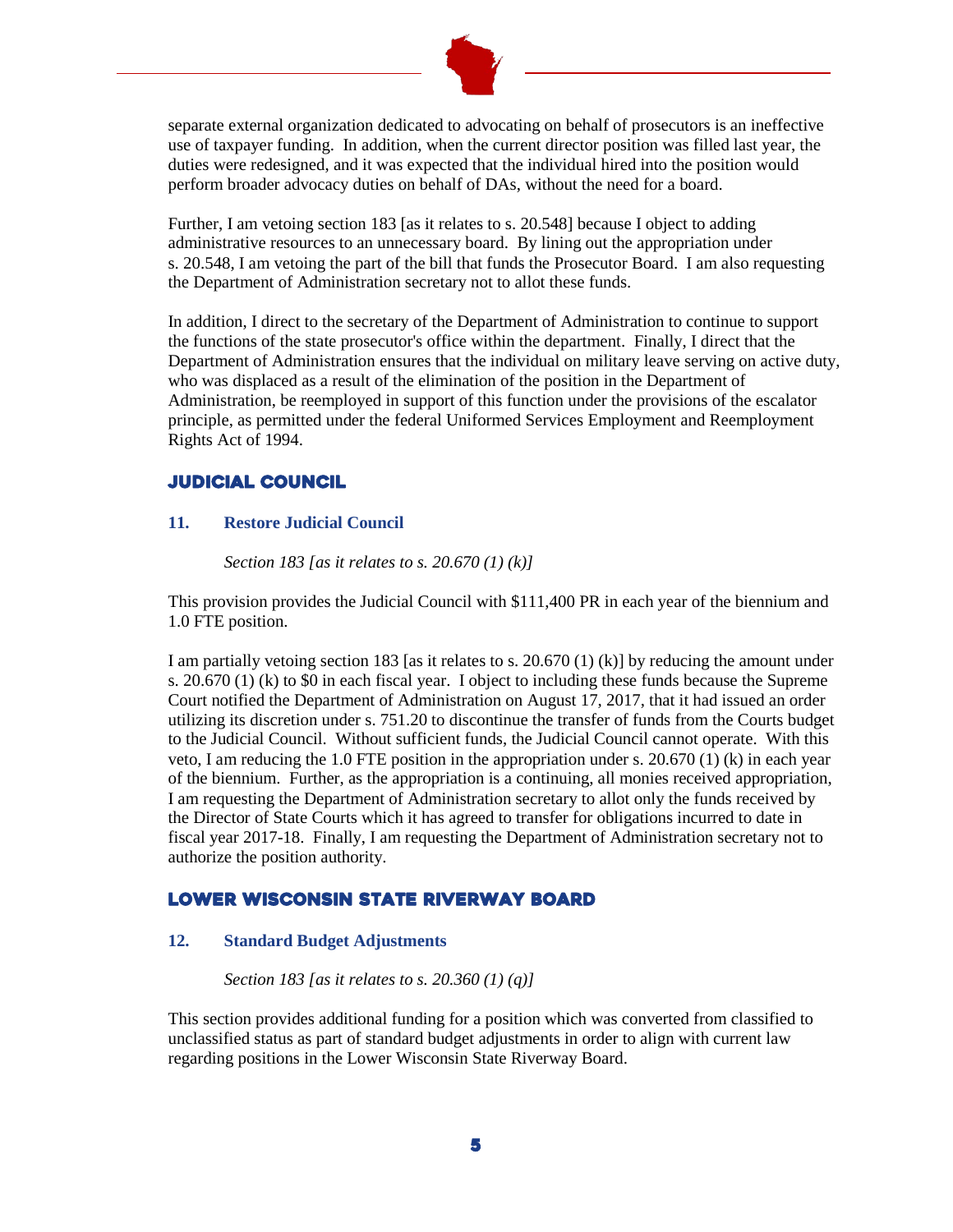

I am partially vetoing section 183 [as it relates to s. 20.360 (1) (q)] by lining out the amount under s. 20.360 (1) (q) and writing in a smaller amount that reduces the appropriation by \$14,600 SEG in fiscal year 2017-18 and \$14,600 SEG in fiscal year 2018-19. I object to this provision because the conversion of a position from classified to unclassified status should not automatically trigger a pay adjustment, especially if no funds were budgeted for such an increase. The practice would set a bad precedent in the establishment of salaries in the unclassified service. I am requesting the Department of Administration secretary not to allot these funds.

#### DEPARTMENT OF natural resources

#### **13. Use of Unobligated Stewardship Bonding Authority**

#### *Section 514g*

This section utilizes unobligated Stewardship Program bonding authority from fiscal years 2014-15 and 2015-16 for various Stewardship projects.

The projects consist of the following:

- a. Up to \$1,000,000 for Iron County Saxon Harbor reconstruction necessary as the result of storm damage.
- b. Up to \$1,000,000 for abandoned Canadian Pacific rail corridor for the White River State Trail in Walworth County.
- c. Up to \$750,000 for a grant for 50 percent of the costs of reconstructing Eagle Tower in Peninsula State Park.
- d. Up to \$500,000 for city of Horicon for a shelter on the south side of Horicon Marsh Wildlife area and the requirement that the Department of Natural Resources and the city of Horicon submit a plan through passive review to the Joint Committee on Finance by June 30, 2019, for using the funds.
- e. Up to \$415,300 for up to 50 percent of the costs to finish construction of Twin Trestles project (first provided under 2015 Wisconsin Act 55). Total bonding cannot exceed \$2,015,300, which includes \$1.6 million under Act 55.

I am partially vetoing the requirement that the Department of Natural Resources provide a grant for the Eagle Tower project. This project is enumerated in the bill and financed by existing general fund supported borrowing. It is unnecessary and duplicative to require the department to provide this funding as a grant. Further I am partially vetoing the requirement that the department provide \$500,000 to the city of Horicon and that the plan must be submitted to the Joint Committee on Finance for passive review. I object to providing a grant to a city for a project which is located on state land. In addition, I object to the requirement that the bonding may only be issued upon approval of the Joint Committee on Finance. The approval of this project would be subject to State Building Commission oversight, which has legislative representation. Instead, I request that the Building Commission fund this project using bond proceeds and no additional duplicative approval to release the bonding authority should be required.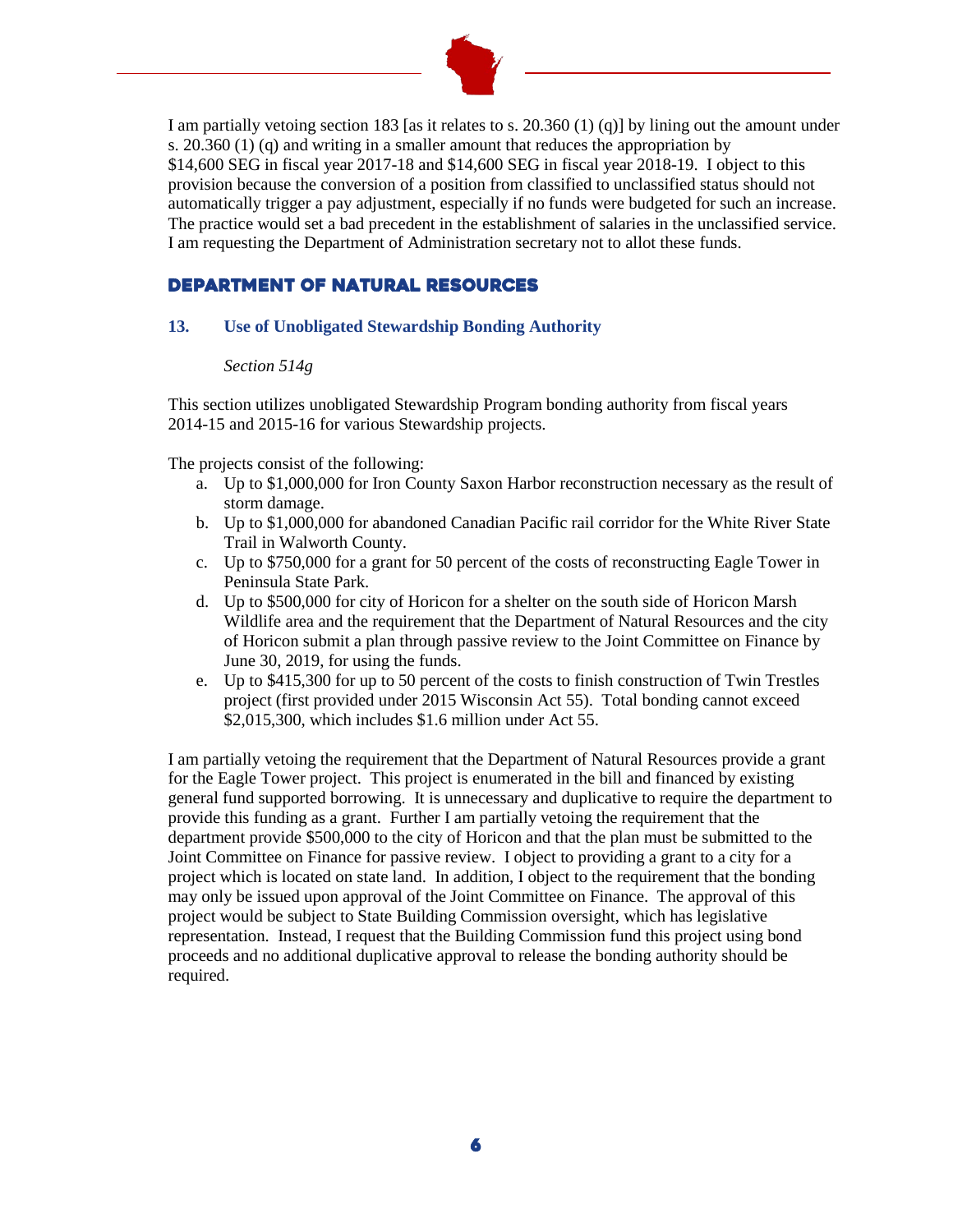

#### **14. Vacant Forestry and Parks Positions**

*Section 9101 (11u)*

This section directs the Department of Natural Resources to delete 10.0 FTE vacant forestry or parks SEG positions, and require the Department of Administration to report to the Joint Committee on Finance identifying the deleted position by funding source, no later than January 1, 2018.

In addition, the section requires that the final 2017-19 appropriation schedule reflect funding reductions associated with the deleted positions.

I am partially vetoing this section because I object to establishing a reporting deadline that may not give the Department of Natural Resources sufficient time to identify the positions to be deleted due to the delay in budget passage. As part of this budget act, the department reorganized its operations, and implementing the reorganization will result in significant technical changes, including the realignment of position authority in different forestry and parks operations. As a result, the department should be given sufficient time to identify the positions to be deleted. Instead, I ask the department to complete the report no later than April 1, 2018.

#### **15. Council on Forestry Report**

#### *Section 9133 (6r)*

This section requires the Wisconsin Council on Forestry to determine the relative priority of current forestry account expenditures and submit a report with these determinations and recommendations regarding forestry account expenditures for the 2019-21 budget to the Governor, the Department of Natural Resources, and the appropriate legislative standing committees by July 1, 2018.

I am vetoing this section because I object to requiring the council to conducting this review without the completion of the recommended audit of the forestry account. This Act requires the Legislative Audit Bureau to audit the forestry account of the conservation fund to determine whether its expenditures support forestry activities. The results of the audit should be completed prior to preparing any recommendations on forestry account expenditures. Further, the Council can conduct such a study independently.

#### **16. Tainter Lake Water Quality**

#### *Section 9133 (7p)*

This section provides \$65,000 SEG from the nonpoint account of the environmental fund in fiscal year 2017-18 for a pilot project using biomanipulation to improve water quality of Tainter Lake in Dunn County.

I am partially vetoing this section because I object to focusing on one type of potential remedy to address the phosphorus and other water quality issues with the lake. Instead, I ask the Department of Natural Resources to study all available options, and use the funds for the remedies that are likely to lead to the most success in improving the water quality.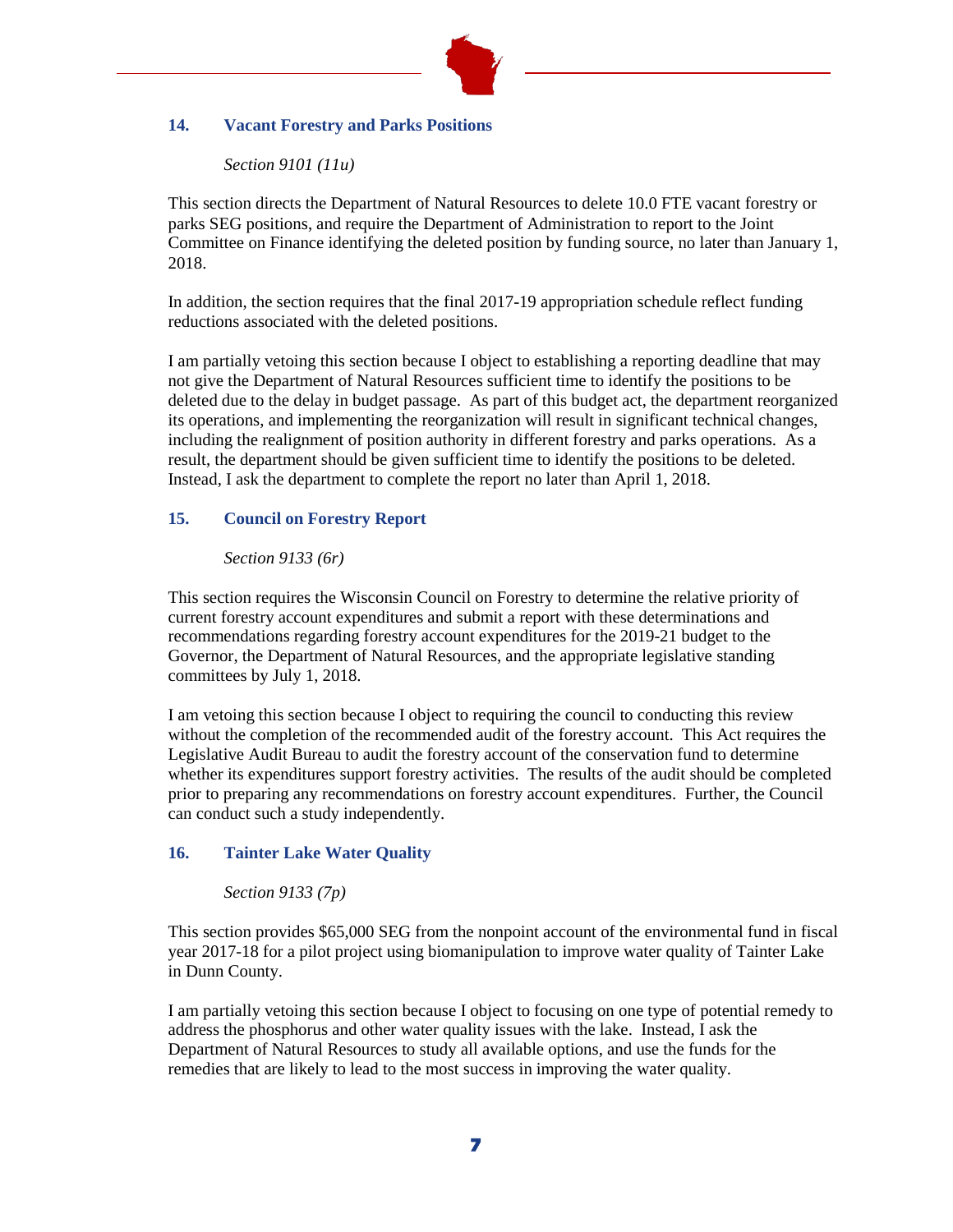#### **17. Wolf Damage Payments**

#### *Sections 239m and 582h*

These provisions prohibit the Department of Natural Resources from prorating claims for damage associated with gray wolves and wildlife damage control and claims. In addition, the department is required to use federal funds and endangered resources funds to pay the claims when necessary, and if those funds are insufficient, the department may request a supplement through s. 13.10 action. Further, the provision deletes the cap on the amount of endangered resources license plate money or income tax checkoff money that could be used for this purpose. Under the provision, the department is required to pay a claim as soon as it determines the claim to be eligible. Under the bill, the provisions apply if the gray wolf is on the federal or state endangered species list.

I am partially vetoing these sections because I object to the use of "prorate" to characterize how claims are paid. The department pays damage claims based on the value of the damage established by administrative rule through a panel of experts. Further, I object to permitting more than 3 percent of the voluntary payments for the endangered resources program to be used for wildlife damage claims, as these funds should continue to be used primarily for improving land or habitats for endangered or threatened species. Finally, I object to specifically requiring the use of federal funds for this purpose in statute, as federal funds received by the department are designated for broad purposes. The department has had sufficient funds in the endangered resources general fund appropriation to satisfy all claims for several years, and the use of these other funds is unnecessary.

#### **18. Permit Sale of Dyed Diesel Fuel to Recreational Motor Boats**

*Sections 147d, 1208m and 9438 (3m)*

This provision permits the sale of dyed diesel fuel for use in a recreational motor boat. Under current law, dyed diesel fuel is exempted from the state motor vehicle fuel tax. However, the sale of gasoline or diesel fuel for use in recreational motor boats is subject to the state's motor vehicle fuel tax. The sales and use tax would apply to the sale of dyed diesel fuel to recreational motor boats, which would result in minimal additional revenue to the general fund. The revenue from the tax is then transferred from the transportation fund to the water resources (motorboats) account of the segregated conservation fund based on a formula that includes the motor vehicle fuel tax rate, a standard number of gallons and the number of annual motorboat registrations in the state. The provision would apply retroactively to July 1, 2013.

As a result of the provision, direct revenues to the transportation fund would decrease by \$50,000 SEG in fiscal year 2017-18 and \$200,000 SEG in fiscal year 2018-19, while the amount of transportation fund revenue transferred to the conservation fund would be unchanged. Under the provision, \$50,000 GPR would be transferred from the general fund to the transportation fund in fiscal year 2017-18 and \$200,000 GPR from the general fund to the transportation fund in fiscal year 2018-19, and annually thereafter.

I am vetoing this provision because I object to expanding the use of dyed diesel fuel for purposes outside of agriculture and the unnecessary use of GPR to fund the lost revenues. Because of the requirement that the transportation fund transfer certain revenues to the conservation fund based on the fuel tax rate, gallons and the number of annual motorboat registrations, rather than actual fuel taxes collected, this provision results in an unnecessary use of GPR to backfill the transportation fund for revenues it would otherwise collect under current law.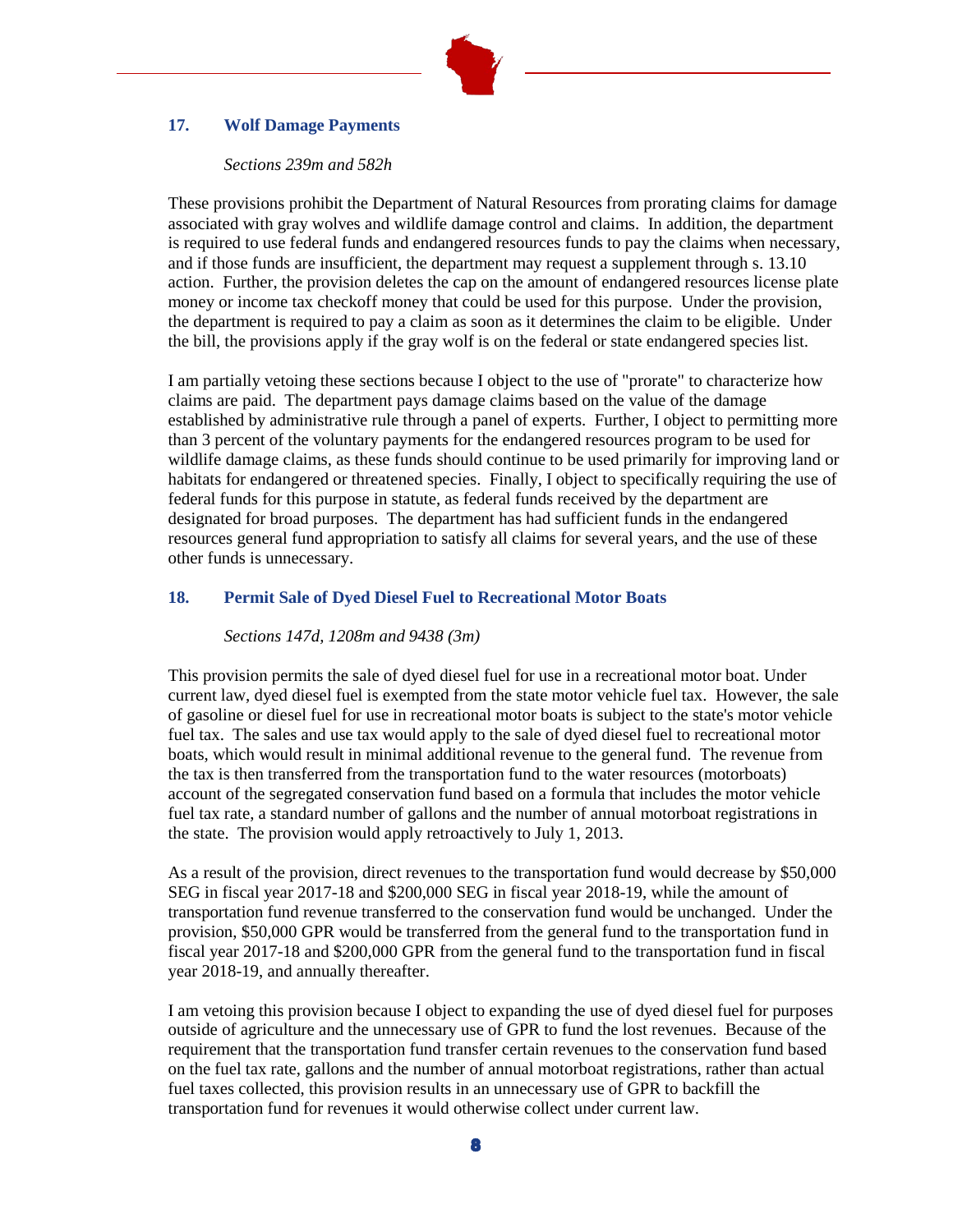

## DEPARTMENT OF SAFETY AND PROFESSIONAL SERVICES

#### **19. Possession, Use and Transportation of Fireworks and Fireworks Manufacturer Fees**

*Sections 1680h and 9339 (7f)*

This provision modifies current law relating to the possession, use and transportation of fireworks, and increase fees paid by fireworks manufacturers. The following regulations and fees are modified: (a) a person transporting fireworks must hold a permit from a municipality if the person remains in that municipality for 72 hours, rather than 12 hours, or more; (b) a user's permit for possession of fireworks is no longer required, if the person is not a resident of Wisconsin and if the person will not be using fireworks in the state; (c) any fireworks permits issued by a city, village or town may specify a range of dates (rather than a single date) and location of permitted use; and (d) the fireworks manufacturers' fees are increased from \$70 to \$100 for the four-year credential term. In addition, the provision establishes in statute the license term to manufacture fireworks.

I am partially vetoing this section because I object to increasing fees on Wisconsin manufacturers. There is no evidence that an increase in the fee is required to support the program.

#### **20. Information Technology Projects**

*Section 183 [as it relates to s. 20.865 (4) (g)]*

This section provides \$2,200,000 PR in each year of the biennium in the Joint Committee on Finance's supplemental appropriation for the implementation of an information technology project in the Department of Safety and Professional Services. The provisions require the department to submit a request under s. 13.10 for the release of the funds.

I am partially vetoing section 183 [as it relates to s. 20.865 (4) (g)] by lining out the amount under s. 20.865 (4) (g) and writing in a smaller amount that reduces the appropriation by \$2,200,000 in each fiscal year to veto the part of the bill that funds the information technology project. I object to creating an additional requirement in order to receive the funds. Under current law, the department can submit a funding request for this project under s. 16.515. I am also requesting the Department of Administration secretary not to allot these funds.

#### **21. Local Regulation of Quarries**

*Sections 982i, 982ib, 982ic, 982id, 982ie, 982if, 982ig, 982m, 982mb, 982mc, 982md, 982me, 982mf, 982q, 982qb, 982qc, 982qd, 982qe, 982s, 984ig, 984ij, 1305p, 9431 (1i), and 9431 (2i)*

These provisions outline the parameters for the local regulations of quarries, including creating a definition of quarries, creating definitions relevant to the regulation of quarries, outlining the parameters for the local regulation of quarries, outlining specific provisions on local regulation of blasting at quarries, local regulation of water quality and quantity related to quarry operations, local regulation of air quality and fugitive dust related to quarry operations; and establishing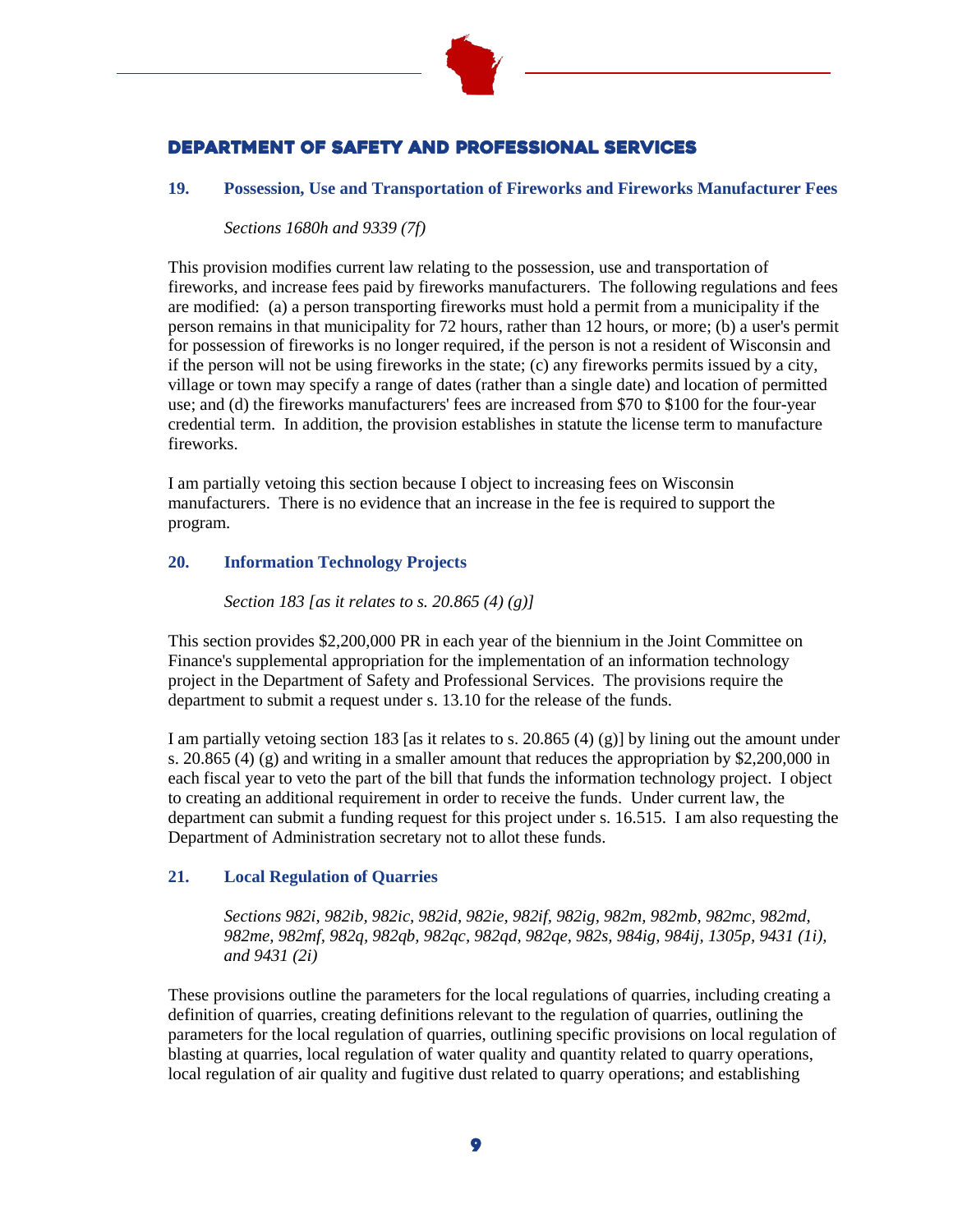

requirements relating to local ordinances in effect prior to the implementation of the provisions. The provisions under the bill generally take effect on April 1, 2018.

I am vetoing these provisions because I object to inserting a major policy item into the budget without sufficient time to debate its merits. While I support the need to address quarry regulations and the ability to provide materials for public works projects in a timely manner, changes of this magnitude should be addressed as separate legislation where the implications can be more carefully explored.

#### B. Education and Workforce Development

#### HISTORICAL SOCIETY

#### **22. State Archive Preservation Facility**

*Section 183 [as it relates to s. 20.245 (1) (a)]*

This provision provides an additional \$72,400 GPR over the biennium for State Archive Preservation Facility rent, and deletes \$1,962,400 PR over the biennium.

I am partially vetoing section 183 [as it relates to s. 20.245 (1) (a)] by lining out the amount under s. 20.245 (1) (a) and writing in a smaller amount that reduces the appropriation by \$44,000 GPR in the fiscal year 2018-19. This state-of-the-art facility supports the State Historical Society's mission to collect, preserve and share the stories of Wisconsin's past. The state has recognized the importance of this mission by providing \$34.67 million – approximately 75 percent of the total cost of the building – in general fund supported bonding for the facility, and an additional \$8.4 million in general fund supported bonding for customized shelving systems. However, it is appropriate that the society partner with the state on an ongoing basis to support the cost of operating the facility, as the society is the primary tenant and has the ability to raise funds to support preservation of the precious historical artifacts, maps and documents in its holdings. Other facility tenants will pay rent to support the facility as well. I am requesting the Department of Administration secretary not to allot these funds.

#### LABOR AND INDUSTRY REVIEW COMMISSION

#### **23. Survey of Labor and Industry Review Commission Decisions**

*Section 9142 (5f)*

This section requests that the Chief Justice of the Wisconsin Supreme Court survey decisions of the Labor and Industry Review Commission citing statutes interpreted by the commission and whether the commission's decisions were appealed to the Circuit Court.

I am vetoing this section in its entirety because the study is unnecessary and unlikely to yield useful information.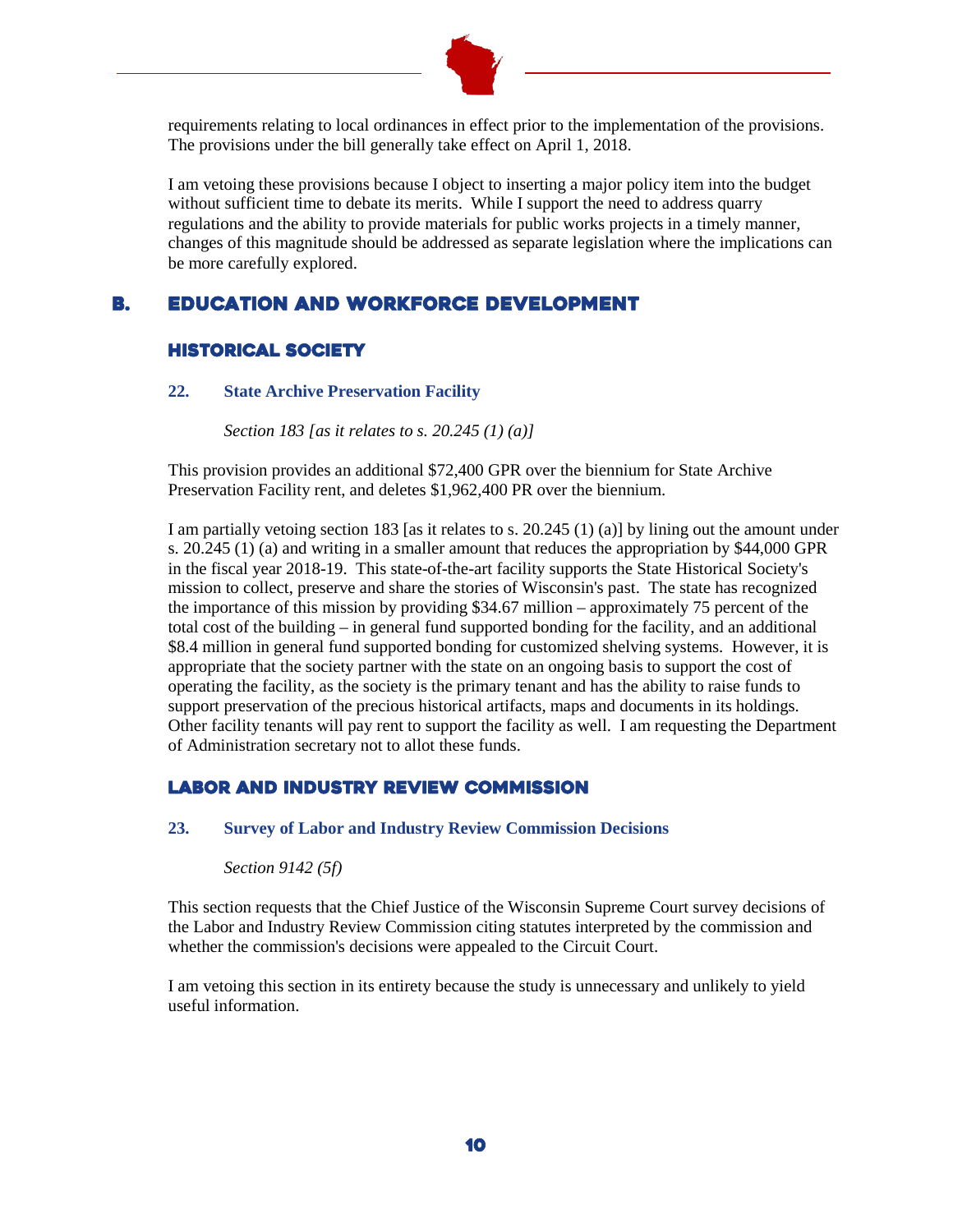

# TECHNICAL COLLEGE SYSTEM BOARD

# **24. Sunset of the Educational Approval Board**

*Sections 9111 (1p), 9411 (1p) and 9411 (1q)*

These provisions administratively transfer the Educational Approval Board and the incumbent employees from the Wisconsin Technical College System to the Department of Safety and Professional Services on January 1, 2018. The board would then sunset on July 1, 2018, and the incumbent staff and current functions would remain with the department.

I am vetoing sections 9111 (1p), 9411 (1p) and (1q) related to the sunset of the board because retaining the board as an entity is unnecessary; the department will provide oversight for the board's functions. As a result of this veto, the board will be eliminated immediately.

## **25. Educational Approval Board Incumbents**

*Section 9111 (1q) (bm) [as it relates to the transfer of incumbents]*

This provision administratively transfers the Educational Approval Board and the incumbent employees from the Wisconsin Technical College System to the Department of Safety and Professional Services on January 1, 2018. The board would then sunset on July 1, 2018, and the incumbent staff and current functions would remain with the department.

I am partially vetoing the provision related to retaining the incumbent employees in order to provide the department with flexibility related to staffing. As a result of this veto, only positions will transfer to the department.

# UNIVERSITY OF WISCONSIN SYSTEM

## **26. Performance Funding**

*Section 603m [as it relates to s. 36.112 (2) (b), (3) (a), (3) (b) and (5) (a) 3.]*

These provisions permit University of Wisconsin System institutions to earn funding based upon performance on metrics of their choosing, one each for improvement and excellence, in accordance with a formula that must be submitted to the Joint Committee on Finance for approval or modification under passive review. In addition, these provisions cap the amount of funding that may be allocated for excellence at 30 percent.

I am partially vetoing these provisions for three reasons. First, performance-based funding in higher education should vigorously challenge institutions to improve, and the provisions do not support this level of challenge. Second, I object to limiting the ability of the Board of Regents to reward high-performing institutions, especially if institutions may not choose metrics upon which to be measured. Third, I believe a passive review process does not provide sufficient transparency around such a significant initiative.

The performance funding initiative includes a substantial investment of state dollars, and as such demands achievement and accountability. Allowing institutions to choose the metrics upon which to be measured is likely to result in funding allocations based upon metrics that are easiest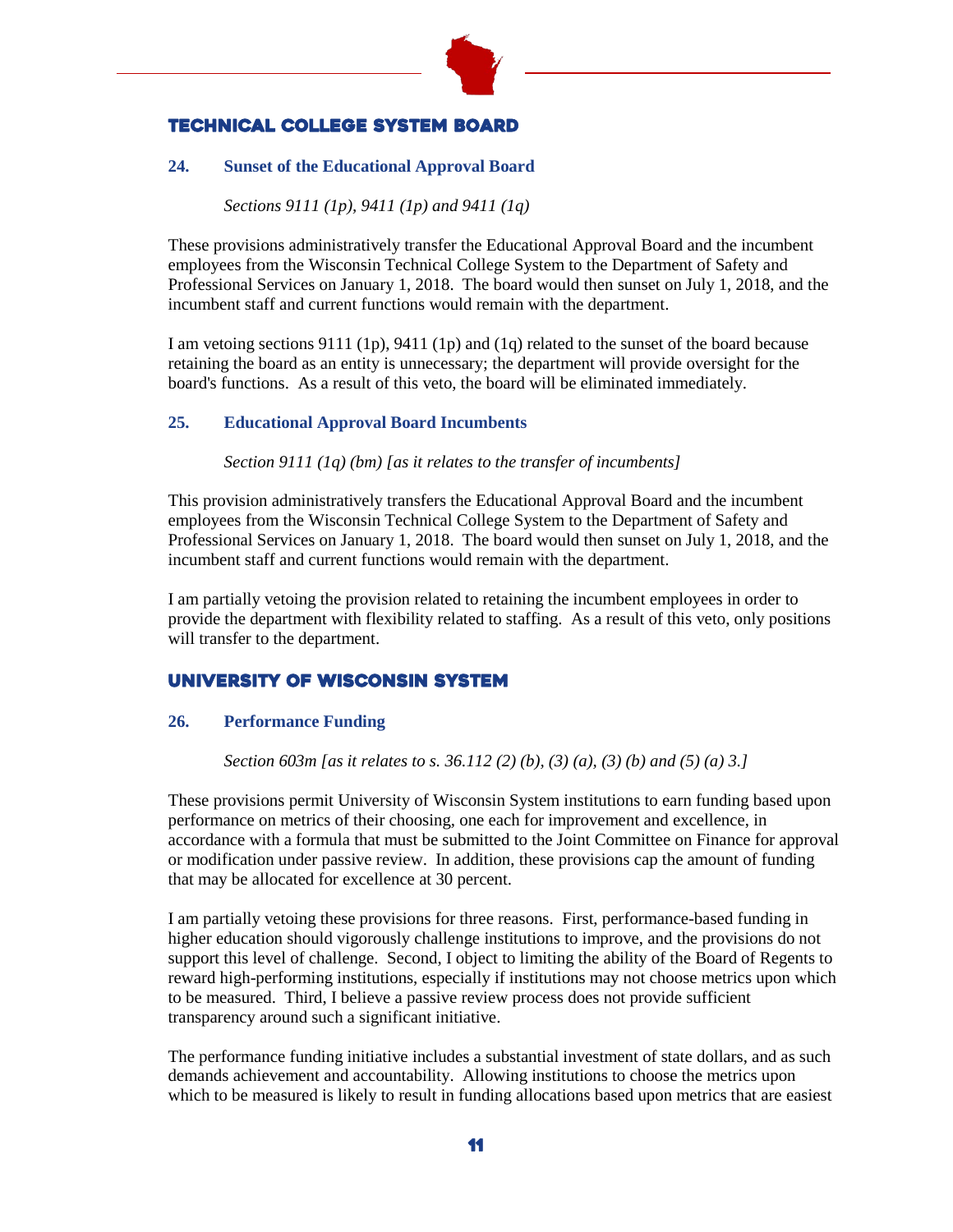

for institutions to improve upon or maintain. This partial veto deletes the ability of institutions to choose performance funding metrics, which will ensure funding incentivizes institutions to improve and excel in many areas. In addition, I am vetoing the cap on funding that is allocated based on excellence so that the Board of Regents may decide how much funding is given to high performing institutions; this will encourage institutions to focus on the performance metrics and give the board flexibility in developing a formula. Finally, this partial veto accomplishes transparency by requiring a meeting under s. 13.10 for approval of the board's formula; the review by the Joint Committee on Finance should be undertaken publicly.

#### **27. Innovation Fund**

*Section 603m [as it relates to s. 36.112 (6) and (7)]*

This provision relates to the creation of an Innovation Fund to support University of Wisconsin System institutions in increasing enrollment in high demand programs through competitive grants. The provision specifies that the Board of Regents is responsible for determining what programs are considered high demand for purposes of the grant program.

I am partially vetoing this provision because it lacks specificity as to the meaning of high demand, and does not require high demand to relate to state priorities (such as creating the workforce needed by the state's employers). As a result of the veto, the Board of Regents will not have specific authority to determine the definition of high demand. I am directing the Board of Regents to consult with the Department of Workforce Development in developing a request for proposals for grants in order to ensure that chosen programs address state workforce needs.

## **28. University of Wisconsin System Audits**

*Section 9148 (2q) (b)*

This section suspends the requirement that the Legislative Audit Bureau conduct an annual financial audit of the University of Wisconsin System for the fiscal years 2017-18 and 2018-19. Other provisions substitute an audit by an independent accounting firm for these two years.

I am partially vetoing this section because the Legislative Audit Bureau will continue to have other auditing responsibilities related to the Comprehensive Annual Financial Report, the statewide Single Audit report, and the Annual Fiscal Report – each of which incorporates financial information from the University of Wisconsin System. In addition, this will ensure that both an independent audit and an audit by the Legislative Audit Bureau will be done separately and all parties will have the opportunity to compare auditing practices and findings to determine whether an independent audit is appropriate beyond this biennium.

## **29. Wisconsin Institute for Sustainable Technology**

*Section 183 [as it relates to s. 20.285 (1) (sp)]*

This provision provides funding of \$440,000 SEG annually from the environmental fund for the Wisconsin Institute for Sustainable Technology at the University of Wisconsin-Stevens Point.

I am partially vetoing this provision by lining out the appropriation under s. 20.285 (1) (sp) and writing in a smaller amount that deletes \$440,000 in fiscal year 2018-19. This results in a one-time grant to the institute and avoids committing environmental fund monies for this purpose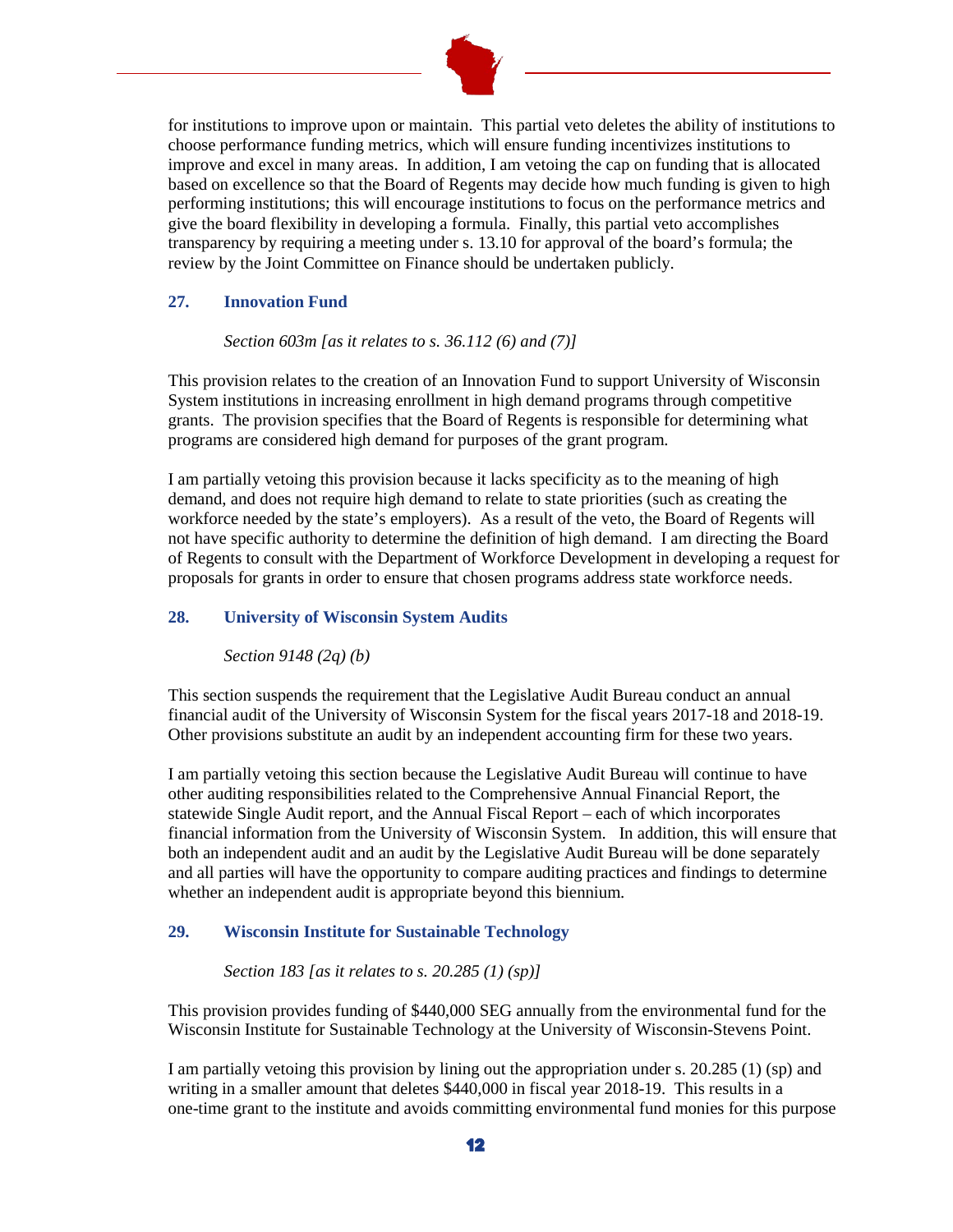

in the future, before the condition of and pressures on the environmental fund are known. The environmental fund supports activities that are critical to protecting the state's environmental resources through programs such as recycling grants, nonpoint runoff abatement, and solid waste and air management. The University of Wisconsin System has access to other resources to support the institute. I am requesting the Department of Administration secretary not to allot these funds.

#### **30. University of Wisconsin-Green Bay Tribal Gaming Appropriation**

*Section 183 [as it relates to s. 20.505 (1) (km)]*

This provision provides funding of \$247,500 PR-S annually to the University of Wisconsin-Green Bay from tribal gaming revenues.

I am vetoing this provision by lining out the appropriation under s. 20.505 (1) (km) and writing in smaller amounts that delete \$247,500 in each fiscal year because I object to the historical use of these funds, which is to support the institution's athletic programming and is not directly related to tribal affairs. I am requesting the Department of Administration secretary not to allot these funds.

## **31. Flexible Option Program**

#### *Section 9148 (2)*

This provision requires the University of Wisconsin System-Extension to increase the number of programs offered as Flexible Option programs by 25 percent from the number of programs offered on the date the budget is enacted. The increase must be accomplished by December 1, 2019.

I am partially vetoing this provision so that the required increase in program offerings by December 1, 2019, is 100 percent. The Flexible Option program is a unique, powerful and affordable tool for nontraditional students to earn degrees or certificates. I believe the University of Wisconsin System can and should aggressively pursue expansion of this program, which will benefit the system, students and employers. Therefore, a 100 percent increase is a more appropriate requirement to challenge the University of Wisconsin System than a 25 percent increase.

# PUBLIC INSTRUCTION

## **32. Energy Efficiency Revenue Limit Adjustment**

#### *Section 1641m*

This section permits school district boards to adopt a resolution to exceed the district's revenue limit for energy efficiency projects before January 1, 2018, or after December 31, 2018, only. Effectively, this provision suspends the school district revenue limit adjustment for energy efficiency measures for one year.

I am exercising the digit veto in this section to limit adoption of such resolutions to before January 1, 2018, or after December 3018. I object to the temporary suspension of this revenue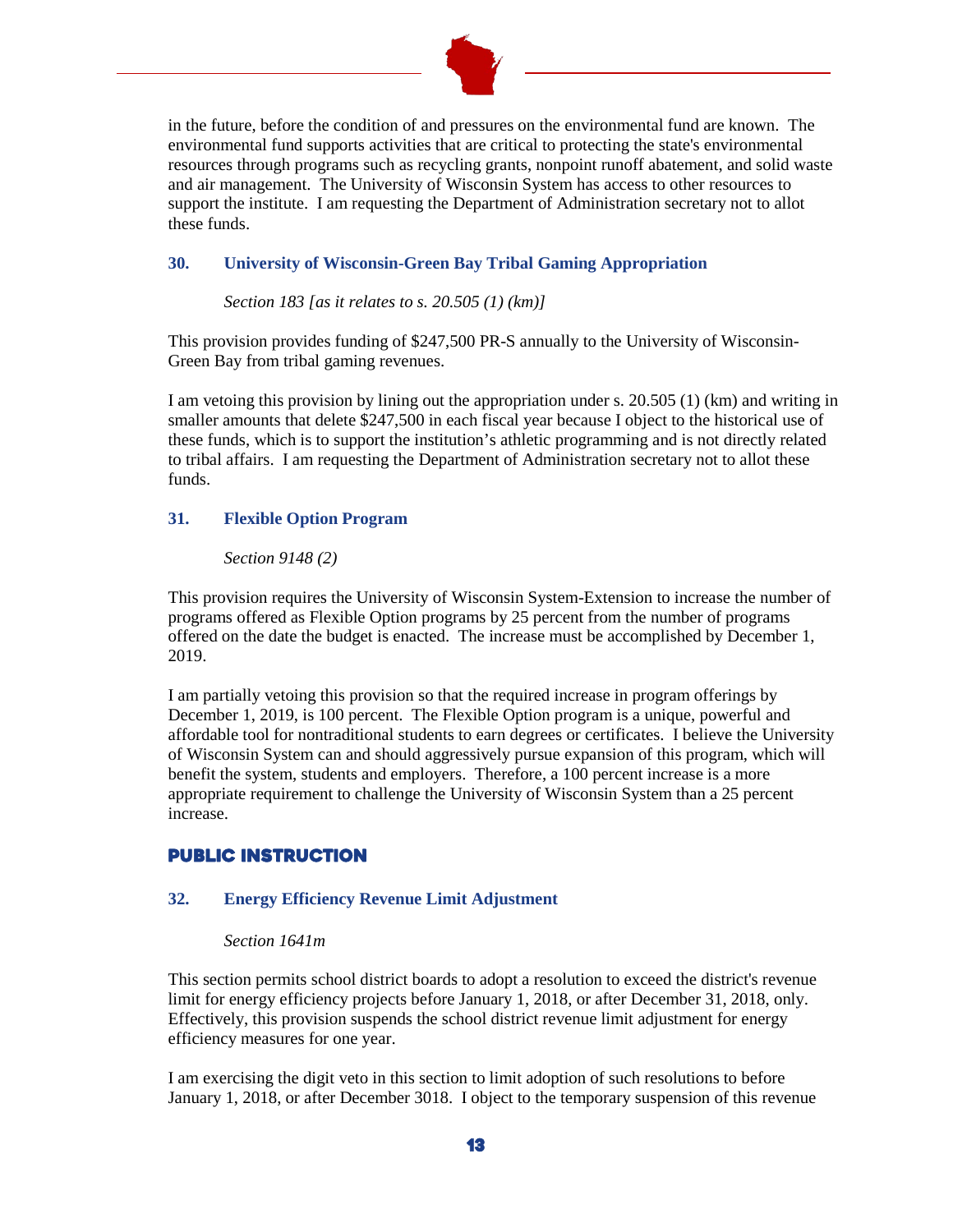

limit adjustment because I believe school districts should be required to use referenda to bypass revenue limits. Many of the recently adopted resolutions for energy efficiency measures allowed school districts to exceed revenue limits by a significant amount. Taxpayers should have a direct voice when large property tax increases are under consideration. This veto will maintain the ability for school districts to ask taxpayers if they wish to exceed revenue limits and eliminate an exemption that has been viewed as a loophole to revenue limits.

## **33. Low Revenue Adjustment**

## *Section 1640g*

This section increases the low revenue adjustment for school districts from \$9,100 under current law to \$9,300 in fiscal year 2017-18; \$9,400 in fiscal year 2018-19; \$9,500 in fiscal year 2019-20; \$9,600 in fiscal year 2020-21; \$9,700 in fiscal year 2021-22; and \$9,800 in fiscal year 2022-23 and each year thereafter.

I am vetoing this section entirely because the result is a substantial increase in property tax capacity that school districts may exercise without voter input. In several school districts that would be eligible to raise taxes under these sections, referenda to exceed revenue limits already failed within the past two years. An increase in revenue authority from the state in these districts would circumvent purposeful, local actions.

It should also be noted that in some cases, the same districts that would have become eligible to increase their revenues with this adjustment have increased their base revenues at a rate higher than the state average. This brings into question the need for this adjustment and highlights the need for local taxpayer input before a revenue limit adjustment is made.

As a result of this veto, the low revenue adjustment level for school districts will remain at \$9,100. School districts across the state will benefit from other significant education investments in this budget, including meaningful increases in per pupil aid. These per pupil increases are equal among all school districts. In addition, school districts could pursue an increase in their revenue limit through a referendum as is the case under current law. In fact, numerous districts have already done so by asking taxpayers through a referendum. Increases to the low revenue adjustment can be discussed in future state budgets.

# **34. School District Referenda Scheduling**

*Sections 996pr [as it relates to special elections], 1640i [as it relates to s. 121.91 (3) (a) 3.], 1640p, 9335 (1g) [as it relates to s. 121.91 (3) (a) 3.] and 9435 (1w) [as it relates to s. 121.91 (3) (a) 3.]*

These provisions generally limit the scheduling of school district referenda to regularly scheduled elections up to twice per year, but permit a school board to conduct special elections to consider referenda on the Tuesday after the first Monday in November in an odd-numbered year, so long as the special election is not earlier than 70 days after adoption of the related resolution. In addition, school districts that experience increased costs as a result of a natural disaster are permitted to hold a special referendum outside of these limitations, so long as the referenda occurs within six months of the event and at least 70 days elapses between adoption of the initial resolution approving the referenda and the public vote. Section 9435 (1w) specifies an effective date of January 1, 2018, for these provisions.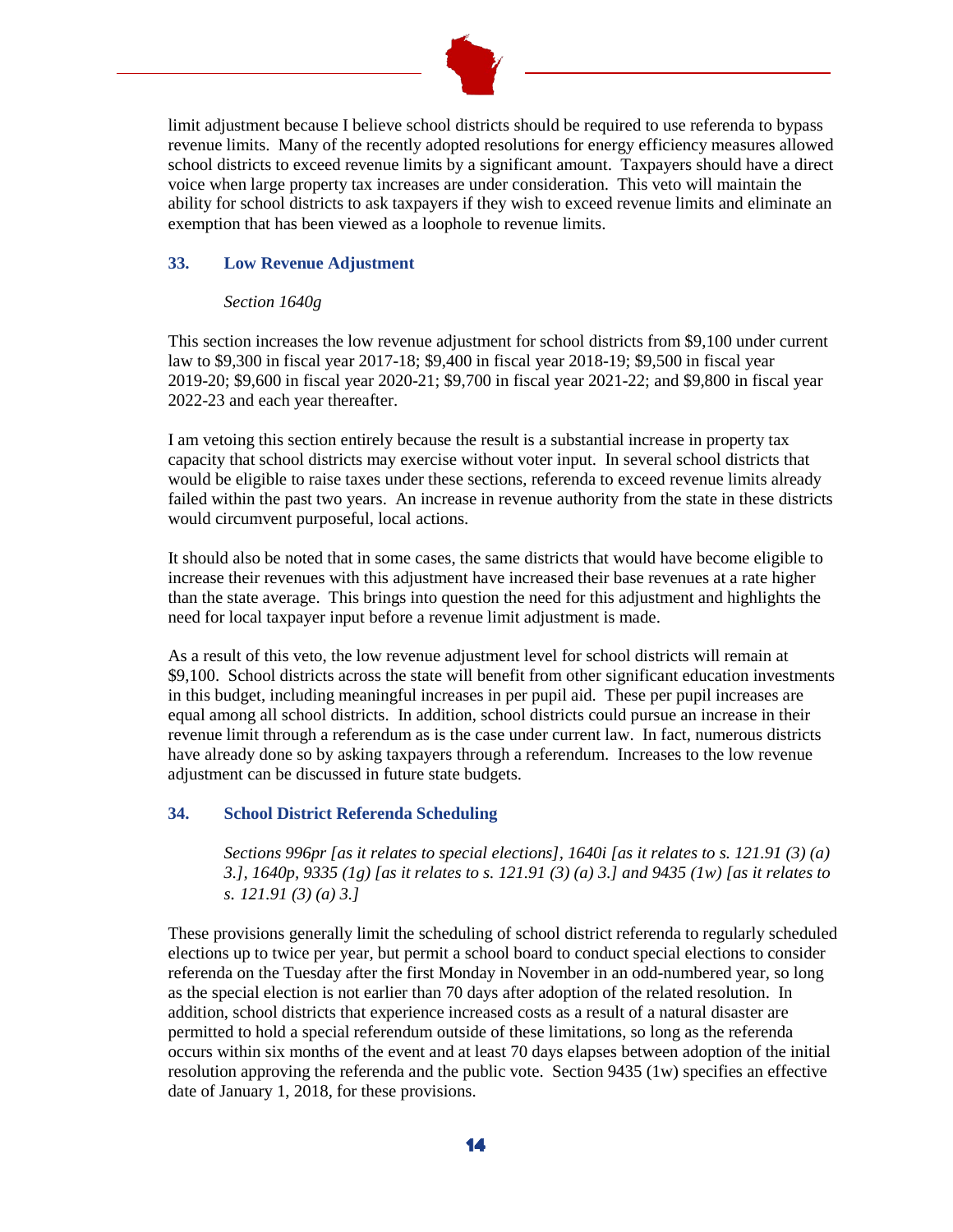

I am partially vetoing these provisions to eliminate the ability of school districts to conduct the special elections to consider referenda as described above, but maintain the effective date of January 1, 2018, for the limitations on referendum scheduling. School referenda should be known and considered by the greatest number of voters possible, and limiting referenda to regularly scheduled election days will further this principle. Maintaining the delayed effective date will allow currently scheduled referenda to take place.

## **35. Whole Grade Sharing Aid**

*Sections 183 [as it relates to s. 20.255 (2) (bp)], 208p, 1534p and 9135 (4p)*

These sections create a grant program in fiscal year 2018-19 for school districts to enter into a whole grade sharing agreement. Grants of \$150 per pupil enrolled in a shared grade would be provided to school districts in the first four years of the agreement. In the fifth year, grants are prorated to 50 percent. In addition, the Department of Public Instruction is required to provide a report to the Joint Committee on Finance by February 1, 2019, regarding the number of grant applicants, the number of approved whole grade sharing agreements, the names of participating districts and the grades shared in each district, and how much of the appropriation is awarded or encumbered.

I am vetoing these sections in their entirety to eliminate the grant program for whole grade sharing and related reporting requirements. Whole grade sharing is intended to create savings, which should be a built-in incentive; however, school districts have not taken advantage of whole grade sharing since it became permissible under 2015 Wisconsin Act 55. Therefore, I believe these funds can be repurposed to support more effective programs that support rural schools.

# **36. Shared Services Aid**

## *Sections 183 [as it relates to s. 20.255 (2) (bt)], 208t and 1475p*

These sections create a grant program funded at \$2,000,000 in fiscal year 2018-19 for school districts that share administrative functions with local governments or other school districts. Grants would be provided in the following amounts during the first three years of an agreement to share services: \$40,000 for sharing a district administrator; \$22,500 for sharing a human resources director, information technology coordinator or business manager; and \$17,500 for other administrative positions, excluding principals and assistant principals. In the fourth year, grants are prorated to 50 percent, unless the parties to the agreement also are whole grade sharing.

I am vetoing these sections in their entirety to eliminate the grant program for shared services. Sharing services will create savings for school districts; therefore, providing state grants would nullify savings to taxpayers that would result from local actions. In addition, I believe these funds can be repurposed to support more effective programs that support rural schools.

## **37. Summer School Grants**

## *Section 1482j [as it relates to grant eligibility and uses]*

This provision creates a grant program in fiscal year 2018-19 for the Milwaukee Public Schools district and any other school district that receives a "fails to meet expectations" rating on its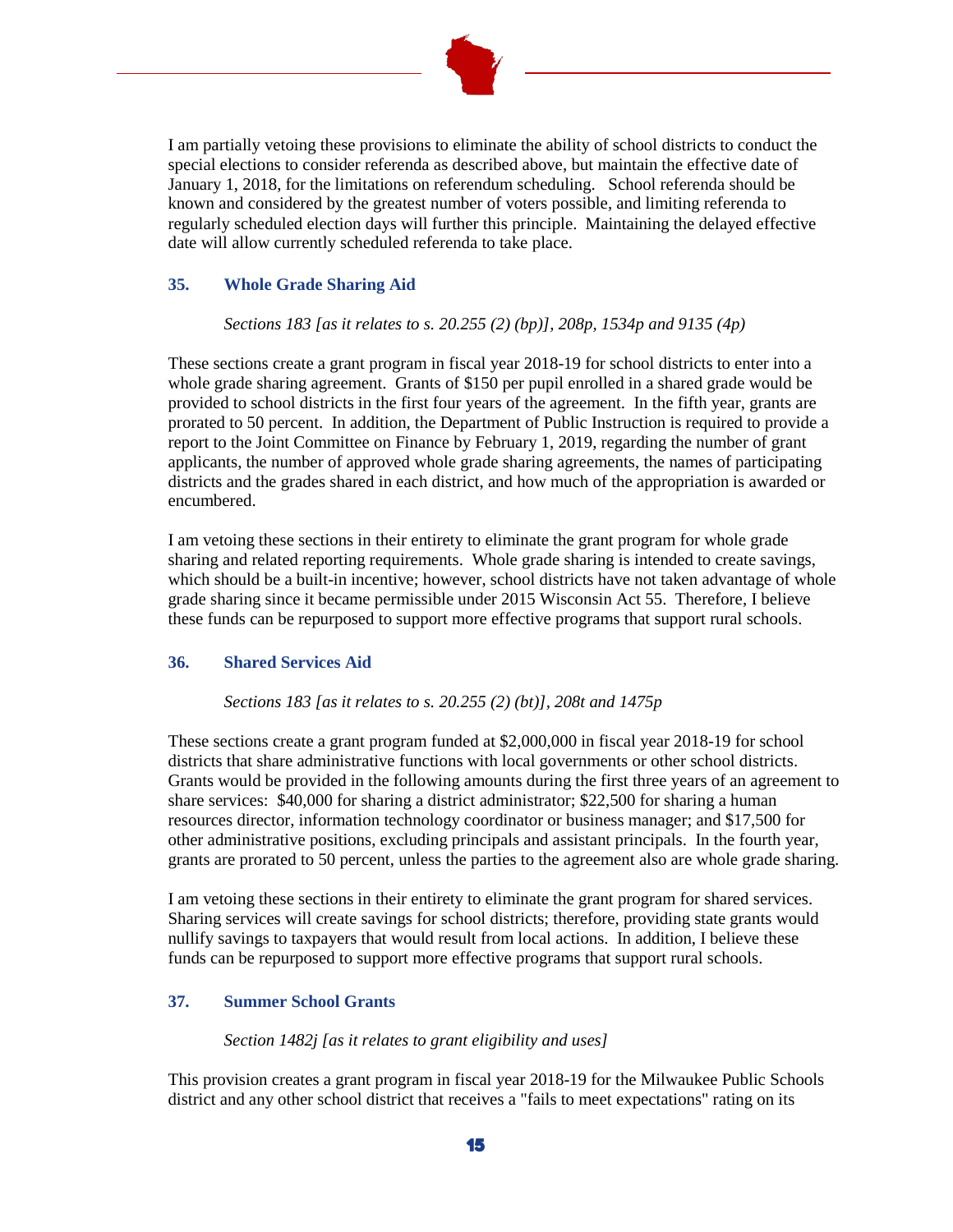

district report card. These competitive grants are to be awarded to school districts to increase attendance, improve low-performing schools, improve academic achievement and expose pupils to innovative learning activities, all through development, redesign or implementation of a summer school program.

I am partially vetoing this provision to create a grant to the Milwaukee Public Schools for summer school programs. The program proposed in my Executive Budget was targeted to the district to augment the Milwaukee Public Schools district's summer school expansion efforts. I object to the expansion of eligibility because it will dilute the funding, and therefore effectiveness, of the funds in the district. I also believe that language specifying outcomes is unnecessary absent a competitive process, and would diminish the ability of a district to employ the funds in the most effective way. As a result of this veto, the district will receive a grant of \$1,400,000 in fiscal year 2018-19 for summer school programs, and no other districts will be eligible to apply for these funds.

## **38. Virtual Charter School Funding Study**

*Section 9135 (1t)*

This provision requires the Department of Public Instruction to submit a report by January 1, 2019, to the Joint Committee on Finance and appropriate standing legislative committees comparing open enrollment payments and the actual costs of educating virtual charter school pupils.

I am vetoing this provision to eliminate the report. I object to the increased administrative burden on the department.

#### **39. Mental Health Services Grants**

*Sections 1470g [as it relates to eligibility criteria] and 9135 (4f) [as it relates to an advisory committee]*

These sections create a grant program to fund increased collaborations among school district personnel and community mental health service providers. Under these sections, eligible grantees are public schools, independent charter schools, consortia of schools or school districts, or cooperative education service agencies. Applicants for grants must: (a) require providers or contractors to bill Medical Assistance or an appropriate health insurance company for any goods or services provided as part of the collaboration, and (b) seek nonstate funding for costs not covered by Medical Assistance or insurance. The Department of Public Instruction has authority to define additional grant parameters. The department also is required to establish an advisory committee to make recommendations about grant parameters and awards, members of which must include: (a) a current or retired school administrator, (b) a teacher or pupil services license holder, (c) a mental health service provider or representative of a mental health service provider association, (d) a family member of a potential service recipient, and (e) a representative of a school board or charter school. The department is further required to award the full appropriated amount in each year.

I am partially vetoing these sections as they relate to requirements on applicants and the requirement for an advisory committee. I believe schools should have maximum flexibility in designing and implementing these collaborations and therefore the statutes creating the program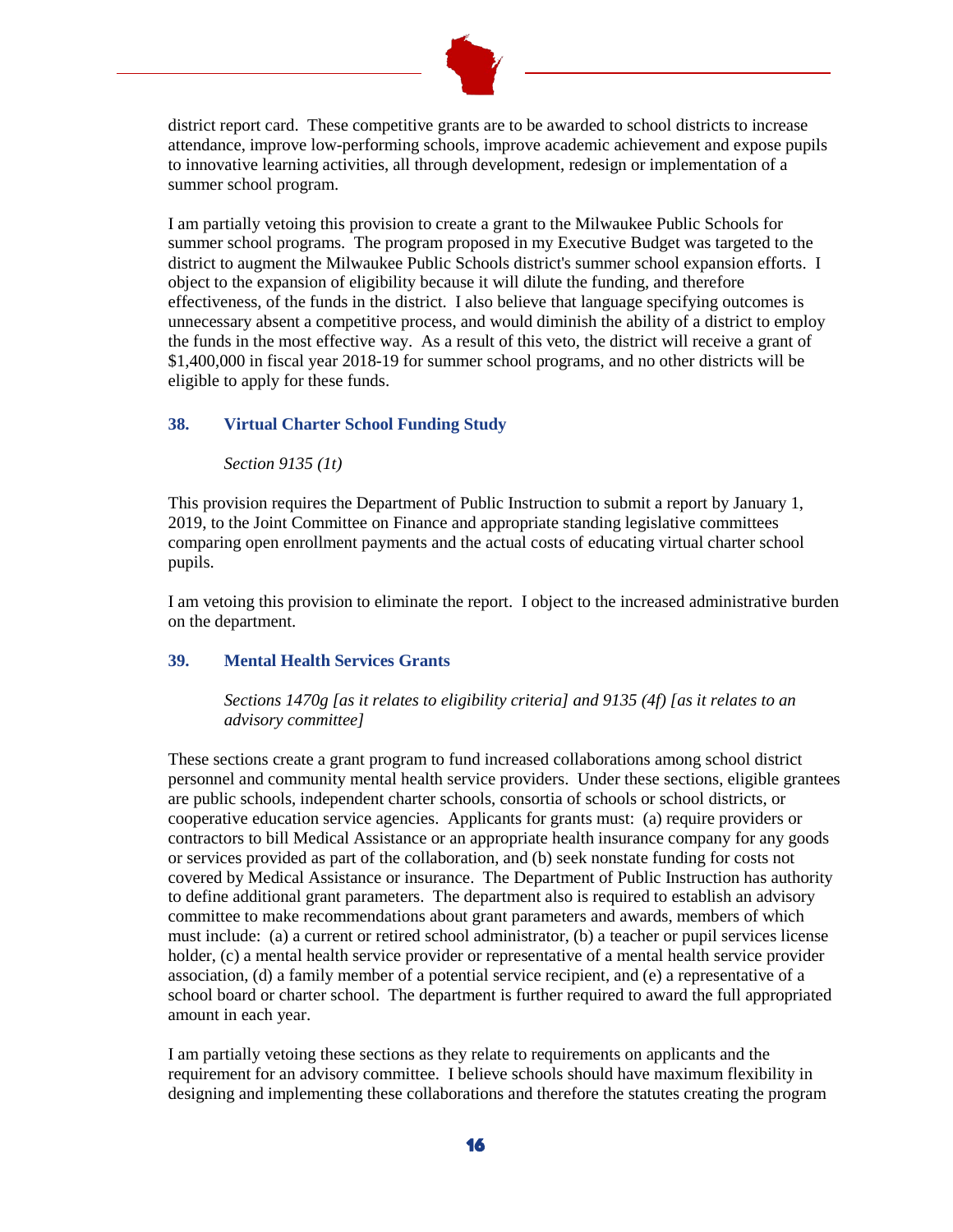

should be general, not prescriptive. In addition, the requirement for an advisory committee is burdensome. As a result of this veto, the department will have broad flexibility to specify grant criteria in administrative rule without an official advisory committee; however, the department should seek input from interested parties informally.

# WORKFORCE DEVELOPMENT

#### **40. Technical Education Equipment Grants**

*Section 1407k [as it relates to s. 106.275 (2) (b) and (4) (a)]*

This provision creates a technical education equipment grant program, allows the Department of Workforce Development to allocate up to \$500,000 GPR annually from the department's workforce training grants appropriation, and requires that: (a) the department award grants of no more than \$50,000 to school districts whose grant applications are approved by the department, (b) school districts use dollars for the acquisition of equipment in advanced manufacturing fields, (c) a school district shall provide matching funds equal to 200 percent of the grant amount awarded, (d) school districts apply in accordance to the procedures established by the department, (e) the secretary of the department appoint an advisory committee to review and evaluate applications, and (f) school districts receiving a grant file a report with the department the first three years following the fiscal year in which the grant was received.

I am partially vetoing the provision to delete the requirement for the department secretary to appoint an advisory committee because this provision is administratively burdensome. The department presently seeks input from stakeholders and subject matter experts on a variety of issues and therefore a statutory advisory committee is unnecessary.

# C. General Government, CHILDREN AND FAMILIES

# Department of Administration

## **41. Positions for Information Technology Purchasing Report**

## *Section 9101 (11q)*

Section 9101 (11q) requires the Department of Administration to submit a report to the Joint Committee on Finance by August 31, 2018, regarding the activities of four new positions added in fiscal year 2017-18, including: (a) any identified accomplishments such as process improvements or major information technology procurements that were done efficiently or effectively, (b) any savings that the department estimates resulted from the initiative, and (c) plans for additional improvement or projects in fiscal year 2018-19. The 4.0 FTE PR-S positions, split between the divisions responsible for information technology and procurement services, are vacancies from other agencies that have been repurposed for this initiative, which is anticipated to generate savings from standardizing and streamlining contract, procurement and information technology practices. It is estimated that state agencies, excluding the University of Wisconsin System, spent \$445 million on information technology procurement in fiscal year 2015-16. For every 1 percent in reductions to these purchases, the state could save \$4.45 million.

I am vetoing this section to remove the reporting requirement because I believe that placing reporting requirements in the statutes is both unnecessary and encroaches on the executive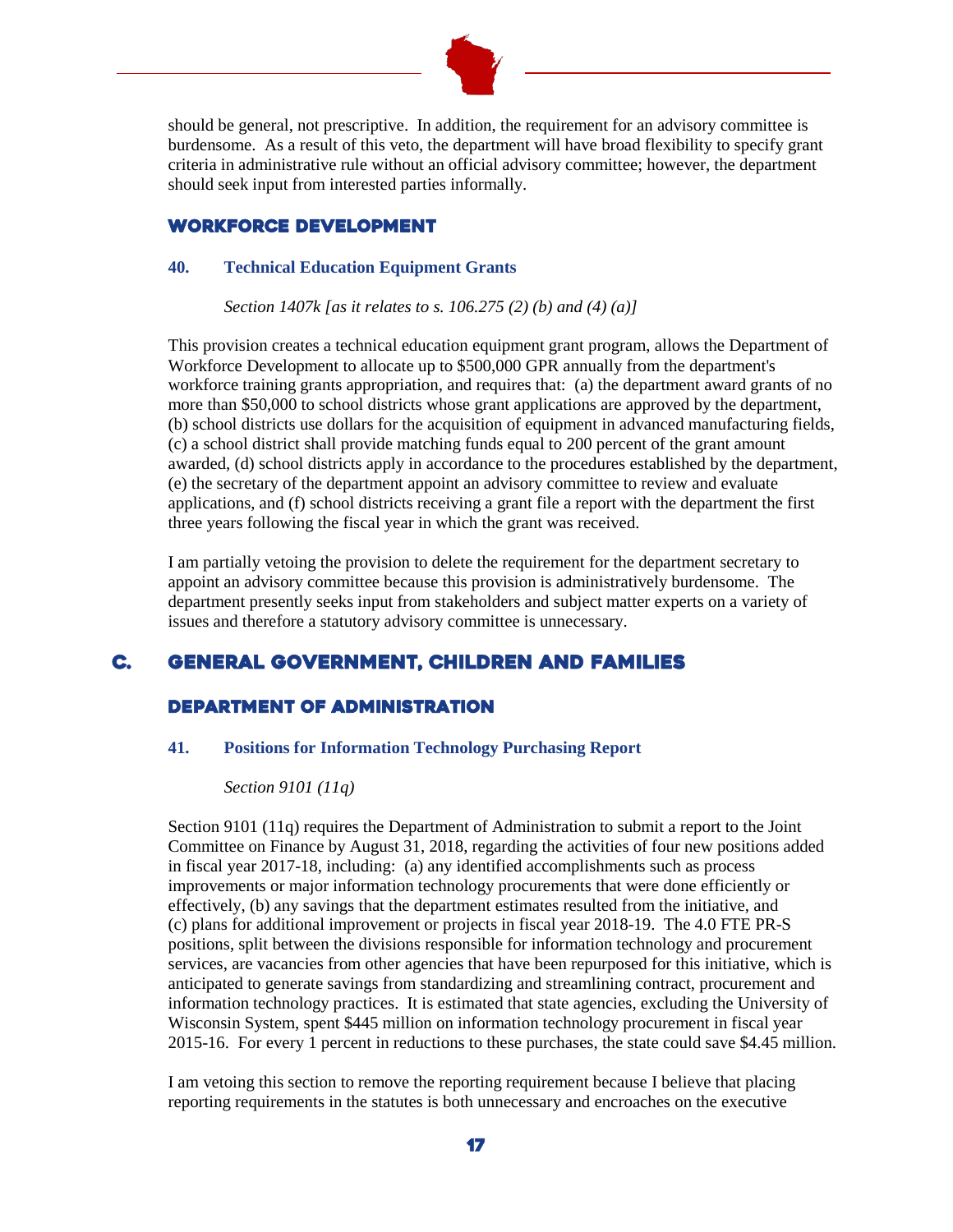

branch's responsibility to manage state agency programs within the statutes and funding levels set by the Legislature. This type of information can be requested by legislators or the legislative service agencies at any time without creating an unfunded mandate in the statutes.

## **42. Replacement of Information Technology Contractors Report**

*Section 9101 (11s)*

Section 9101 (11s) requires the Department of Administration to submit a report to the Joint Committee on Finance by August 31, 2018, regarding the activities performed in fiscal year 2017-18 by new permanent positions, which were added to replace contractor staff, including: (a) accomplishments such as system or process improvements, progress or completion of projects, or finished work products; (b) any additional savings or efficiencies that the department can estimate resulted from the work of the positions; and (c) plans or additional improvements, projects or work products for fiscal year 2018-19. Replacing information technology contractors with 54.0 FTE PR-S positions will generate savings of \$463,100 PR-S in fiscal year 2017-18 and \$3,712,100 PR-S in fiscal year 2018-19.

I am vetoing this section to remove the reporting requirement because I believe that placing reporting requirements in the statutes is both unnecessary and encroaches on the executive branch's responsibility to manage state agency programs within the statutes and funding levels set by the Legislature. This type of information can be requested by Legislators or the legislative service agencies at any time without creating an unfunded mandate in the statutes.

## **43. State Transforming Agency Resources (STAR) Program and Benefits Realization Report**

#### *Section 169t*

Section 169t requires the Department of Administration to submit a report to the Joint Committee on Finance and the Joint Committee on Information Policy and Technology once every six months, beginning in October 2017, relating to the management of the STAR enterprise resource planning system, including: (a) year-to-date expenditures for related system appropriations, (b) master lease originations since the date of the last report, (c) state agency assessments (most recently charged as well as estimated for future fiscal years), (d) the status of the appropriation deficits, and (e) updated information relating to the department's efforts regarding benefits realization, including any actual or anticipated savings or efficiencies associated with the STAR system.

I am vetoing this section to remove this ongoing reporting requirement because I believe that it is unnecessary and redundant to information that has already been and will be provided to the Legislature. The department has been transparent about the implementation and financing of the STAR system, including presentations at the Joint Committee on Information Policy and Technology informational hearing on November 10, 2015, and on March 8, 2017, presentations on the new STAR assessment to all agencies in the spring of 2016, and written updates on each STAR release to the Legislature on February 3, 2016; December 30, 2016; and March 7, 2017. Furthermore, the department has provided, and will continue to provide until the appropriation is no longer in deficit, a significant amount of financial information each year when it submits its spending plan as required under s. 16.513.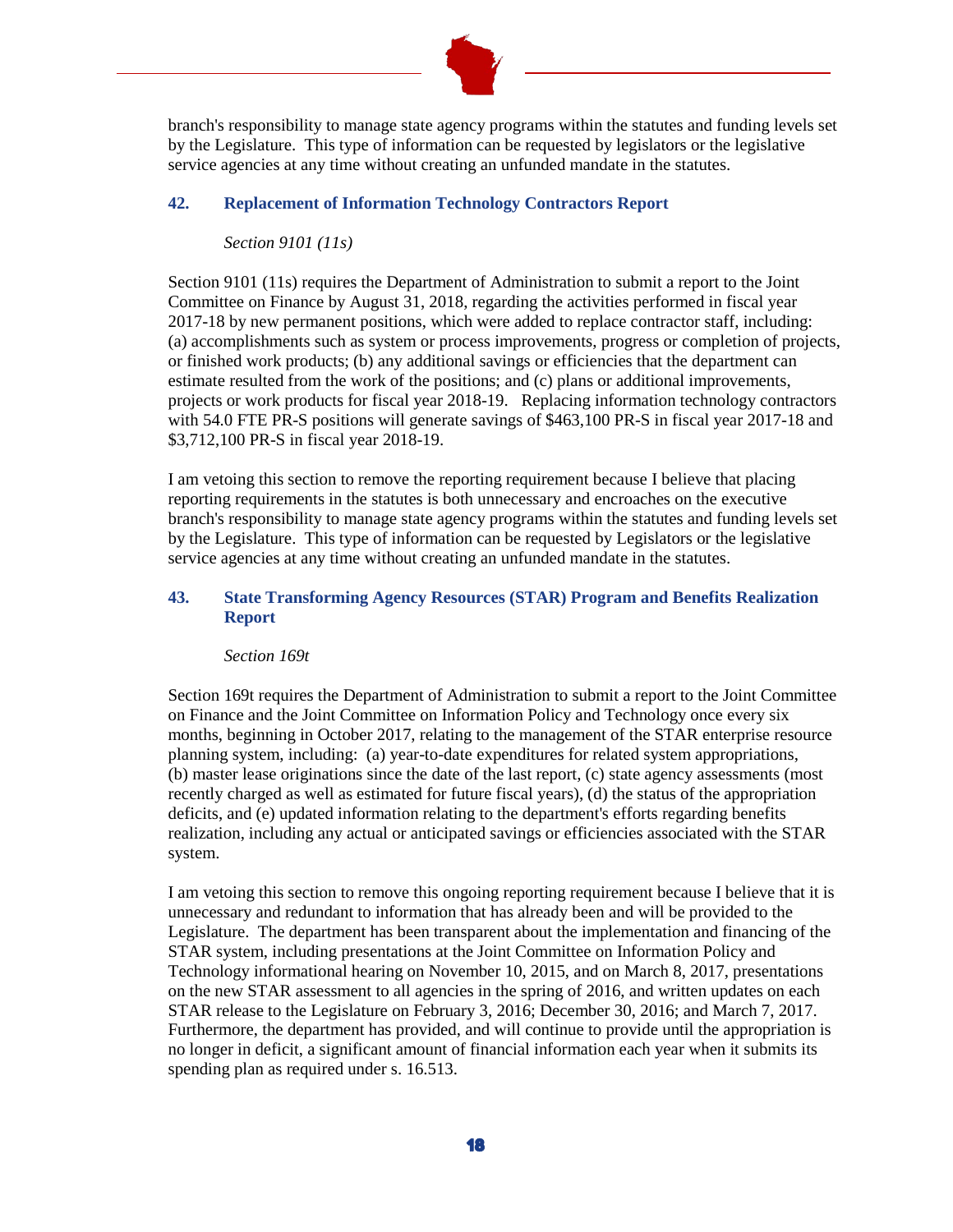

#### **44. Self-Funded Portal Annual Report**

#### *Section 172*

Section 172 requires the Department of Administration to submit a report to the Joint Committee on Finance and Legislature by October 1 of each year that includes: (a) a financial statement of the state's self-funded portal revenues and expenditures for the fiscal year; (b) a list of the services available through the portal, including the addition of services available since the previous fiscal year; (c) the amounts of any fees charged for each of the services; and (d) a summary of the activity levels of the services provided, as well as any other information the department wishes to provide. The portal does not have a cost to taxpayers, but is fee-based and user-driven by agencies and customer demand for services.

I am vetoing this section to remove the reporting requirement because I believe that it encroaches on the executive branch's responsibility to manage state agency programs within the statutes and funding levels set by the Legislature. In the Executive Budget, the department requested the conversion of the self-funded portal appropriation from annual to continuing, which would have given the department more flexibility in managing the appropriation and expanding the number of e-projects based on existing fee revenue available. As part of this request, the department was directed to report to the Legislature on these projects. Given that the Joint Committee on Finance elected to reject this proposal, it will be involved directly in any expenditure authority increase and can request any additional information it would like at that time.

## **45. Office of the Commissioner of Insurance Information Technology Position Transfers Report**

#### *Section 9101 (11c)*

Section 9101 (11c) requires the Department of Administration, in consultation with the Office of the Commissioner of Insurance, to prepare a report on information technology services provided to the office and, specifically, any efficiencies created through consolidation during the 2017-19 biennium. This report is to be submitted with the department's 2019-21 budget request.

I am vetoing this section to remove the reporting requirement because I believe that it is unnecessary as the biennial savings related to this initiative have already been estimated at 2.0 FTE PR positions and \$216,900 PR. If additional information is of interest, it can be requested of each agency during the 2019-21 biennial budget process.

#### **46. Worker's Compensation Recording Equipment Report**

#### *Section 9101 (11i)*

Section 9101 (11i) requires the Department of Administration's Division of Hearings and Appeals to conduct a study of the audio and visual needs of worker's compensation hearings and to present the findings no later than June 30, 2018, to the Worker's Compensation Advisory Council, which may submit a recommendation to the division regarding the recording equipment that would be sufficient to replace a court reporter for inclusion in the department's 2019-21 biennial budget request. The proposal included in the Executive Budget would have eliminated the requirement that court reporters record testimony at worker's compensation hearings and would have resulted in a reduction of 4.0 FTE PR-S positions and a savings of \$555,000 PR-S in each year.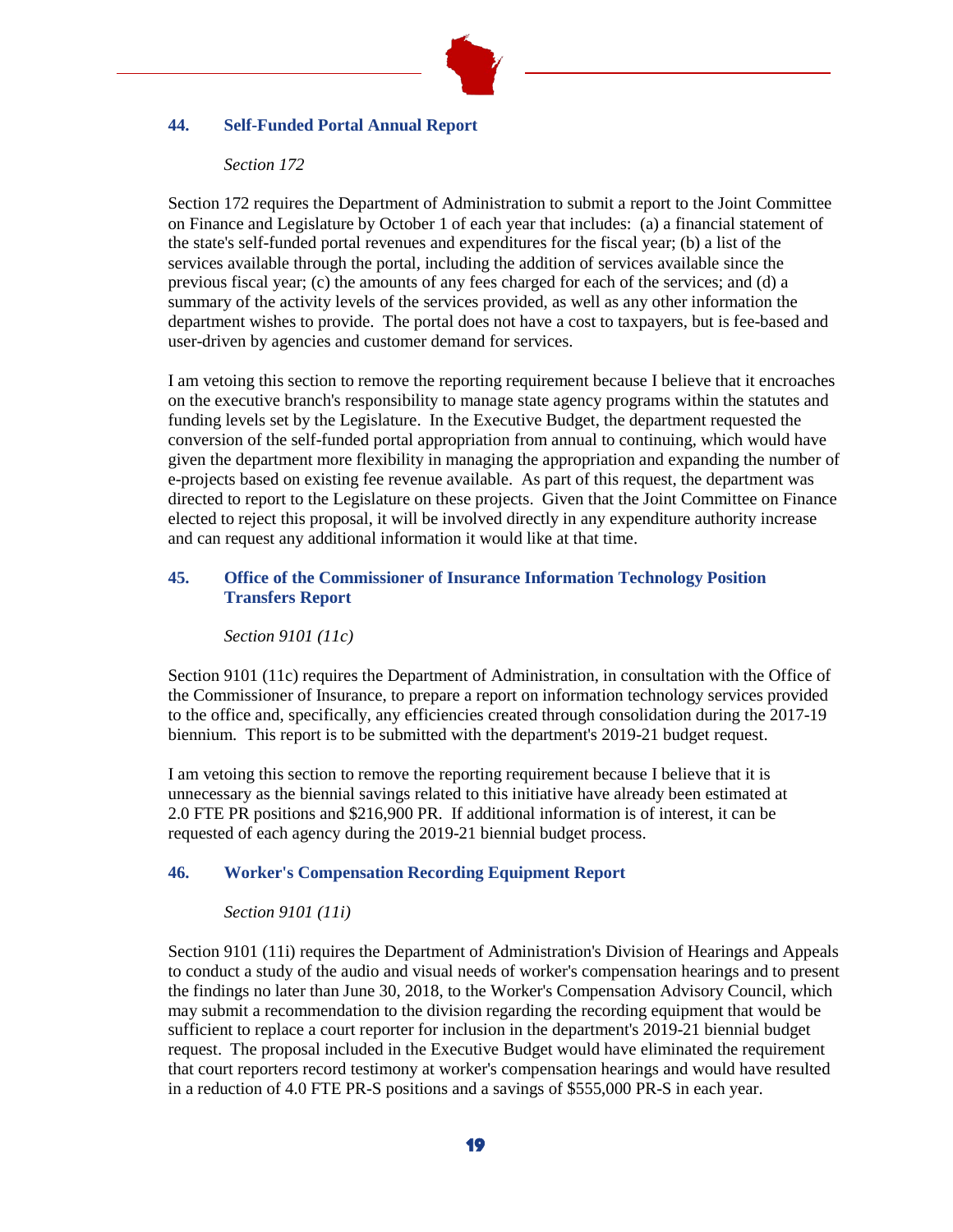

Wisconsin is the only state with a central panel hearing structure to still have court reporters on staff.

I am vetoing this section to remove the requirement to study the issue further and present to the advisory council because I believe that it is unnecessary as this study can be conducted by the division without creating a statutory requirement.

#### **47. Cost-Benefit Analysis of Leases**

#### *Sections 161d, 161e and 9301 (2f)*

This provision specifies that the Department of Administration may not enter into, extend or renew an executive branch agency lease with an annual rent of more than \$500,000 unless the secretary signs the lease, a copy of the proposed lease is submitted electronically to the Chief Clerk of each house of the Legislature, and the department notifies the Joint Committee on Finance of the proposed lease and provides the following information and a summary report to the Committee: (a) a cost-benefit analysis comparing the lease with purchasing the space or another suitable space, and (b) an evaluation of comparable lease options within a ten-mile radius of the property proposed in the lease or, if there are not sufficient comparable properties within a ten-mile radius to perform a meaningful comparison, a wider radius as needed to ensure the lease rate per square foot does not exceed the lease rate per square foot on comparable properties or the market rate by more than 5 percent. Each proposed lease would be subject to a 14-day passive review process.

I am vetoing these sections in their entirety because I object to these additional restrictions on the state leasing program. Approving leases is a statutory responsibility of the Department of Administration and the State Building Commission, which includes legislative members. In addition, I am concerned that some landlords could try to use the proposed legislative approval process to circumvent the procurement process. However, I understand the policy goal behind this provision of ensuring that state agencies are evaluating alternatives before entering into large, long-term leases in order to find the most cost-effective option and consequently, I am directing the department to review and improve its existing evaluation procedures for these types of leases.

## **48. Fee Report with Agency Budget Requests**

#### *Section 139m*

This provision requires each executive branch agency to include in its biennial budget request a report identifying: (a) each fee the agency is authorized to charge, (b) the amount of each fee or method of calculating the fee, (c) the statutory authority to charge the fee, (d) a statement of whether or not the fee is currently charged, (e) a description of how each fee has changed over time, and (f) any recommendation the agency has concerning each fee.

I am vetoing this provision because I object to these requirements as they are burdensome and not directly related to the budget development process. In addition, although it is unclear what the legislative intent is behind this new mandate, the Legislature (or its service agencies) already has access to this information and has the authority to request any additional information at any time.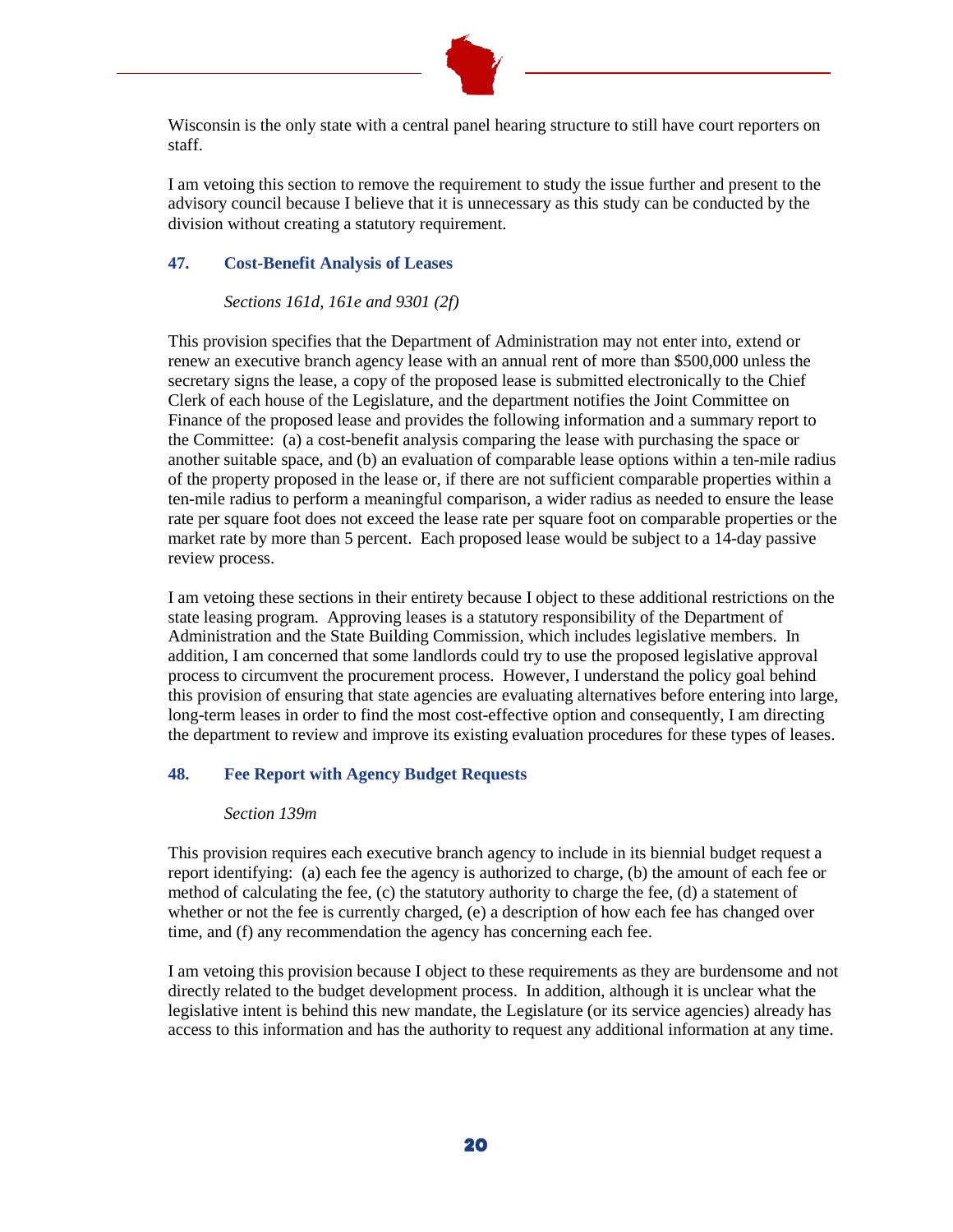

# **49. On-Site Delivery of Human Resources, Payroll and Benefit Functions at Select Agencies**

#### *Section 73*

This section requires the Division of Personnel Management within the Department of Administration to provide human resources and payroll and benefit services to most executive branch agencies, beginning on July 1, 2018. It also requires the department to submit an annual report to the Joint Committee on Finance by April 15 under 14-day passive review that includes: (a) the assessments that the department intends to charge each agency for human resources, payroll and benefit services in the upcoming fiscal year; (b) the number of positions that the department is using to administer these services; (c) the number of vacant and filled positions the department no longer needs to administer these services; (d) the cost savings to the state due to the administration of these services; and (e) the metrics evaluating the effectiveness of these services provided to participating agencies by the department in the previous fiscal year, as well as a comparison of the metrics for the previous fiscal year to similar metrics in previous reports. If the Committee schedules a meeting within the 14-day time frame, the department may not provide human resources, payroll and benefit functions or charge the assessments proposed in the report without the approval of the Committee.

The provision also requires the Department of Administration to provide human resources, payroll and benefit services on-site for the Department of Corrections, Department of Health Services, Department of Veterans Affairs and State Fair Park Board, beginning on July 1, 2018.

I am partially vetoing the provision that requires the Department of Administration to provide human resources, payroll and benefit services on-site for select agencies because it will restrict the department's ability to achieve the maximum enterprisewide staffing flexibility and efficiency possible from the human resources shared services initiative. Concerns regarding the location of human resources, payroll and benefit services and staffing levels can be addressed through service level agreements that will be negotiated between agencies and the Department of Administration's Division of Personnel Management.

# Department of Children and Families

## **50. Homeless Shelter Employment Services Grant Uses**

## *Section 129*

This section defines the types of entities that could receive Homeless Shelter Employment Services Grant funds to include shelter facilities as well as nonprofit organizations that partner with local governments, religious organizations, local businesses and charitable organizations to provide individuals and families with rent assistance and intensive case management. For each type of organization, it also defines the services that shall be provided, including specifically that nonprofit organizations shall use the funds for the purpose of providing immediate housing relocation services, including paying rent on behalf of participants in private housing.

I am partially vetoing this section because the expansion of eligible organizations beyond shelter facilities and the inclusion of rent assistance as an allowable use of grant funds could diminish the intended effect of the grant dollars, which was to provide funding to existing Homeless Management Information System or State Shelter Subsidy Grant-participating homeless shelters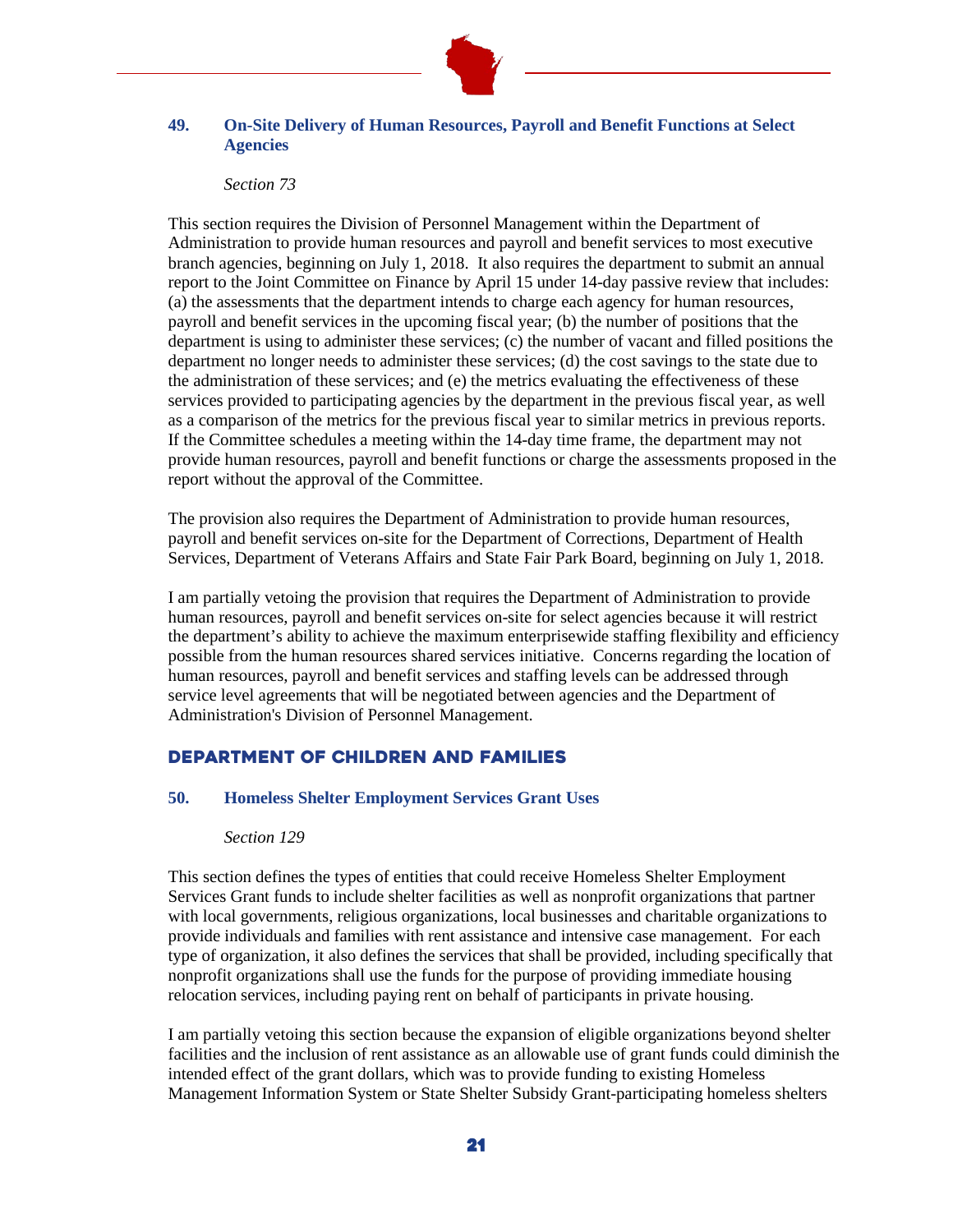

for social workers and associated case management services. Expanding grants to organizations other than homeless shelters will reduce the ability of shelters to provide case management services. In addition, including rent assistance as an allowable use of grant funds could direct more funds to a short-term housing solution rather than the long-term employment solution achieved through case management services.

## **51. Work Participation Rate Reporting Requirements**

#### *Section 9106 (3w)*

This provision requires the Department of Children and Families to submit periodic reports regarding performance on work participation rate targets in the Temporary Assistance for Needy Families (TANF) program; progress on any compliance programs with the federal Department of Health and Human Services; and the appeals process for any TANF penalties related to work participation rate requirements. Reports would be required every six months, starting September 15, 2017, and ending March 15, 2019. The department would also be required to present a plan on or before October 1, 2018, for Joint Committee on Finance approval, to improve work participation rates in the TANF program. This provision also encourages, but does not require, the department to include a request for a waiver under section 1115 of the Social Security Act.

I am partially vetoing this provision because statutory language specifying the timing of reporting intervals, requiring a plan for Committee approval, and encouraging a section 1115 waiver is unnecessary. I support requiring the department to be more accountable regarding work participation rate issues, but it is sufficient for the department to periodically report updated information when it has it, which won't be on September 15, 2017, given the budget delay and may not be on six-month intervals. Requiring the submittal of an improvement plan for approval and language encouraging a section 1115 waiver are unnecessary because the worker supplement created in the budget is the mechanism that the department will use to improve work participation rates in the state's Wisconsin Works program.

# Elections Commission

## **52. Funding for Elections Commission Positions**

#### *Section 183 [as it relates to s. 20.510 (1) (a) and (1) (x)]*

This provision allocates funding and permanent position authority for Elections Commission positions currently funded by federal Help America Vote Act funding. The current 22.0 FTE FED positions were previously approved with an end date of the end of fiscal year 2016-17 and the federal funding supporting these positions is expected to be exhausted at some point during fiscal year 2018-19. The provision creates 21.0 FTE FED permanent positions and provides federal expenditure authority in fiscal year 2017-18 and provides 21.0 FTE GPR positions and funding in fiscal year 2018-19. The Executive Budget recommended funding and position authority for only 16.0 FTE positions.

I am partially vetoing this provision by lining out the appropriation under s. 20.510 (1) (x) and writing in a smaller amount in fiscal year 2017-18 and lining out the appropriation under s. 20.510 (1) (a) and writing in a smaller amount in fiscal year 2018-19. The reduction in each year is \$304,100 and is equivalent to the salary and fringe benefit costs associated with 5.0 FTE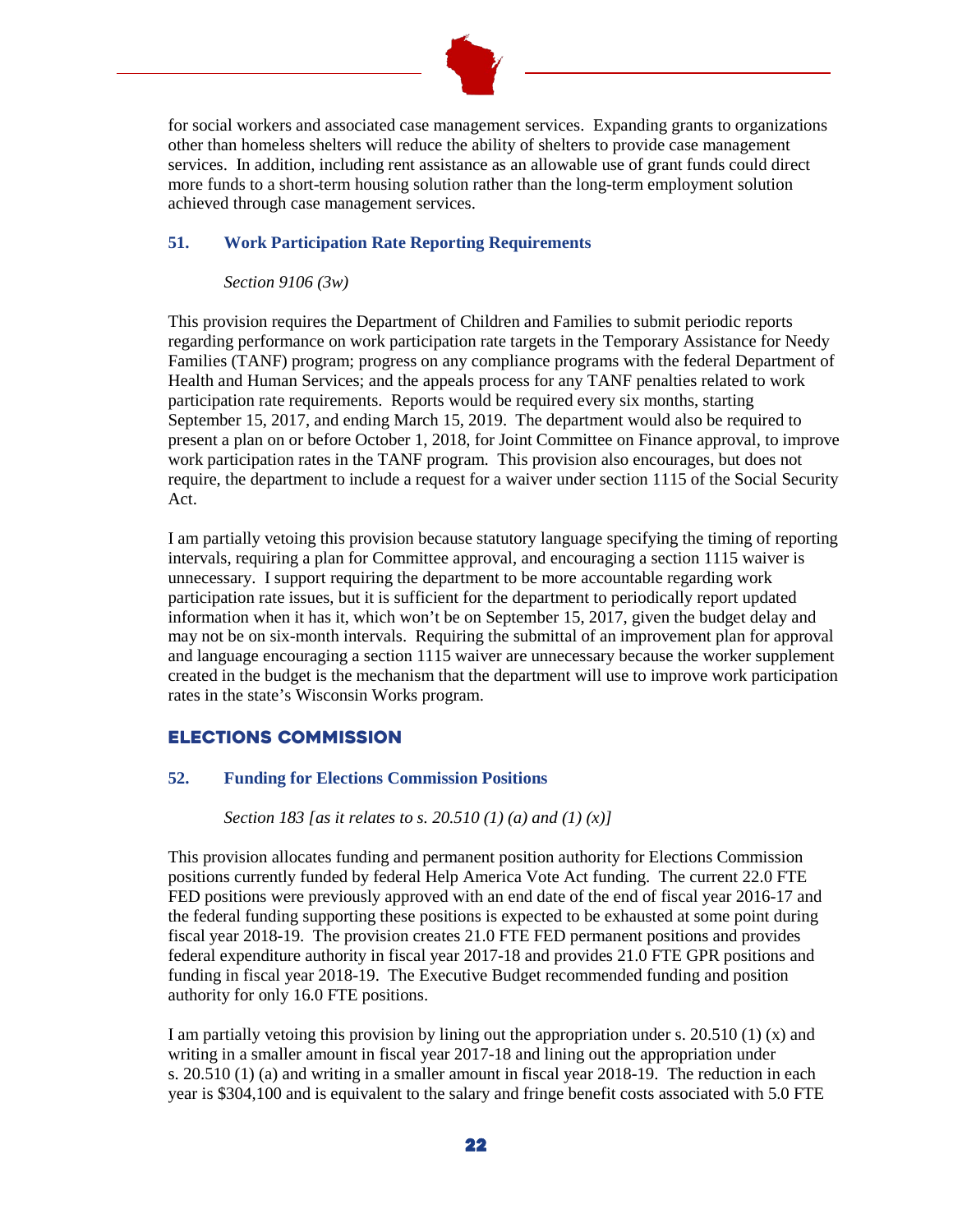

positions. I am requesting the Department of Administration secretary to not allot these funds. I object to the level of staffing approved by the Legislature given that the Elections Commission has been operating effectively with fewer staff. Rather than adding five additional permanent FTE positions, I believe that the commission can more cost effectively manage peak workload periods by hiring limited term employees or contractors, as they did during the 2016 presidential election.

# Elections and Ethics Commissions

# **53. Elections and Ethics Commissioner Per Diems**

*Sections 17 and 183 [as it relates to s. 20.510 (1) (a) and s. 20.521 (1) (a)]*

These sections establish and fund the statutory per diems of each of the elections and ethics commissioners at \$227 per meeting. Under current law, each commissioner receives a per diem equivalent to a reserve judge sitting in circuit court for each day the commissioners were actually and necessarily engaged in performing their duties. In fiscal year 2016-17, this was equivalent to \$454 per day.

I object to this provision because I believe that a \$227 per meeting statutory per diem paid to ethics and elections commissioners is still out-of-line with per diems paid to members of comparable boards and commissions.

I am exercising the digit veto in section 17 in order to decrease the statutory per diem from \$227 per meeting to \$27 per meeting. Further, I am partially vetoing section 183 by lining out the amounts under s.  $20.510(1)$  (a) and s.  $20.521(1)$  (a) and writing in smaller amounts that reduce each appropriation by \$9,600 in each year of the biennium. I am requesting the Department of Administration secretary to not allot these funds. With these vetoes, the statutory per diems paid to ethics and elections commissioners will be better aligned with the statutory per diems paid to members of other state boards and commissions.

# Department of Employee Trust Funds

## **54. Group Insurance Program Changes and Group Insurance Board Directives**

*Sections 17n, 39d, 39f, 39g, 39h, 39j, 39k, 707f, 709g, 9114 (1c), 9114 (1t), 9114 (2p), 9114 (2w), 9129 (2w), 9314 (3c), 9314 (3p) and 9314 (4p)*

These sections make the following changes to the state group health insurance program and the Group Insurance Board:

• Section 9114 (2w) directs the Group Insurance Board to attempt to ensure that state group health insurance costs paid from GPR are reduced by \$63,900,000 over the 2017-19 biennium through a combination of provider negotiation savings, utilization of state group health program reserves, increased use of health plan tiers and health plan design changes, with an emphasis on consumer-driven health care, that do not exceed a 10 percent increase to total employee costs for the lowest tier plans in each of calendar years 2018 and 2019. Premiums, copays, deductibles, coinsurance and out-of-pocketmaximums are subject to the 10 percent limitation.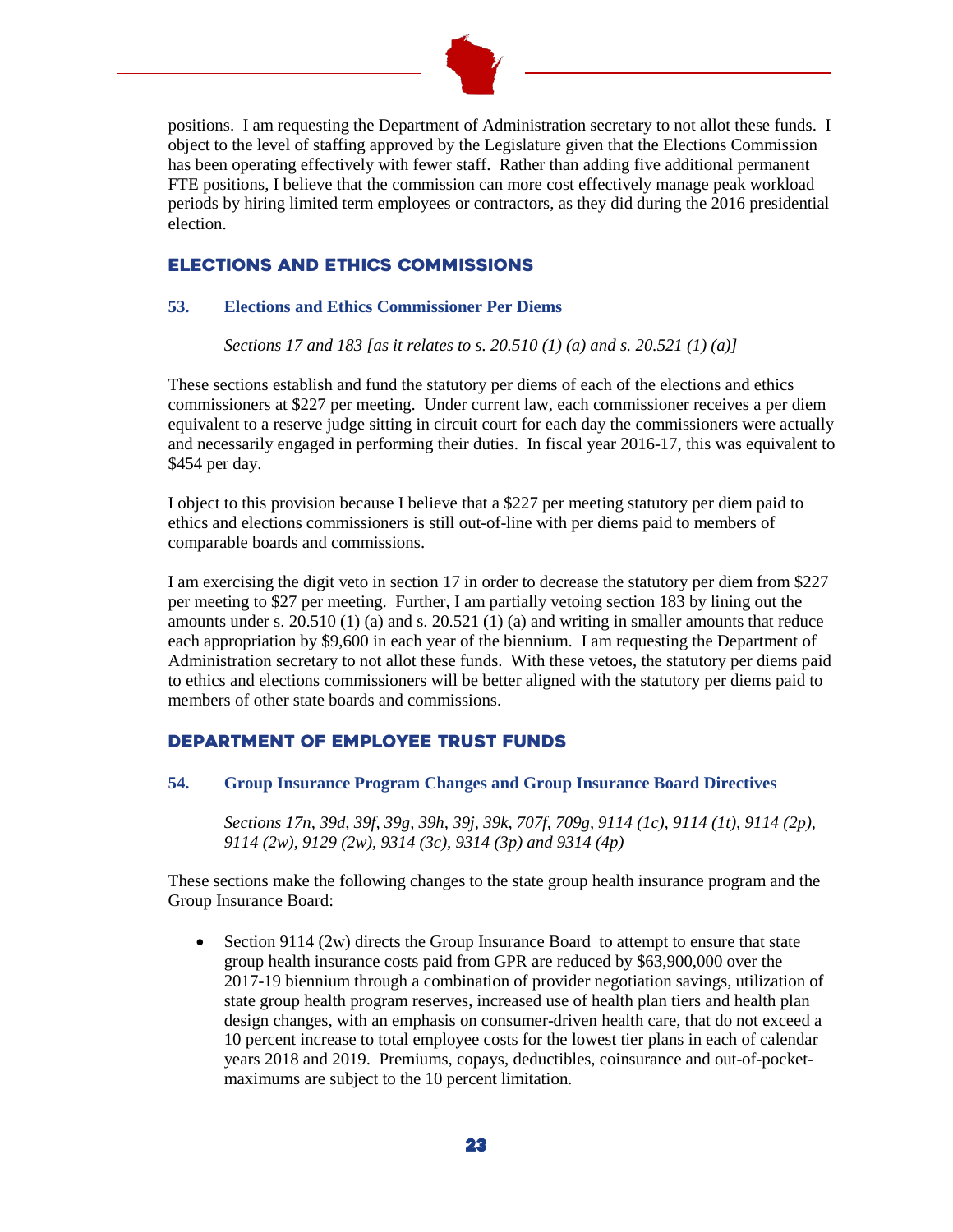

- Section 9114 (1c) directs the Department of Employee Trust Funds to submit a plan and request for related funding to conduct an educational campaign for consumer-driven health plans before and during the annual enrollment period for the state health insurance plan for calendar year 2019 to the Joint Committee on Finance for its approval no later than January 1, 2018. The educational campaign shall provide the following information: (a) the advantages of high-deductible health plans and health savings accounts, (b) examples of individuals or families that may benefit from high-deductible health plans and health savings accounts, and (c) any consumer-driven health plan design changes or initiatives approved by the board. The department cannot conduct the campaign without the approval of the Committee.
- Section 9114 (1t) requires the Group Insurance Board to submit a report to the Joint Committee on Finance by March 1, 2018, detailing: (a) the amount of state group health program reserves as of December 31, 2017, (b) the amount of state program reserves that will be used during calendar year 2018 to reduce state program costs, (c) a projection of 2018 year-end state program reserves by the board's consulting actuary, and (d) the board's planned utilization of state program reserves during calendar year 2019. The board may not implement the plan if, within 21 working days, the cochairpersons of the Joint Committee on Finance notify the board that a meeting has been scheduled to review the plan.
- Section 9114 (2p) requires the Group Insurance Board to use  $$68,800,000$  of the state group health program reserves during the 2017-19 biennium to reduce program costs. The board is also directed to review its policies related to maintaining reserves for fully insured health plans. In conducting the review, the board is required to review: (a) the history of changes in the participation of fully insured health plans in the group health insurance program, (b) the number of members affected by the discontinuation of fully insured health plans from year to year, and (c) the dollar amount of claims or premiums associated with members that are affected by the discontinuation of fully insured health plans from year to year.
- Sections 709g and 9314 (3c) establish five, rather than three, health plan tiers in statute.
- Sections 707f and 9314 (3p) require the Group Insurance Board, in consultation with the Division of Personnel Management within the Department of Administration, to submit any proposed changes to the state group health insurance program in the following program year to the Joint Committee on Finance by April 1 of each year under a passive review approval process. Proposed changes for calendar year 2018 that would have a financial impact or affect covered benefits are also subject to the passive review requirement. If the Committee notifies the board within 21 working days that a meeting has been scheduled for the purpose of reviewing the changes, the changes may not be implemented unless approved by the Committee.
- Section 9129 (2w) requests the Joint Legislative Audit Committee to direct the Legislative Audit Bureau to conduct a financial and performance audit of the state group health insurance programs, including a review of the Group Insurance Board's compliance with the state group health reserves policy, a review of the appropriateness of its policy regarding fully-insured program reserves and the circumstances that have created ongoing, frequent accumulation and use of reserves.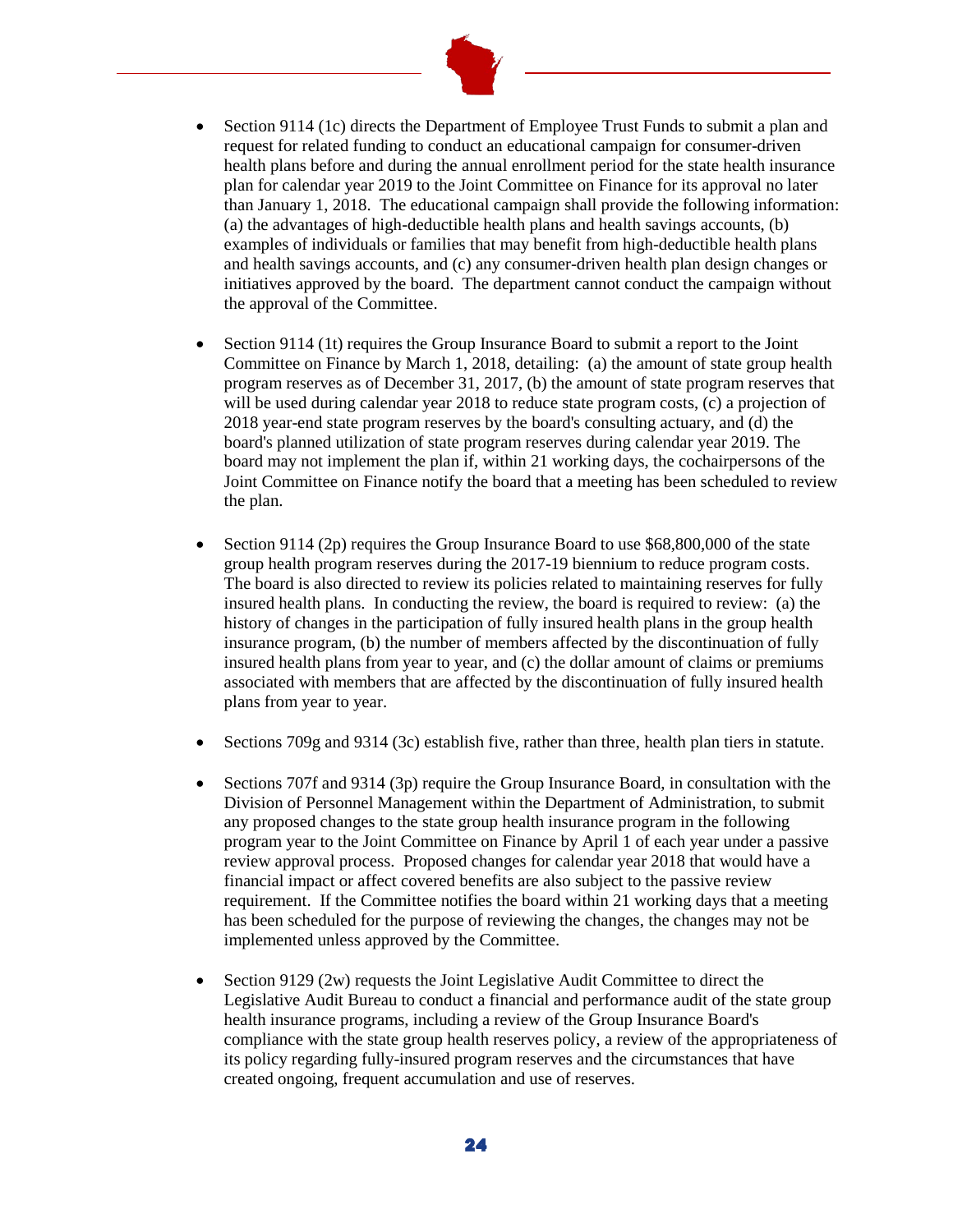

• Sections 17n, 39d, 39f, 39g, 39h, 39i, 39k and 9314 (4p) require that the six members of the Group Insurance Board who are appointed by the Governor to two-year terms under current law be appointed with the advice and consent of the Senate. In addition, this provision would expand the board from 11 members to 15 members and specify the following new members: (a) one member appointed by the Speaker of the Assembly, (b) one member appointed by the Minority Leader of the Assembly, (c) one member appointed by the Majority Leader of the Senate, and (d) one member appointed by the Minority Leader of the Senate.

I am vetoing all of these sections in their entirety because I object to having the Legislature interfere with the responsibilities of the Group Insurance Board, which has set policy and overseen administration of the group health insurance plan for state and local employees, retirees and employers since 1959. The Legislature's role is to approve the compensation plan and set overall funding for the state group health insurance program. In addition, last session, the Legislature passed, and I signed, 2015 Wisconsin Act 119, which established new authority for the Joint Committee on Finance to approve or reject contracts to provide self-insured group health plans to state employees. Thus, I believe that current law already provides a sufficient and appropriate oversight role for the Legislature. I do not believe that they should micromanage plan design, contract negotiations and the financial and programmatic management of the program. The provisions to be vetoed ensure that the Joint Committee on Finance have complete control over any change, no matter how small, to the program. This degree of oversight will not be workable, especially for a Committee that does not meet on a regular basis.

Furthermore, some of these provisions are unnecessary and administratively burdensome. For example, the board has already approved the participating health plans and rates for the calendar year 2018 group health insurance program and is committed to achieving the biennial savings target established by the Legislature. Any changes to the 2018 program made by the Joint Committee on Finance would require problematic contract amendments. Submitting any future changes to the plan design to the Committee for approval will also be problematic and may encourage additional lobbying of the Legislature by providers and employees. In addition, statutorily increasing the number of health plan tiers from three to five does not make sense for counties where fewer than five plans are even offered. Furthermore, statutorily requiring reports and an audit by the Legislative Audit Bureau of the program reserves are unnecessary as the Group Insurance Board is already in the process of updating its reserve policies as part of its normal process.

Finally, direct involvement of legislators in the policy-setting and administration of the group health program could politicize a process that has worked effectively under Group Insurance Board oversight for the past 58 years. While the Legislature has a substantial role in setting statutory policy and establishing overall funding levels, the members of the board must develop significant expertise in health plan design and administration, while balancing the needs of the employers, employees and health plans. This is best achieved with the current composition of the board.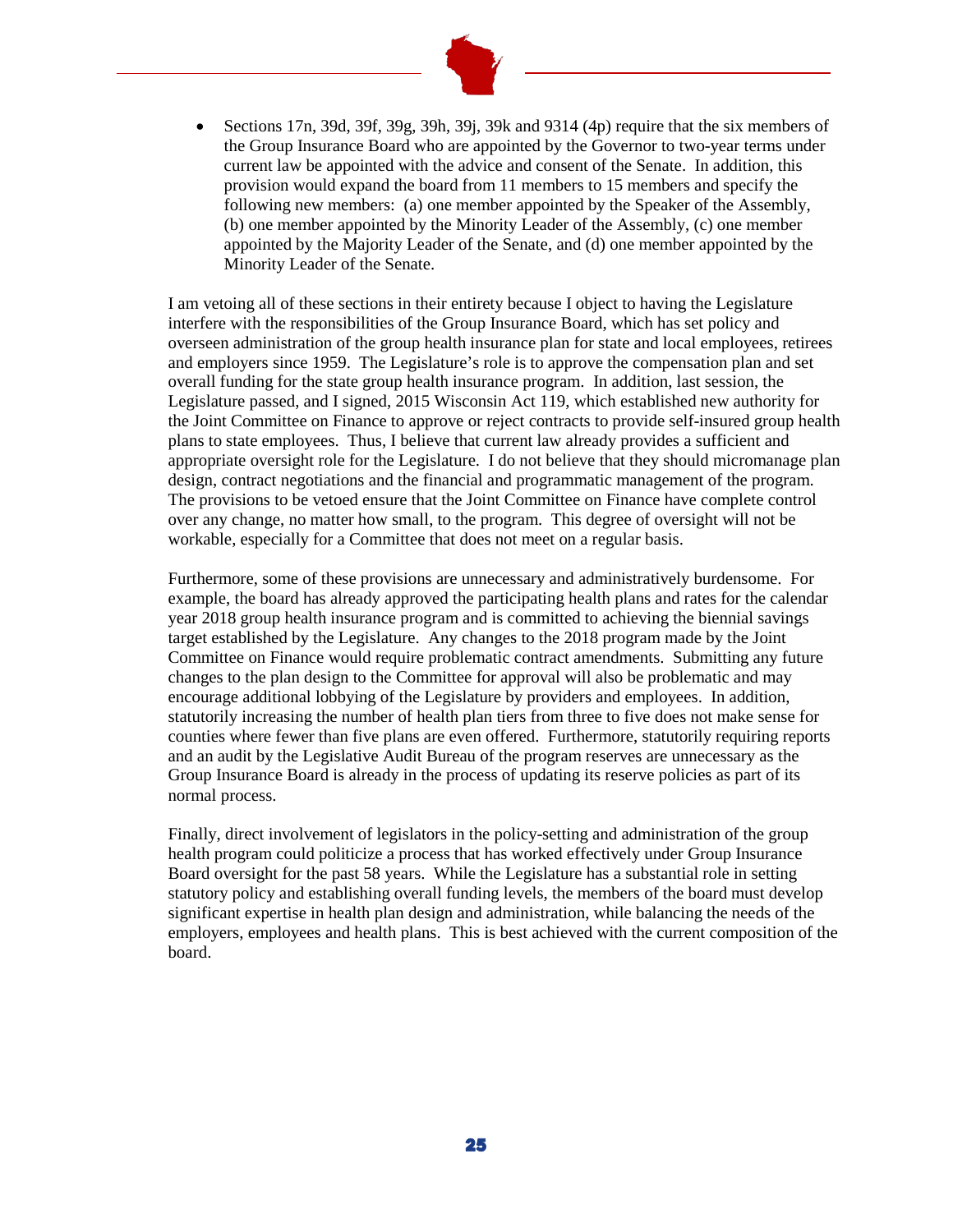

# **LEGISLATURE**

## **55. 100th Anniversary of the State Capitol**

*Sections 8p, 183 [as it relates to s. 20.765 (4) (title), (b), (h) and s. 20.855 (3) (k)], 480b, 480c, 480cg and 483m*

This provision creates an annual GPR appropriation for activities related to the celebration of the 100th anniversary of the State Capitol and appropriates \$50,000 GPR in fiscal year 2017-18. Payments from the appropriation must be authorized by the cochairpersons of the Joint Committee on Legislative Organization. It also creates a PR continuing appropriation to receive revenues generated from activities related to the celebration. The first \$50,000 of these funds received in each fiscal year lapses to the general fund. Any amounts above \$50,000 are transferred to a new PR biennial appropriation for capitol restoration and relocation planning.

I am vetoing this provision in its entirety because the State Capitol and Executive Residence Board has already authorized the use of funds from the capitol restoration fund for this purpose.

## **56. State Capitol Basement Renovations**

*Section 9104 (1) (a)*

This provision enumerates \$1 million GPR-supported borrowing for the purpose of renovations of the State Capitol basement.

I am vetoing this provision to delete the enumeration for the State Capitol basement renovation. I believe that the State Capitol and Executive Residence Board should study the proposal and determine if renovations to the basement are the best use of funds or if renovations to other parts of the State Capitol would be a more beneficial investment.

# Public Service Commission

## **57. Provision of Utility Services Effective Date**

*Section 9437 (1t)*

Section 1691c amends the definition of "public utility" to exclude, among other entities, a state agency, as defined in s. 20.001 (1) of the statutes, that may own, operate, manage or control all or any part of a plant or equipment for the production, transmission, delivery or furnishing of water either directly or indirectly for the public. Section 9437 (1t) provides an effective date for this change on the first day of the 13th month after the effective date of the budget bill.

In addition, for the purposes of awarding federal Community Development Block Grant funding in the 2017-19 biennium, section 9101 (10t) directs the Department of Administration to give priority to a project meeting all of the following: (a) the project would plan for or establish public or private facilities for the provision of water and sewer services primarily to residential users; (b) the new water service would replace services currently provided by an entity other than a public utility, a community water system, a cooperative association, or private groundwater wells; and (c) the new sewer service would replace services currently provided by an entity other than a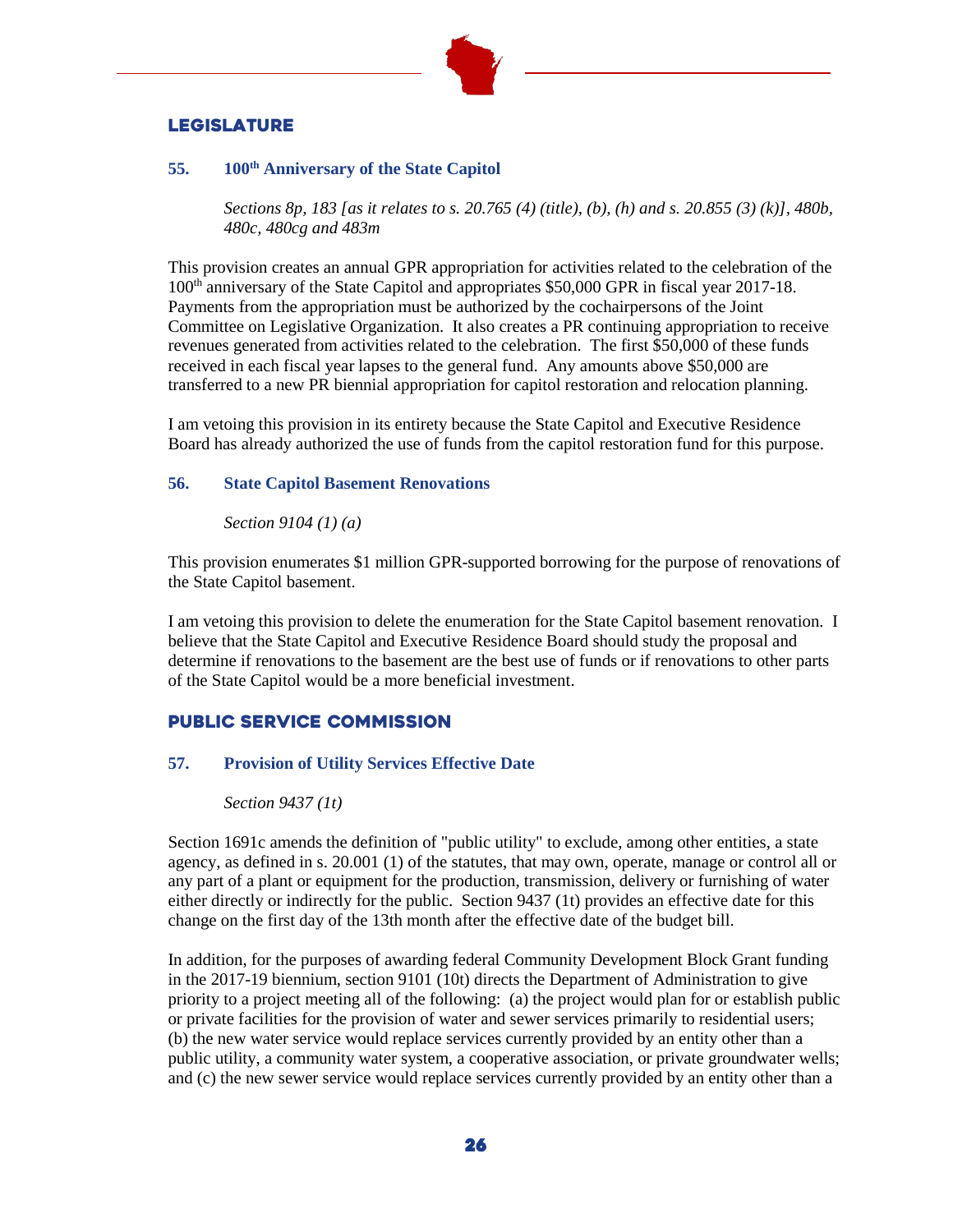

public utility, private on-site wastewater treatment systems, or any other on-site forms of sewage disposal.

These provisions were added to allow the Department of Health Services' Winnebago Mental Health Institute to discontinue providing water and sewer services to residents located near the facility without negatively impacting these individuals.

I am vetoing section 9437 (1t) to remove the effective date of the first day of the  $13<sup>th</sup>$  month beginning after the effective date of the bill because I believe that the change to clarify that the department is not a public utility should be made immediately. I am, however, directing the department to continue to provide water and sewer services to these residents for 12 months after the effective date of the budget.

# D. Health Services and Insurance

# Department of HEALTH SERVICES

#### **58. Supervised Release of Sexually Violent Persons**

*Sections 377h, 979p, 2230s, 2251y, 2257e, 2257f, 2257g, 2257h, 2257i, 2257j, 2257k, 2257L, 2257m, 2257n, 2257o, 2257p, 2261d, 2262L, 2262m, 2262n, 2262o, 2262p, 2262q, 2262r, 2262s, 2262t, 2262u, 2262v, 2262w, 2262x, 9120 (1t) and 9320 (1t)*

These provisions make a series of changes to the supervised release of sexually violent persons and representation of sexually violent persons by the State Public Defender. The changes apply to all petitions for supervised release under Chapter 980 currently pending at the time of the effective date of the bill. The following details those changes.

Require the county of residence of the sexually violent person, as determined by the Department of Health Services, to create a temporary committee in order to prepare a report identifying an appropriate residential option in that county and demonstrate that the county has contacted the landlord and that the landlord has committed to enter the lease. The committee will consist of: (a) the county human services department, (b) a representative from the department, (c) a local probation or parole officer, (d) the county corporation counsel or his or her designee, and (e) a representative of the department of the county that is responsible for land conservation.

The county shall consider the following factors when identifying an appropriate residential option: (a) the distance between the person's placement and any school premises, child care facility, public park, place of worship or youth center; (b) if the person committed a sexually violent offense against an adult at risk or an elder at risk, the distance between the person's placement and a nursing home or assisted living facility; and (c) if the person is a serious child sex offender, the distance between the person's placement and a property where a child's primary residence exists.

The county must consult with a local law enforcement agency having jurisdiction over the residence and allow the law enforcement agency to submit a written report that provides information on the residential option that must be included in the report submitted to the department.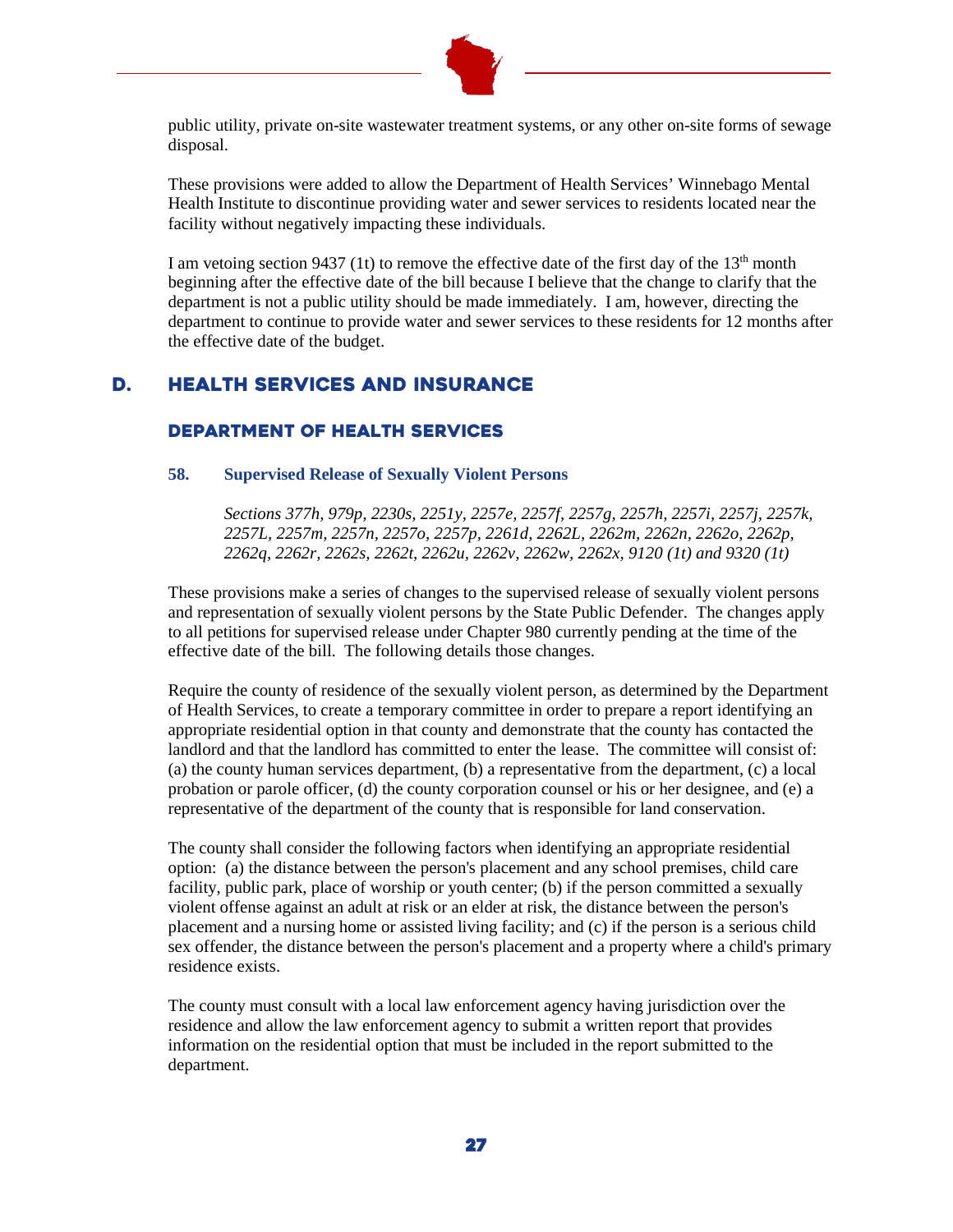

The county report must be submitted to the department within 120 days following the court order. If a county does not submit a report within 120 days, it is in violation of the person's rights and each day after the 120-day mark is a new violation. A new PR appropriation is created for fees recovered by the person for a violation. These funds would be used for costs associated with housing a person. Within the first 12 months of the bill's effective date, the 120-day limit is extended to 180 days.

Within 30 days after the court orders the county to prepare a report, the department is required to determine the identity and location of known and registered victims of the person's acts by searching its victim database and consulting with the Office of Victim Services in the Department of Corrections, the Department of Justice, and the county coordinator of victims and witness services in the county of intended placement, the county where the person was convicted and the county of commitment.

Require the department, within 30 days after the county submits its report, to use the report to prepare a supervised release plan for the person that would address the person's need for supervision, counseling, medication, community support services, residential services, vocational services and alcohol and other drug abuse treatment. An extension of 30 days may be granted for good cause. The current law provision that the department may not arrange placement in a facility that did not exist before January 1, 2006, is repealed.

If current law procedures are insufficient, the department shall find the county of residence is the county in which, on the date that the person committed the sexually violent offense that resulted in the sentence, placement or commitment, the person would have been a resident for the purpose of Social Security disability insurance eligibility.

In any situation under Chapter 980 where the person has the right to be represented by counsel, the court is required to refer the person as soon as practicable to the State Public Defender, who would be required to appoint counsel.

At the conclusion of any proceeding under Chapter 980, the court may inquire as to the person's ability to reimburse the state for the costs of representation. If the court determines that the person is able to make reimbursement, the court may order the person to reimburse the state. These reimbursements would be made to the clerk of courts where the proceedings took place, which would transmit payments to the county treasurer, who would be required to deposit 25 percent of the payment in the county treasury and transmit the remainder to the Department of Administration. Upon request, the State Public Defender must conduct a determination of indigency and report the results of the determination.

Require the clerk of courts to report, by January 31 of each year, to the State Public Defender the total amount of reimbursements order for Chapter 980.

While I understand the importance of updating the process for placing sexually violent persons in the community, the issues the Department of Health Services and communities face in completing placement plans and how critical it is that these individuals be placed in appropriate settings for the health and safety of the citizens in those counties, I am vetoing these provisions as nonfiscal policy. This policy eliminates current law provisions requiring that residential options be a specific distance from any school premises, child care facility, public park, place of worship or youth center and should therefore be thoroughly vetted through the regular legislative process, with input from the public and counties.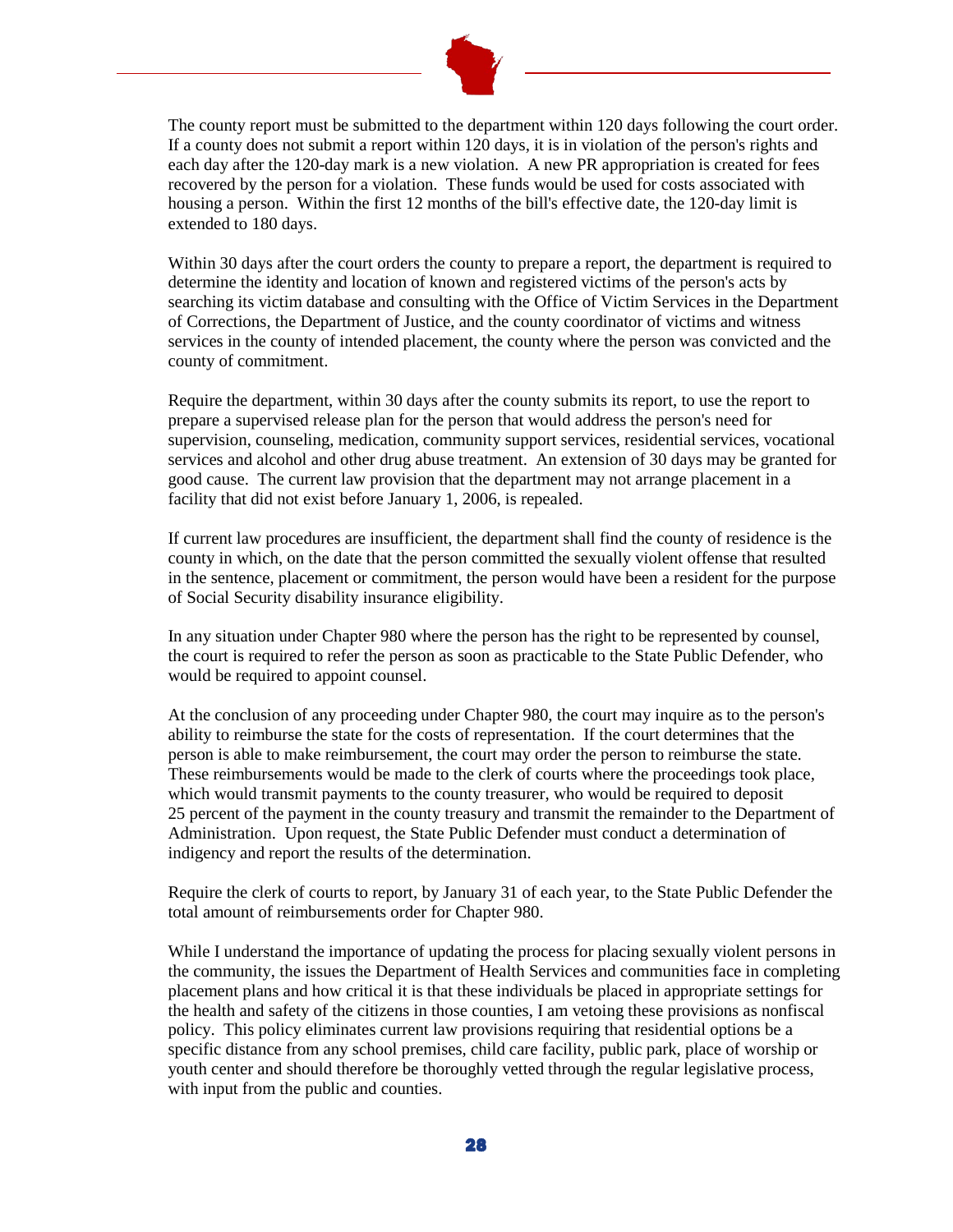

# **59. FoodShare Employment and Training – Universal Referrals**

## *Section 964d*

This provision requires income maintenance workers to provide all FoodShare applicants and participants information about the FoodShare Employment and Training program at least two times per year.

I am vetoing this provision because there is no additional funding or positions included in the bill to implement this unfunded mandate. However, I am directing the Department of Health Services to develop a protocol for better informing all FoodShare applicants and participants about the FoodShare Employment and Training Program because I agree with the intent of the provision.

# **60. FoodShare Employment and Training – Cost to Continue**

#### *Section 9120 (2s)*

This section requires the Department of Health Services to submit a report to the Legislature regarding the outcomes related to the FoodShare Employment and Training program before February 1, 2018. The report shall include any proposed program improvements and contract modifications necessary based on the reported outcomes.

I am vetoing this section because I object to this administratively burdensome requirement.

## **61. FoodShare Employment and Training Pilot**

*Section 9120 (2)*

This provision modifies the provision in the Governor's budget to increase the amount of job training and employment assistance services provided to individuals receiving FoodShare benefits by requiring able-bodied adults with school-age children to participate in the FoodShare Employment and Training Program. The provision is modified in the following ways: (a) require the pilot region selected by the Department of Health Services to be composed of no more than two FoodShare Employment and Training vendor regions; (b) require a pilot of the work requirement be run from April 2019 through June 30, 2020; and (c) require an evaluation of the pilot program and make statewide expansion contingent on that evaluation.

Further, this provision reduces funding in fiscal year 2017-18 by \$29,000 GPR and increases funding by \$42,300 GPR in fiscal year 2018-19. This provision also transfers the biennial funding of \$4,236,400 GPR provided in the bill to the Joint Committee on Finance supplemental appropriation and requires that the Department of Health Services seek release of the funds through s. 13.10 by submitting a detailed plan for implementation of the pilot.

I am partially vetoing this provision to remove the requirements that the regions be FoodShare Employment and Training vendor regions because I object to this arbitrary policy. I direct the department to determine which region or regions make the most sense for Wisconsin.

Second, I am partially vetoing the provision to remove the evaluation of the program because I object to requiring an evaluation of this provision before it can be expanded.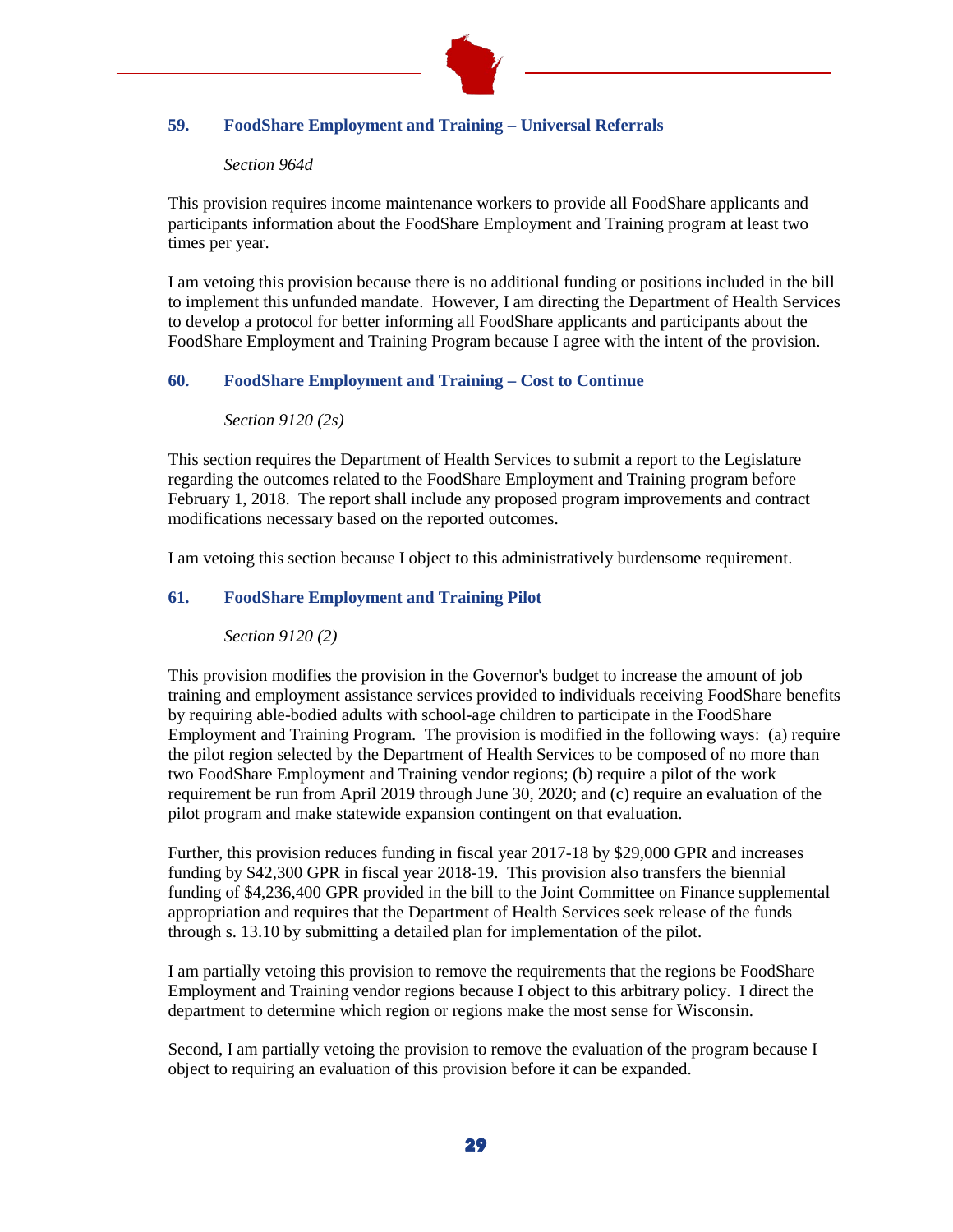

Lastly, I am partially vetoing the requirement that the department operate a pilot from April 2019 through June 30, 2020, because I object to this arbitrary and administratively burdensome timeline. The department requires flexibility in operating this program and an arbitrary timeline impedes on the administration's ability to successfully implement this provision.

## **62. Medical Assistance Coverage of Complex Rehabilitation Technology**

*Sections 926p, 931n and 9120 (5h)*

This provision specifies that durable medical equipment that is considered complex rehabilitation technology is a covered service under the Medical Assistance program.

The provision defines a "complex needs patient" as an individual with a diagnosis or medical condition that results in significant physical impairment or functional limitation; "complex rehabilitation technology" as items classified within Medicare as durable medical equipment that are individually configured for individuals to meet their specific and unique medical, physical and functional needs and capacities for basic activities of daily living and instrumental activities of daily living identified as medically necessary; "individually configured" as having a combination of sizes, features, adjustments or modifications that a qualified complex rehabilitation technology supplier can customize to the specific individual by measuring, fitting, programming, adjusting or adapting as appropriate so that the device operates in accordance with an assessment or evaluation of the individual by a qualified health care professional and is consistent with the individual's medical condition, physical and functional needs and capacities, body size, period of need, and intended use.

The provision further defines "Medicare" as coverage under Part A or Part B of Title XVIII of the federal Social Security Act, 42 USC 1395 et seq. A "qualified complex rehabilitation technology professional" is defined as an individual who is certified as an assistive technology professional by the Rehabilitation Engineering and Assistive Technology Society of North America.

The provision defines "qualified complex rehabilitation technology supplier" as a company or entity that meets all of the following criteria: (a) is accredited by a recognized accrediting organization as a supplier of complex rehabilitation technology; (b) is an enrolled supplier for purposes of Medicare reimbursement that meets the supplier and quality standards established for durable medical equipment suppliers, including those for complex rehabilitation technology under Medicare; (c) is an employer of at least one qualified complex rehabilitation technology professional to analyze the needs and capacities of the complex needs patient in consultation with qualified health care professionals, to participate in the selection of appropriate complex rehabilitation technology for those needs and capacities of the complex needs patient, and to provide training in the proper use of the complex rehabilitation technology; (d) requires a qualified complex rehabilitation technology professional to be physically present for the evaluation and determination of appropriate complex rehabilitation technology for a complex needs patient; (e) has the capability to provide service and repair by qualified technicians for all complex rehabilitation technology it sells; and (f) provides written information at the time of delivery of the complex rehabilitation technology to the complex needs patient stating how the complex needs patient may receive service and repair for the complex rehabilitation technology.

Further, the provision defines "qualified health care professional" as any of the following: (a) a licensed physician or physician assistant, (b) a licensed physical therapist, (c) a licensed occupational therapist, or (d) a licensed chiropractor.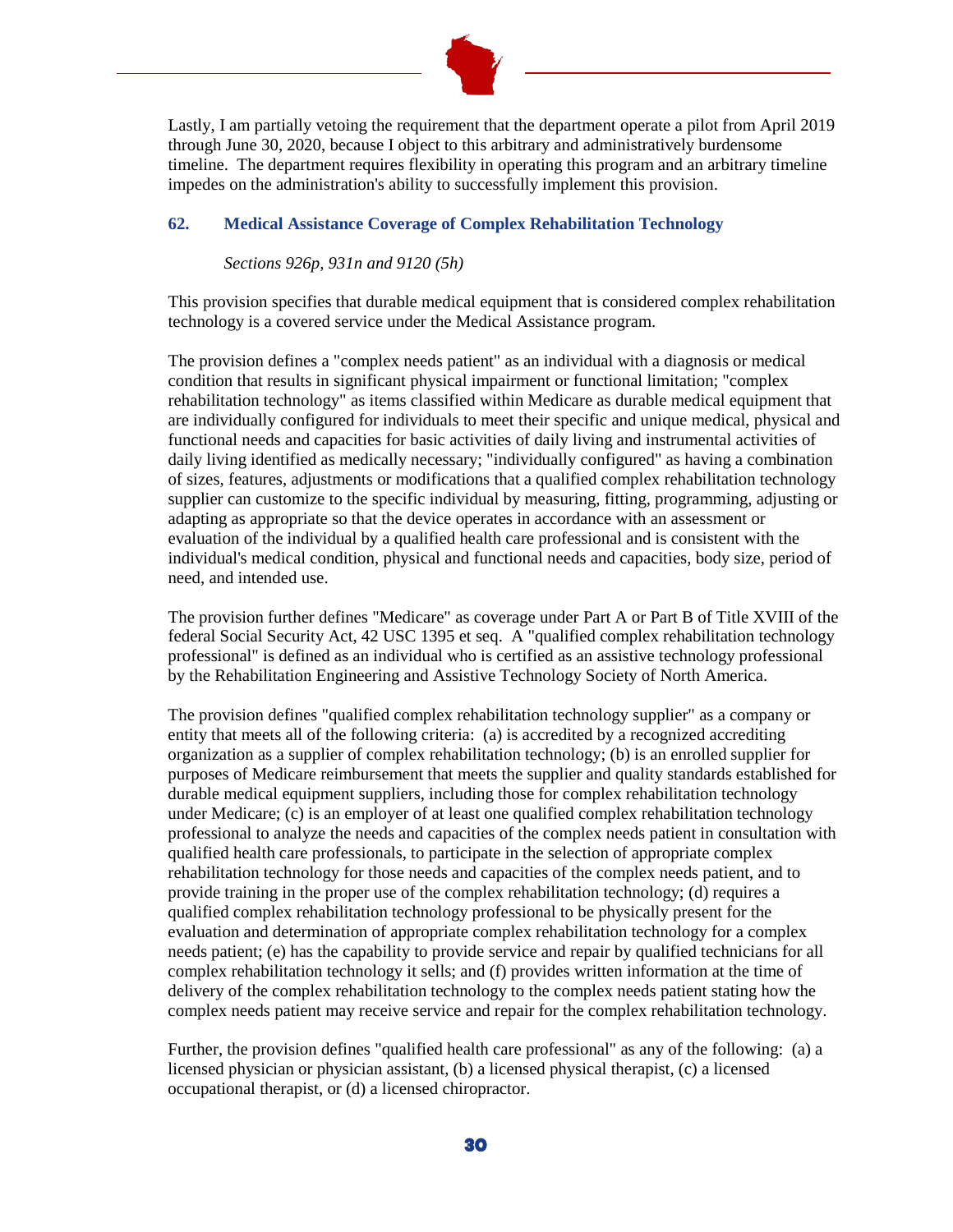

The provision also requires the Department of Health Services to promulgate rules and other policies for the use of complex rehabilitation technology by recipients of Medical Assistance (MA). The provision stipulates that the rules shall include all of the following: (a) designation of billing codes as complex rehabilitation technology including creation of new billing codes or modification of existing billing codes and provisions allowing for quarterly updates to the designations; (b) establishment of specific supplier standards for companies or entities that provide complex rehabilitation technology and limiting reimbursement only to suppliers that are qualified complex rehabilitation technology suppliers; (c) a requirement that MA recipients who need a manual wheelchair, power wheelchair, or other seating component to be evaluated by a qualified health care professional who does not have a financial relationship with a qualified complex rehabilitation technology supplier and a qualified complex rehabilitation technology professional; (d) establishment and maintenance of payment rates for complex rehabilitation technology that are adequate to ensure complex needs patients have access to complex rehabilitation technology, taking into account the significant resources, infrastructure and staff needed to appropriately provide complex rehabilitation technology to meet the unique needs of complex needs patients; (e) a requirement for contracts with the department that managed care plans providing services to MA recipients comply with statutory requirements related to the provision of complex rehabilitation technology and with the related administrative rules; and (f) protection of access to complex rehabilitation technology for complex needs patients.

Lastly the provision specifies that the proposed rules must designate certain healthcare common procedure system codes, which are used under the federal Medicare program and certain mixed complex rehabilitation technology product and standard mobility and accessory product codes. Require the department to specify, in the proposed rules, that procurement of these codes shall be exempt from any bidding or selective contracting requirements.

I am vetoing this provision because I believe there may be unanticipated costs to the MA program and that the language presented may inadvertently limit availability for this service in rural areas of the state. I object to this policy item being placed in the budget without giving the department, MA recipients, health care providers and the public an opportunity to publicly debate its merits. While this provision may have merit, the Legislature should review the impact further and forward legislation when the impacts have been analyzed and such issues have been resolved.

## **63. Exemption from the Nursing Home Bed Assessment**

#### *Sections 969n, 969p and 969r*

This provision creates an exemption for county-owned institutions for mental diseases and state licensed nursing homes, which are not certified to participate in Medicaid and Medicare, from the state nursing home bed assessment. The Department of Health Services is required to seek approval from the U.S. Department of Health and Human Services.

I am vetoing this provision because the practice would violate a Centers for Medicare and Medicaid Services requirement that the assessment be "broad based" in design and is therefore not allowable.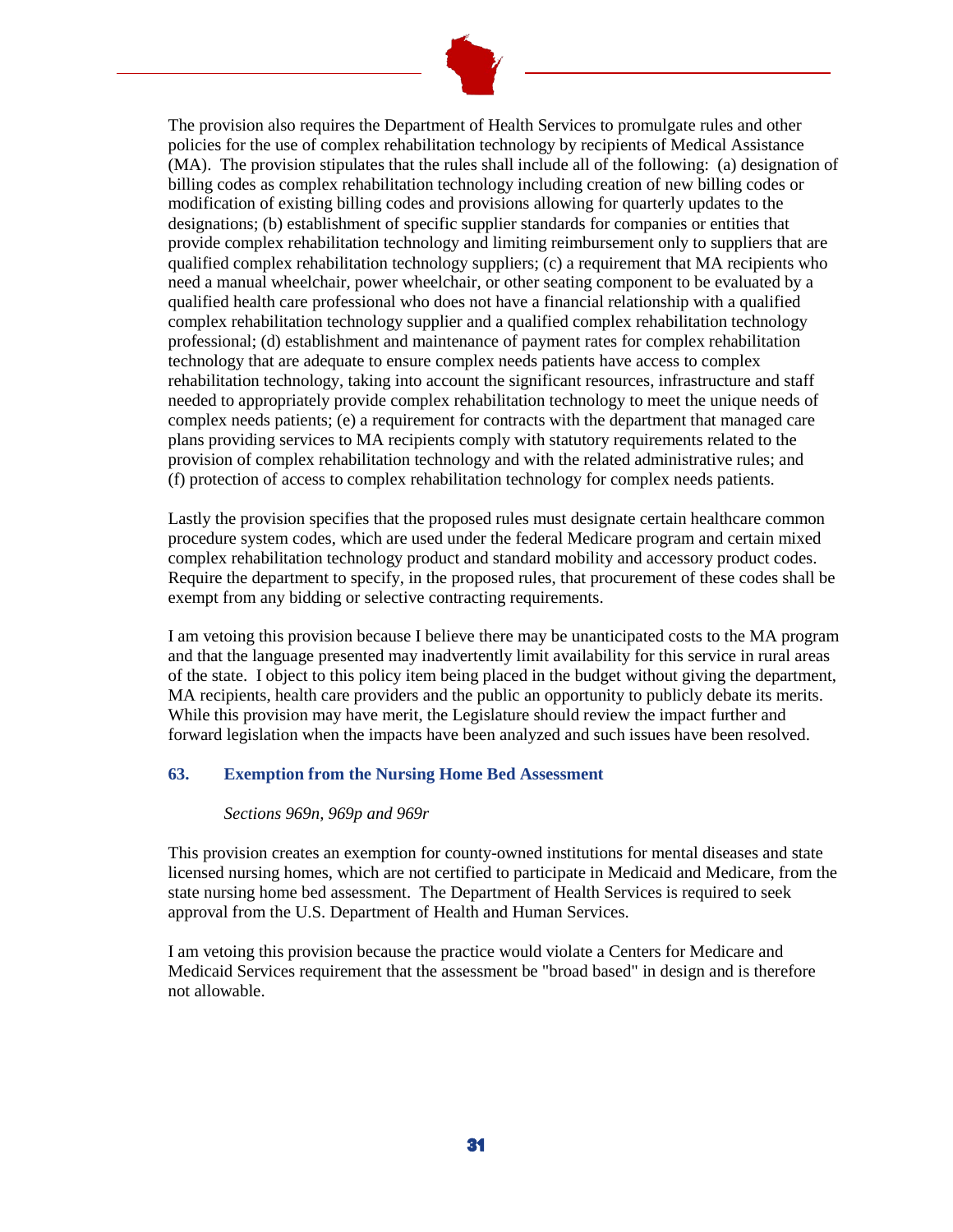

# **64. Childless Adult Employment and Training Waiver**

#### *Section 928d*

This section requires the Department of Health Services to submit a report to the Joint Committee on Finance no later than three months following final approval of the proposed Medicaid Childless Adult waiver, including the following: (a) a description of each component of the approved waiver, including information on the department's plan to implement; and (b) an estimate of the impact on Medical Assistance enrollment and the Medical Assistance budget.

The section further specifies that that the department may not implement the waiver unless the Joint Committee on Finance meets under s. 13.10 of the statutes to review the report and approves the waiver. Lastly, the Joint Committee on Finance may modify the waiver by removing certain components. The department is required to implement the waiver as approved by the Joint Committee on Finance and the department must submit a waiver amendment to the federal government with any changes made by the committee.

I am vetoing this section because I believe these requirements will infringe on the Department of Health Services' ability to negotiate a successful waiver with the Centers for Medicare and Medicaid Services. Further, I object to the creation of unnecessary and burdensome reporting requirements that could delay approval of the waiver, jeopardizing these reforms from being implemented.

# **65. Family Care Funding**

#### *Section 928r*

This provision provides funding in the Joint Committee on Finance supplemental GPR appropriation and requires the Department of Health Services to work with both the Centers for Medicare and Medicaid Services as well as Family Care Managed Care Organizations to develop a payment mechanism to increase the direct care and services portion of the capitation rates paid to the managed care organizations.

The provision further requires the department to seek release of the funds under s. 13.10 upon the Centers for Medicare and Medicaid Services approval of such a payment mechanism and lastly requires the department to seek any required federal approval no later than December 31, 2017.

I support efforts aimed at increasing rates paid to direct care service providers. However, I believe the requirements of this provision to be administratively burdensome and am vetoing it in two ways. I am partially vetoing the provision to remove the date by which the department must seek federal approval for the rate methodology because I object to this burdensome timeline and believe the department should seek federal approval when it is appropriate to do so, and not at an arbitrary time.

Further, I am partially vetoing the provision to remove the requirement for the department to seek funds under s. 13.10 because I believe it is administratively burdensome. As a result, the supplement of funds to implement this provision will be made from the appropriation under s. 20.865 (4) (a) without the approval of the Joint Committee on Finance.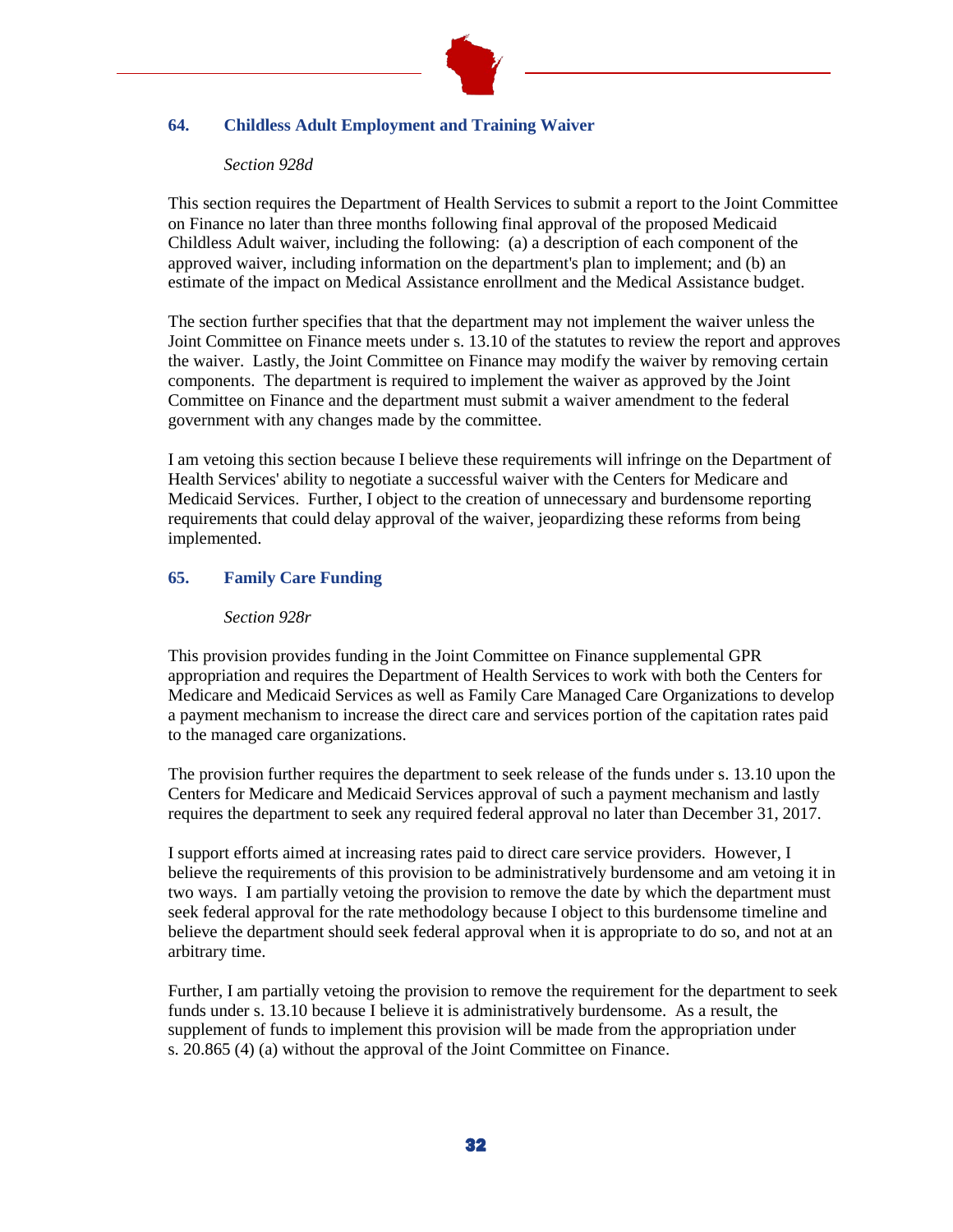

## **66. Family Care Partnership Program**

#### *Section 9120 (4k)*

This section directs the Department of Health Services to submit a waiver to the Centers for Medicare and Medicaid Services to expand the Family Care Partnership Program statewide. The department is further required to submit a plan to expand the program to the Joint Committee on Finance within 60 days of federal approval. Lastly, should the waiver request be denied by the federal government, the section requires the department to submit a report to the Joint Committee on Finance detailing the reasons why the waiver request was denied.

I am vetoing this section because a waiver request is not necessary to expand the Family Care Partnership Program and I object to the creation of this unnecessary and burdensome process. However, I support expansion of the Family Care Partnership Program and am directing the department to explore expansion opportunities throughout the state.

## **67. Self-Directed Services Waiver for Postsecondary Education**

## *Section 747w*

This section requires the Department of Health Services to request a federal home and community-based services waiver to provide Medicaid coverage for services provided to individuals with developmental disabilities receiving postsecondary education on the grounds of a health care institution. If the waiver is approved, the department shall limit the coverage to 100 individuals per month and shall determine the funding for each participant based on the benefit levels for the Include, Respect, I Self-Direct (IRIS) waiver program.

I am vetoing this section because these requirements are substantially similar to current law provisions directing the department to request a waiver. The federal government has indicated the provisions are not permitted under federal regulations and law regarding Medicaid home and community-based services.

#### **68. Nursing Home Bed Licenses**

#### *Section 9120 (5b)*

This provision requires the Department of Health Services to increase by 18 the number of licensed nursing home beds for a nursing facility that meets the following requirements: (a) has a bed capacity of no more than 30 on the effective date of the bill, (b) is in a county with a population of at least 27,000 with the population of the county seat no more than 9,200 and the home county is adjacent to a county with a population of at least 20,000 on the effective date of the bill, and (c) has requested the increase in its licensed beds through a notice to the department that includes the applicant's per diem and operating and capital rates. The provision further requires the department to approve an application from a nursing home under this provision within one month of receiving the application. The provision also requires the department to develop a policy which nursing homes may use to apply for, and receive approval of, the transfer of available and licensed nursing home beds. Lastly, the provision requires the department to report to the Joint Committee on Finance no later than July 1, 2018, with details of the developed policies.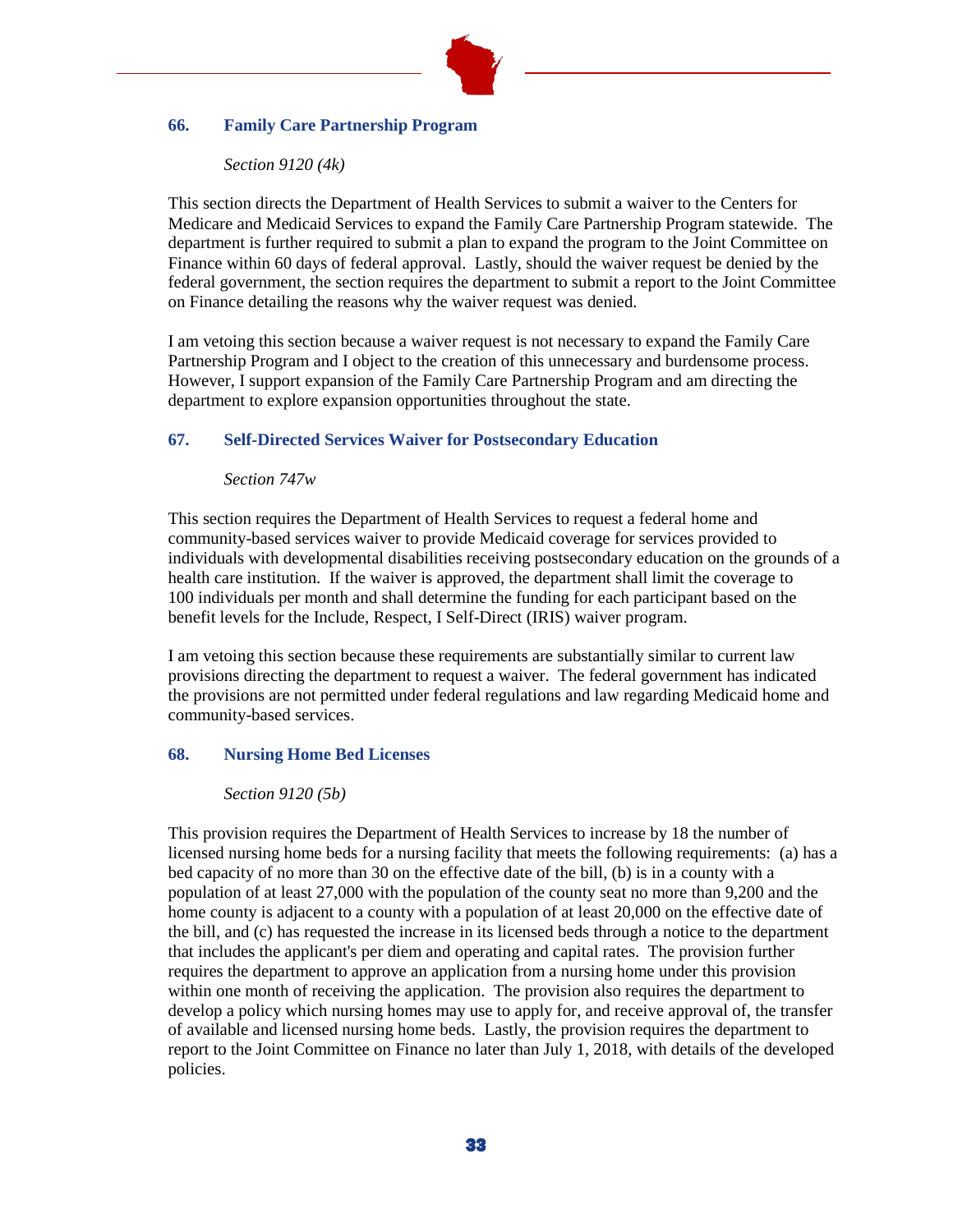

I am vetoing this provision because there is a current law process by which nursing homes can transfer licensed beds and I object to the creation of this redundant process. I further object to the increase in the number of licensed nursing home beds which is a deviation from the department's long-standing nursing home bed moratorium and the decades-long trend toward communitybased long-term care. However, I understand the issues facing the nursing home industry and direct the department to work with stakeholders to identify any alternatives available to increase a nursing home's licensed bed count.

## **69. Intensive Care Coordination Pilot Program**

## *Sections 928g, 2249e and 2249g*

These provisions provide one-time funding for the Department of Health Services to fund an intensive care coordination pilot project. The pilot would reimburse hospitals and health care systems for intensive care coordination services provided to Medical Assistance (MA) recipients.

The department is required to select eligible hospitals and health care systems to receive reimbursement under the program that submit a description of their programs to the department that meets the following: (a) the entity uses emergency department utilization data to identify MA recipients in order to reduce the use of the emergency department; (b) the entity identifies MA recipients who frequently visit the emergency room; (c) the entity has an intensive care coordination team; (d) the entity provides MA recipients with discharge instructions, referral information, appointment scheduling and intensive care coordination by a coordination individual to connect the MA recipient to a primary care provider; and (e) the intensive care coordination by the entity is designed to result in outcomes during the six-month or 12-month period.

The department is required to respond to the entity if additional information is required to determine eligibility and provide a description for enrolling MA recipients. The department is also required to reimburse the entity for enrollment in the program at \$500 per MA recipient with an option for one additional six-month period for additional \$500 reimbursement payment.

Entities that are eligible for reimbursement under this program are required to report, for each of the two years of the pilot program, to the department all of the following: (a) the number of MA recipients served by intensive care coordination; (b) for each MA recipient, the number of emergency department visits for a time period before enrollment of that recipient in intensive care coordination and the number of emergency department visits for the same recipient during the same period after enrollment in intensive care coordination; and (c) any demonstrated outcomes.

The department is required to calculate the costs saved to the MA program by avoiding emergency department visits and distribute half the amount to the hospital or health care system if the calculation is positive.

The department is required to submit a report to the Joint Committee on Finance no later than 24 months after the date on which the first hospital or health care system is able to enroll individuals.

Finally, the department is required to obtain any necessary approval from the federal Department of Health and Human Services.

Overuse of the emergency room system leads to needless expense, crowding and reduced access to those individuals in need of true emergency services. I support efforts to reduce emergency

34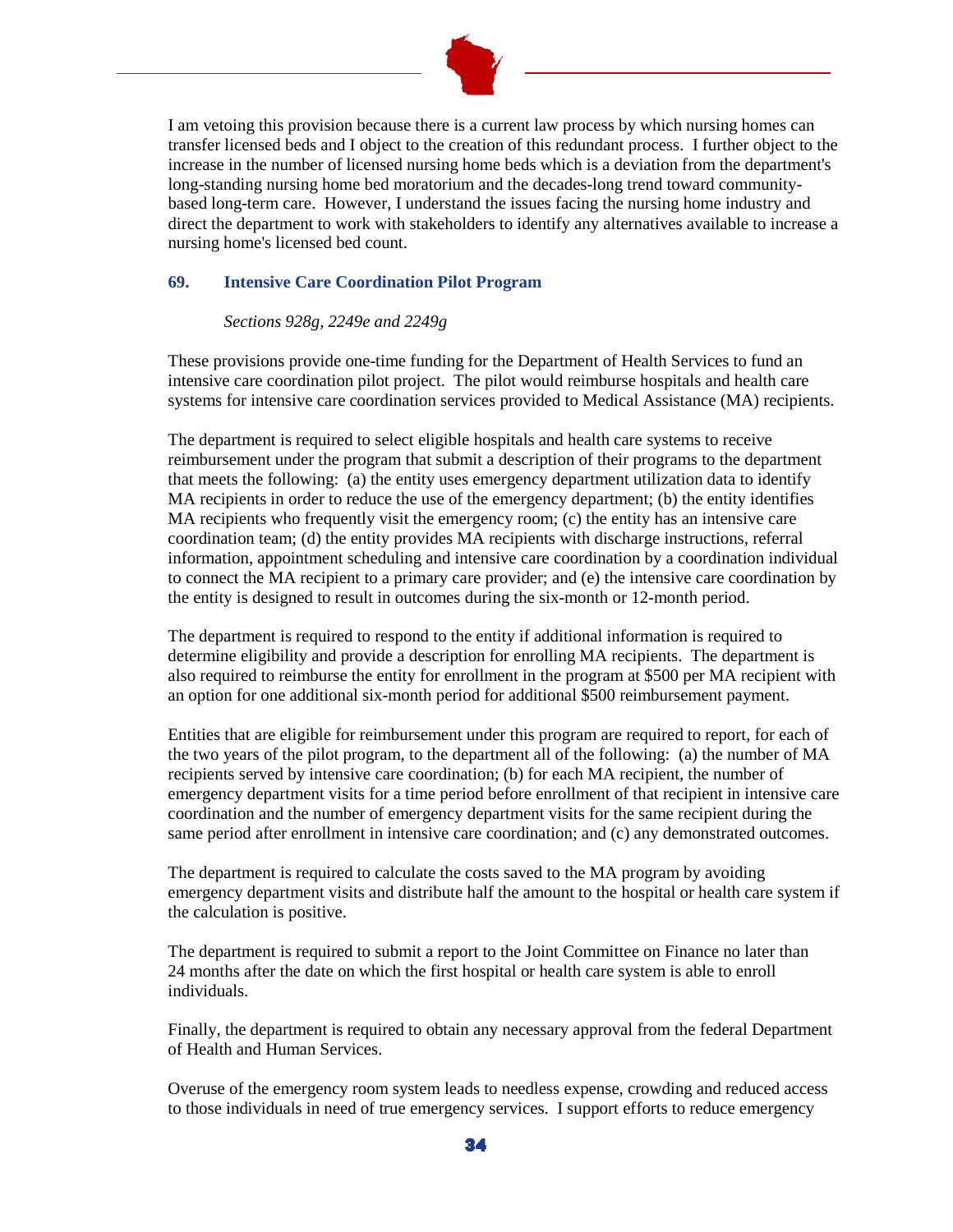

overuse. However, I am vetoing this provision because I believe efforts to address this systemic problem should be broad-based and not aimed at one or two health care systems. Further, I believe that incentives of this nature should be tied to performance in order to best utilize taxpayer dollars and ensure the best outcomes for program participants. Lastly, Wisconsin has a strong history of managed care and a pilot of this nature reverts back to a fee-for-service and more costly payment model.

#### **70. Clinical Consultations**

#### *Section 928h*

This provision requires the Department of Health Services to provide reimbursement for clinical consultations under the Medical Assistance program. This provision defines "clinical consultation" as, for a student up to age 21, communication from a mental health professional, or qualified treatment trainee working under the supervision of a mental health professional, to another individual who is working with the client to inform, inquire and instruct regarding all of the following and to direct and coordinate clinical service components: (a) the client's symptoms, (b) strategies for effective engagement, care and intervention for the client, and (c) treatment expectations for the client across service settings. The department is required to report on utilization of these services, to the Joint Committee on Finance, by March 31, 2019. This provision is repealed effective June 30, 2019.

I am partially vetoing this provision to remove the report on utilization of services because I believe this report is administratively burdensome.

## **71. Emergency Physician Services and Reimbursement Workgroup**

*Section 9120 (5f)*

This provision establishes a workgroup to examine and make recommendations regarding medical services provided in hospital emergency departments to Medical Assistance recipients. The workgroup is to focus on aspects of the healthcare system involving emergency care, specifically patient care practices, medication use and prescribing practices, billing and coding administration, organization of health care delivery systems, care coordination, patient financial incentives, and any other aspects the workgroup finds appropriate.

This provision specifies the workgroup to include: (a) two physicians practicing in Wisconsin representing a statewide physician-member organization of emergency physicians; (b) two representatives of the Division of Medicaid Services, with experience in emergency physician services, codes and payment; (c) one representative who is a hospital emergency department administrator employed by a Wisconsin hospital or hospital-based health system; and (d) one coding/billing specialist from an organization with expertise in the business of emergency medicine that contracts with emergency physicians practicing in Wisconsin.

The provision requires the workgroup to meet no later than 60 days after the effective date of the bill and at least every 45 days following until a consensus of the workgroup has established a set of recommendations. The workgroup is to report its finding to the Joint Committee on Finance no later than September 1, 2018.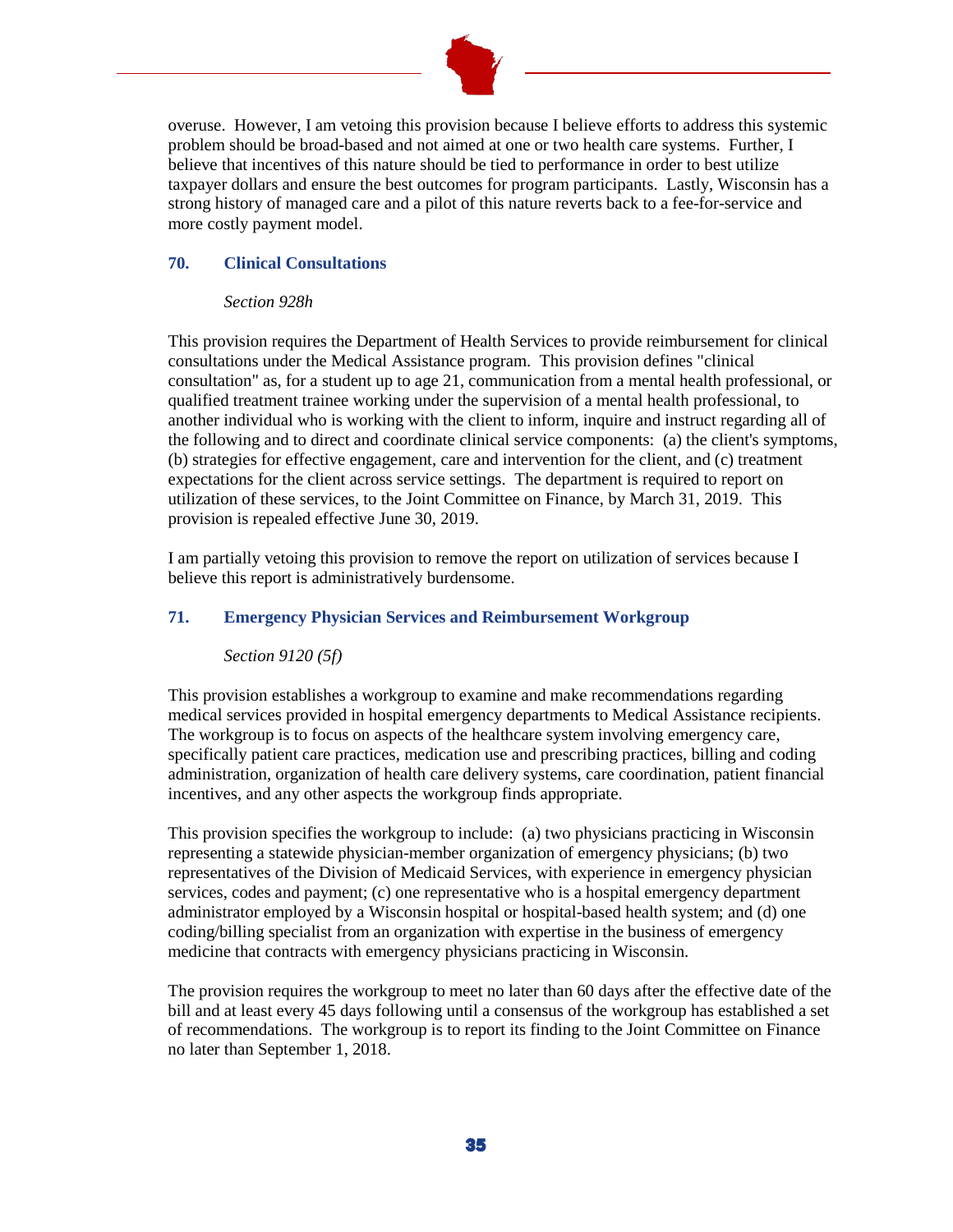

I am vetoing this provision because it is duplicative of current managed care and care coordination efforts in the Department of Health Services. I direct the department to continue its efforts.

## **72. Youth Crisis Stabilization Facility**

*Sections 183 [as it relates to ss. 20.435 (5) (kd) and (kp) and 20.865 (4) (g)], 377, 377b, 379j, 379k, 379p, 379r, 752b, 9120 (1b), 9420 (3t) and 9420 (4f)*

These provisions create two new facilities for serving individuals with mental health needs. First, these provisions modify the Governor's budget initiative to allow the Department of Health Services to make transfers from its program revenue appropriation that funds the general operations of the state mental health institutes by transferring \$450,000 PR in fiscal year 2018-19 on a one-time basis to a new program revenue, all moneys received appropriation for the purpose of contracting for a peer-run respite center for veterans in the Milwaukee area.

Further, these provisions modify language included in the Governor's budget to establish a youth crisis stabilization facility eliminating funding from the department and requiring the department to submit a request under s. 13.10 to the Joint Committee on Finance for release of funds allocated for youth crisis stabilization grants. The provisions require the department to submit any such request to the Joint Committee on Finance prior to the department soliciting proposals and allows the Committee to approve or modify and approve any plan submitted for review. A new sum certain appropriation is created in the department to receive any approved transfer of authority from the Committee and fund the costs of the facility.

These provisions also require the department to include in its 2019-21 budget request, a proposal to provide ongoing GPR funding for both the peer-run respite center for veterans as well as the youth crisis stabilization facility.

Finally, both the new appropriation for the peer-run respite center for veterans as well as the appropriation for the crisis stabilization facility are repealed at the end of the biennium, as is the authority to transfer any balances from the state operations for the mental health institutes appropriation for these purposes.

I believe both a youth crisis stabilization facility and a peer-run respite center for veterans are important tools for the department to support and treat individuals with complex mental health needs and potentially significant mental health crises. I object to the overly burdensome requirements laid out in the bill and believe they will impede the ability for the department to negotiate and enter into contracts for both services, thereby delaying critical treatment options for some of Wisconsin's most vulnerable citizens. In order to give the department full flexibility in implementing these important programs, I am partially vetoing the provisions in the following ways.

First, I am partially vetoing section 183 [as it relates to s. 20.435 (5) (kd)] and vetoing section 379j to remove the appropriation for the youth crisis stabilization facility. Further, I am vetoing section 9120 (1b) to remove any requirements for the department to seek funding from the Joint Committee on Finance to implement this program. I object to this overly burdensome process and believe this type of treatment center should be implemented as soon as the department believes it is feasible to do so. I am also partially vetoing section 183 [as it relates to s. 20.865 (4) (g)] by lining out the appropriation and writing in a smaller amount that reduces the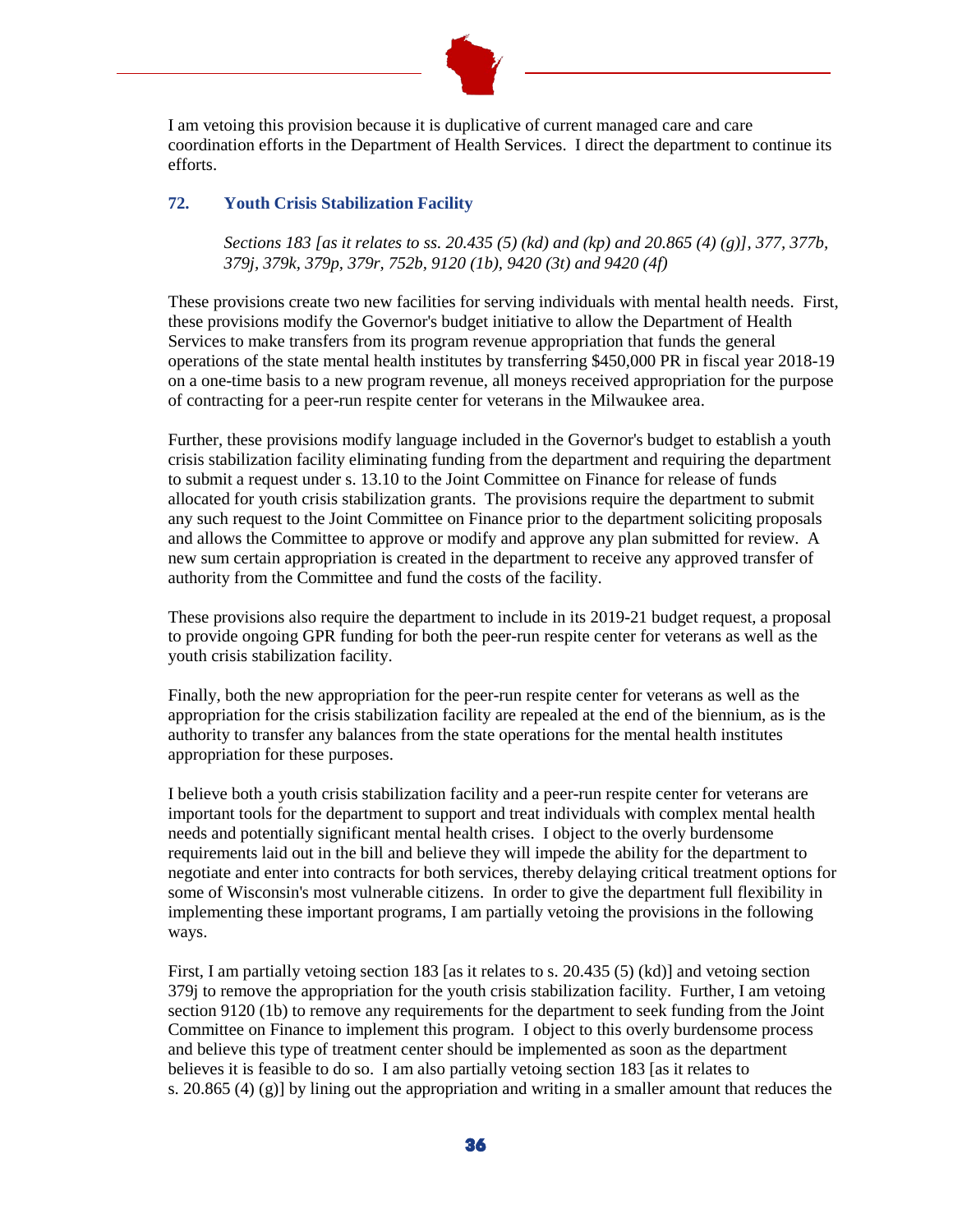

appropriation by \$1,245,500 in fiscal year 2017-18. I am also requesting the Department of Administration secretary to not allot these funds.

Next, I am partially vetoing section 183 [as it relates to s. 20.435 (5) (kp)] related to the peer-run respite center for veterans by striking the words "veterans peer-run respite" from the title of the appropriation to broaden its scope in order to fund both the peer-run respite center for veterans and a youth crisis stabilization center. I am also partially vetoing section 379p to further broaden the scope of the appropriation. However, I direct the department to expend at least \$450,000 PR for a peer-run respite center for veterans and at least \$1,245,500 PR for a youth crisis stabilization facility, consistent with the amounts approved for each by the Legislature.

Further, I am partially vetoing section 377 to allow sufficient funding to be transferred from the appropriation funding operations of the mental health institutes to fund the youth crisis stabilization facility and the peer-run respite center for veterans.

Lastly, I am vetoing the remaining provisions to ensure ongoing funding for both the peer-run respite center and the youth crisis stabilization facility.

I believe these changes will allow the department to implement these important mental health treatment options in the most efficient manner possible.

## **73. Disposition of Surplus Revenue Balance in the Mental Health Institutes Appropriation**

#### *Section 744av*

This provision requires the Department of Health Services, at the close of each even-numbered fiscal year, to provide county and tribal human services agencies with the unencumbered balance in the program revenue appropriation account for the state mental health institutes. If this amount exceeds 17 percent of the expenditures from the appropriation in the even-numbered year, the department must include a spending plan for the balance in its next biennial budget request. The department is required to consult with county human services agencies in developing the proposal.

While consultation between the Department of Health Services and counties is an integral part to setting policy, I am vetoing this provision as I believe it is overly burdensome for the agency and encroaches on the executive branch's responsibility to manage state agency programs within the statutes and funding levels set by the Legislature. In addition, these consultations already occur without a statutory requirement.

#### **74. Office of Children's Mental Health Travel Reimbursement**

#### *Section 392c*

This provision requires the Department of Health Services to fund, from within its base resources in its GPR general administration appropriation, travel reimbursements for individuals with firsthand mental health experience to participate in Office of Children's Mental Health meetings.

I am vetoing this provision because the Department of Health Services has the ability to provide funding for this purpose and so the authorization in statute for the department to fund these costs is duplicative and unnecessary.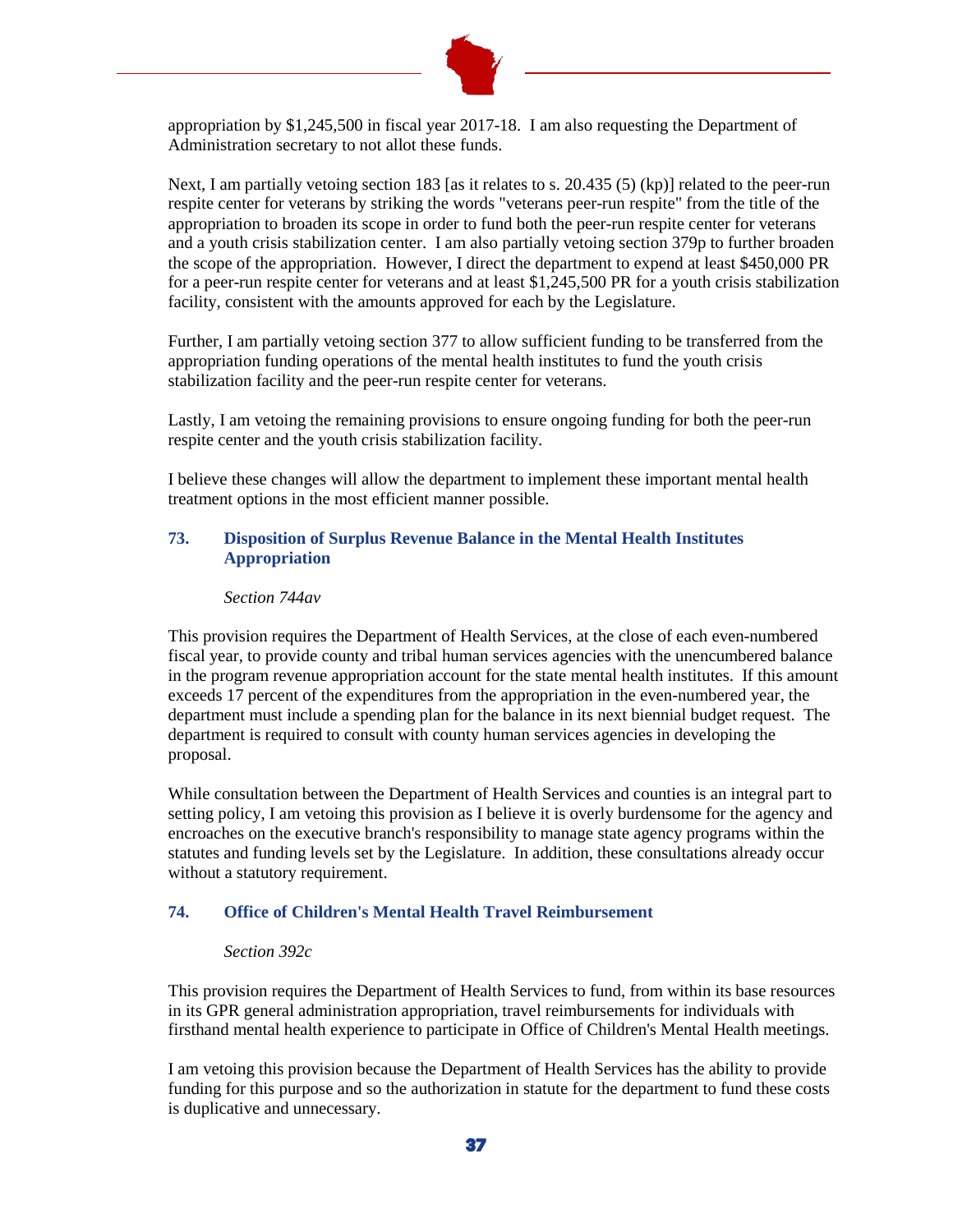

# Department of Veterans Affairs

# **75. Veterans Trust Fund and State Veterans Homes**

*Sections 739qg, 739qm, 9149 (1f) and 9149 (1g)*

These provisions make a series of changes to the Wisconsin Department of Veterans Affairs veterans trust fund and State Veterans Homes. Under these provisions, the Department of Veterans Affairs is prohibited from making any transfer from the unencumbered program revenue balance of the Veterans Homes to the veterans trust fund unless the transfer has been approved by the Joint Committee on Finance.

The Department of Veterans Affairs is required to prepare a report that contains all of the following: (a) a description and analysis of the administrative costs supported by the veterans trust fund and veterans home revenue; (b) proposes any changes to the department's programs, administrative structure or position level and salaries to increase efficiency or lower administrative costs; and (c) proposes two long-term plans to maintain solvency of the veterans trust fund, one of which allows for transfers from the homes and one of which uses no such transfers.

Further, these sections require the department to submit proposed changes to VA 6 of the Administrative Code to include a formula for calculating private pay rates for nursing home and assisted living care at Veterans Homes and to clearly define rate-setting terms. Further, the department is required to submit a report to the Joint Legislative Audit Committee and the Joint Committee on Finance by January 1, 2018, on the cash balance in the Veterans Home program revenue appropriation it believes is appropriate to maintain, and its efforts to develop, and routinely update, a detailed plan for the management and proposed use of the cash balance.

Finally, under these sections the department is required to submit a report to the Joint Legislative Audit Committee and the Joint Committee on Finance by January 1, 2018, on its efforts to (a) establish a systematic process for comprehensively identifying and assessing the capitalrelated project needs for the State Veterans Homes, and (b) the use of this information to complete a ten-year facilities plan for the Veterans Homes and to help develop its required sixyear facilities plans in the future.

I am vetoing these provisions because I object to the creation of a series of additional mandated reports which are administratively burdensome and redirects valuable staff time away from care for veterans. Further, I believe these requirements encroach on the executive branch's responsibility to manage state agency programs within the statutes and funding levels set by the Legislature.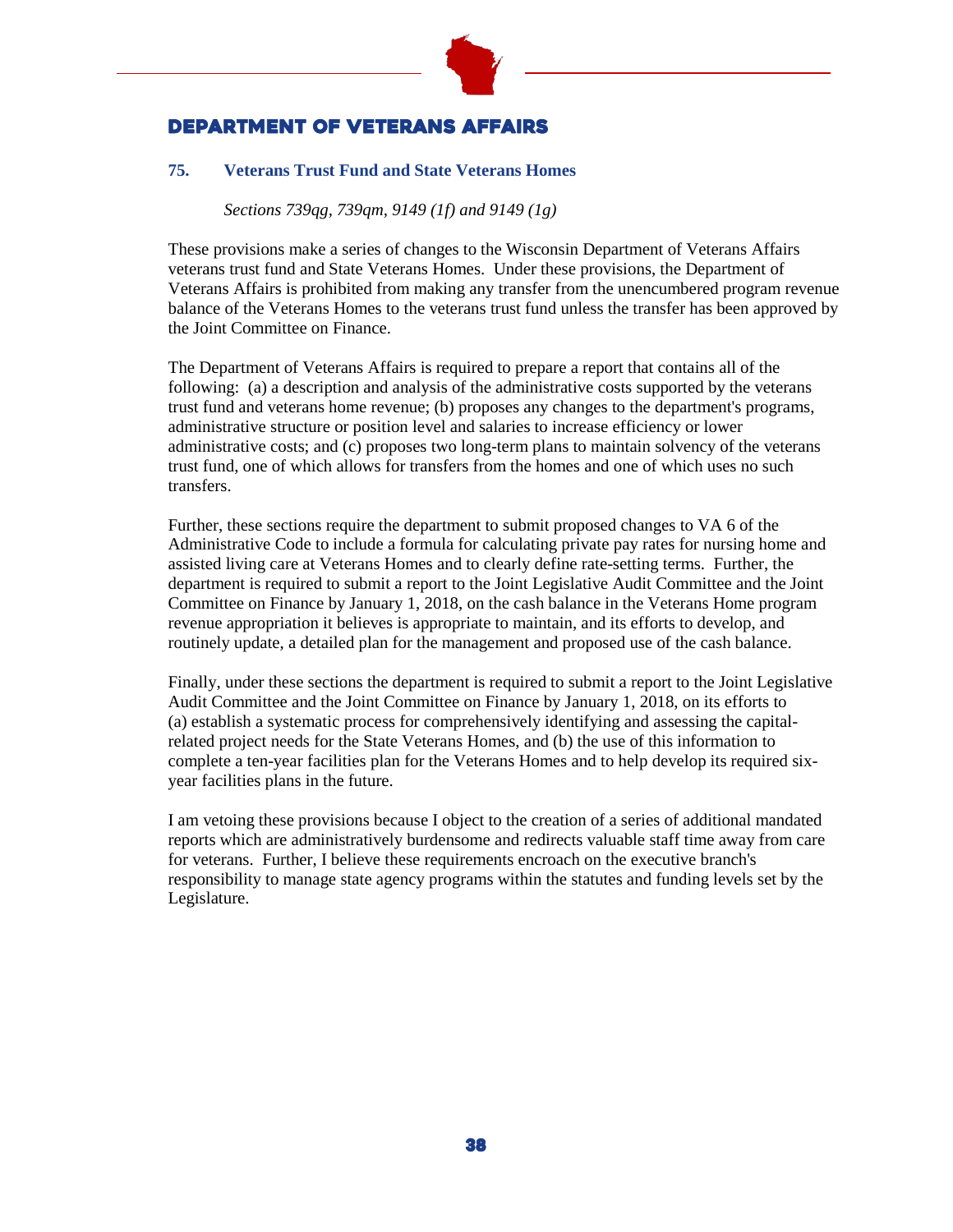

# E. Tax, Local Government and Economic Development

# Budget management

## **76. General Fund Structural Balance**

*Section 140k*

This section prohibits general fund net appropriations from exceeding general fund revenues in the second year of the fiscal biennium for every future Governor's budget bill submitted to the Legislature.

I am vetoing this section for several important reasons.

First, I am vetoing this section because I object to the unnecessary constraint that this provision places upon the Governor's budget recommendations. Prudent budgeting can, and has been, undertaken without this constraint. This unnecessary limitation would prohibit the Governor from recommending the return of excess funds at the beginning of the second year of a fiscal biennium to the people of Wisconsin through reduced taxes, increases in state aid or enhanced state programs.

Second, I am vetoing this section because it is poorly placed in the budget process and, consequently, can be expected to create unnecessary uncertainty for the funding of state programs. It is poorly placed because the Governor's budget recommendations are made prior to the final general fund revenue estimates used for budget passage that the Legislative Fiscal Bureau typically makes in May of each odd-numbered year. As a result, this section may generate unneeded angst regarding the funding of a wide variety of state aids and programs despite an expected excess balance in the state's general fund.

Third, I am vetoing this section because it establishes a standard contradictory to legislative action. This requirement would submit the Governor's budget to a constraint that the Legislature has explicitly excluded itself from in recent budgets, including this 2017-19 budget act.

Finally, I am vetoing this section because it forces the Executive Budget Bill to be incomplete, in that it cannot be fully tailored to address the state's fiscal circumstances. By prohibiting all Governors, both current and future, from having the current level of budget flexibility in making gubernatorial budget recommendations, it gives the Legislature an incomplete outline, direction and vision to move the state forward in the best manner possible just as the Legislature begins its budget deliberations.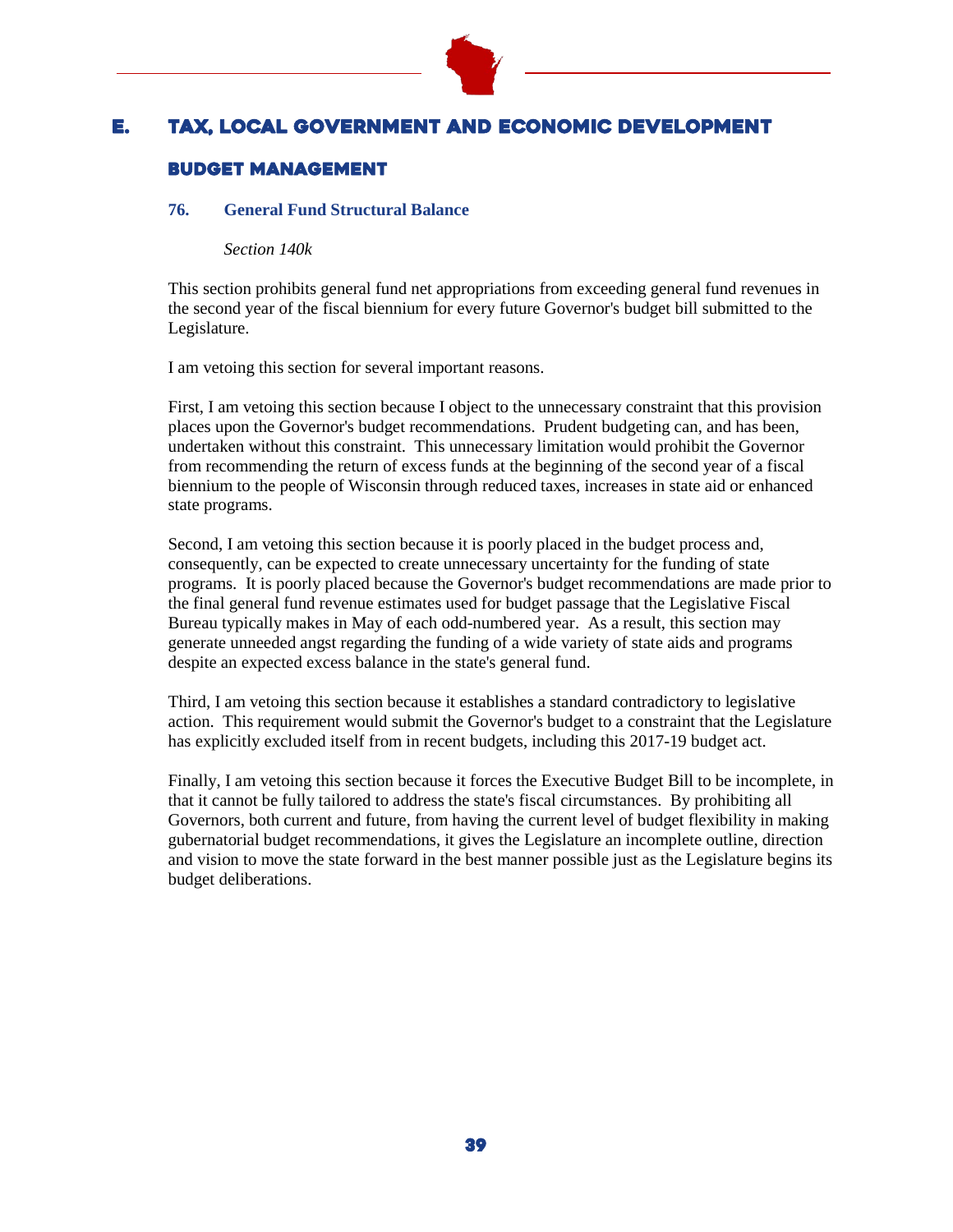

# General Fund Taxes

#### **77. Refundable Business Tax Credit Claims**

*Sections 1036h, 1036Lm, 1037bc, 1037bd, 1037be, 1037d, 1037e, 1037f, 1037g, 1037h, 1037i [as it relates to s. 71.07 (3wm) (c) and (d)], 1037t, 1037u, 1037v, 1037w, 1038g, 1038h, 1085ba, 1085bb, 1085bc, 1085bd, 1085be, 1085d, 1085e, 1085f, 1085g, 1085h, 1085i [as it relates to 71.28 (3wm) (c) and (d)], 1086b, 1086d, 1086e, 1086f, 1086g, 1086h, 1110ba, 1110bb, 1110bc, 1110bd, 1110be, 1110d, 1110e, 1110f, 1110g, 1110h, 1111b, 1111d, 1111e, 1111f, 1111g, 1111h, 1769v, 1779L, 1783q and 9150 (3t)*

These provisions require that claims for credits awarded by the Wisconsin Economic Development Corporation must be filed with and paid by the corporation from the tax credit appropriations using policies and procedures developed by the corporation's board. In addition, these provisions require that credits earned by pass-through entities be claimed by the business entity itself rather than the individual owners of the business. Finally, these provisions specify that the corporation may recover such credits that have been revoked or that are otherwise invalid from either the pass-through entity or the entity's individual owners.

I am vetoing these provisions because I object to transferring these responsibilities from the Department of Revenue to the Wisconsin Economic Development Corporation, which may result in a diminution of internal controls that safeguard against incorrect payments. I appreciate the desire for efficiency by consolidating functions with the corporation, but the department has a well-established system to prevent incorrect payments of these credits that would be unnecessarily jeopardized by transferring these functions to the corporation.

## **78. Limit on Enterprise Zones**

*Sections 1783L and 1783o*

These provisions eliminate the current law limit that the Wisconsin Economic Development Corporation may not designate more than 30 zones under the Enterprise Zone Jobs Tax Credit program. Instead, the provisions specify that the corporation may not verify businesses as eligible to claim enterprise zone credits of more than \$80,600,000 biennially, beginning with the 2017-19 biennium. The corporation would be permitted to exceed the biennial limit if such an action is approved by the Joint Committee on Finance subject to a 14-day passive review process.

I am vetoing these provisions because I object to fully removing the 30-zone limitation on the corporation while also imposing limitations on credit payments that could result in uncertainty for recipients regarding when their credits, which are subject to existing contracts specifying timetables for payment, may be claimed. The biennial limitation on verifications may result in situations where key Wisconsin companies would face significant delays between when their qualifying activity takes place and when they may claim the credits for those activities. This would weaken the attractiveness of the enterprise zone program for businesses, potentially harming the ability of the state to attract and retain businesses.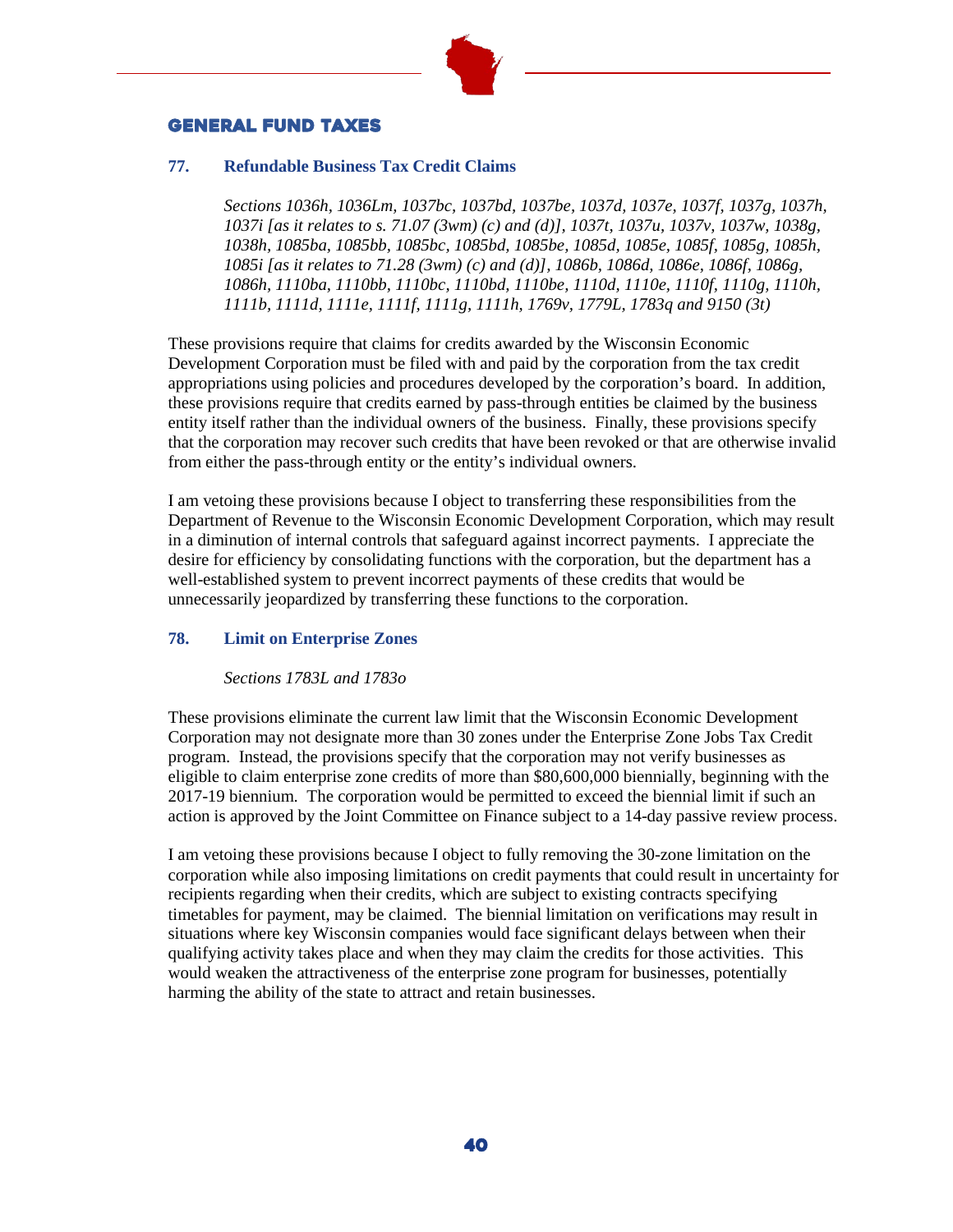

# **79. Historic Rehabilitation Credit**

#### *Section 1775g*

This section creates a limitation on the historic rehabilitation tax credit that limits the amount of credits the Wisconsin Economic Development Corporation may certify to no more than \$5 million on the same parcel. This limitation would first take effect with certifications beginning on July 1, 2018.

I am partially vetoing this because I object to continuing this program with almost no limitation on the amount that can be awarded each fiscal year. The \$5 million per parcel limitation does little to curtail the fiscal effects of this program, which has swelled to cause an annual tax revenue loss exceeding \$60 million, making it one of this state's most expensive economic development incentives. My budget proposal included a recommendation to limit program awards to \$10 million annually and institute competitive awards of those credits to emphasize job creation potential, among other considerations, in order to balance the state's fiscal exposure with the needs of local communities. I am using the digit veto to reduce the per parcel cap from \$5,000,000 to \$500,000. Reducing the per parcel cap to \$500,000 per parcel leaves unchanged the incentives for many of the projects in smaller communities across Wisconsin while reducing the state's fiscal exposure on larger projects. I am maintaining the July 1, 2018, effective date for this new cap to allow projects currently under consideration time to incorporate the limitation into their plans.

Roughly half of states have per project caps and a third of those state have per project caps at or lower than \$500,000. Of the awards approved since 2014, just under half have been for \$500,000 or less.

Further, while I support the reasonable changes made through this veto, the Legislature could pursue separate legislation that more closely mirrors my original budget recommendations to more thoroughly reform this program, addressing both the state's fiscal exposure and program objectives in a comprehensive manner.

The fiscal effect of this veto is estimated to be an increase in general fund tax revenue of \$1,220,700 in fiscal year 2018-19, \$12,062,900 in fiscal year 2019-20 and \$33,173,000 in fiscal year 2020-21. Savings would grow to \$46,241,200 in fiscal year 2021-22 and \$47,390,000 annually beginning in fiscal year 2022-23.

## **80. Working Families Tax Credit**

#### *Section 1041e*

This section repeals the Working Families Tax Credit beginning with the 2017 tax year.

I am vetoing this section because I object to entirely eliminating the Working Families Tax Credit instead of addressing the narrower issue of ensuring that credits may only be claimed by full-time Wisconsin residents, which I proposed in the Executive Budget for the 2017-19 biennium. The fiscal effect of vetoing this provision will be a loss of \$200,000 in general fund tax revenue in each year of the biennium.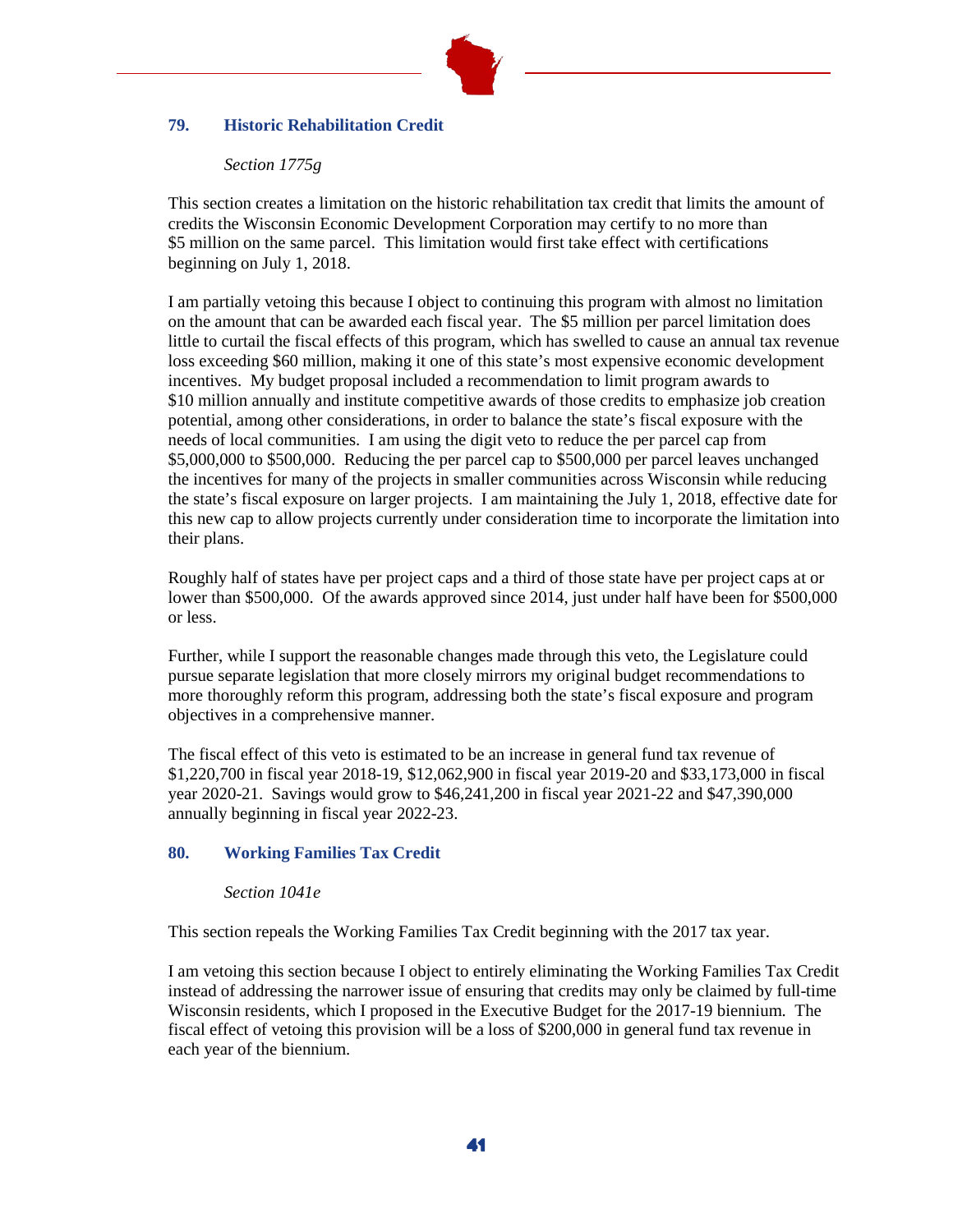

# **81. Private Label Credit Card Bad Debt Deduction**

## *Section 2265*

This section delays the effective date for 2013 Wisconsin Act 229, which pertains to allowing sales tax return adjustments for bad debts on private label credit cards, until July 1, 2018, instead of the September 1, 2019, recommended in the Executive Budget.

I am exercising the digit veto in this section to delay the effective date to July 1, 2078, because I object to incurring a large fiscal effect in this biennium. The effect of this veto will be to achieve the same result as my original budget recommendations. These funds may be better spent on broad-based relief such as with a sales tax holiday that was included in my original budget recommendations as opposed to a provision that will benefit only select financial institutions. Partially vetoing this provision will increase sales and use tax collections by \$10,436,000 in fiscal year 2018-19.

# **82. Sales Tax Exemption for Broadcast Equipment**

*Sections 1187d, 1187e, 1187f and 9438 (2i)*

These provisions create a sales and use tax exemption for broadcast transmitters, satellite dishes and communications towers if the equipment is used primarily for transmitting or receiving commercial radio or television material. This sales tax exemption would first be effective on July 1, 2019, and would cause an annual general fund revenue loss of \$928,000. These provisions also exempt a vehicle if it is used exclusively in the origination of radio or television programs. In addition, these provisions create an exemption for leased space on a communications tower if the space is used exclusively for transmitting or receiving commercial radio or television program material. For the purposes of this exemption, "program material" is defined to mean material generally available to the public free of charge.

I am vetoing these provisions because I object to providing a sales and use tax exemption that does not have any clear tax equity or economic purpose. It is unclear if any meaningful activity would be incentivized by this exemption. Further, there is no compelling tax equity issue being addressed by this sales and use tax exemption. This may be better reviewed as separate legislation. Vetoing this provision will increase annual revenue collections by \$928,000 beginning in fiscal year 2019-20.

## **83. Alternative Minimum Tax Repeal Technical Correction**

## *Section 1052e.*

This section sunsets the state alternative minimum tax with taxable years beginning after December 31, 2016. Separately in the bill, nonstatutory language specifies that the effective date for the repeal is for taxable years beginning after December 31, 2018.

I am partially vetoing this section to remove the "2016" reference in the applicable taxable years, which is inconsistent with the general effective dates of this provision and the Legislature's stated intent. The intent of this provision is to sunset the state alternative minimum tax with taxable years beginning after December 31, 2018. This corrective partial veto will leave the only sunset date as the nonstatutory language setting the initial applicability of the repeal as December 31, 2018.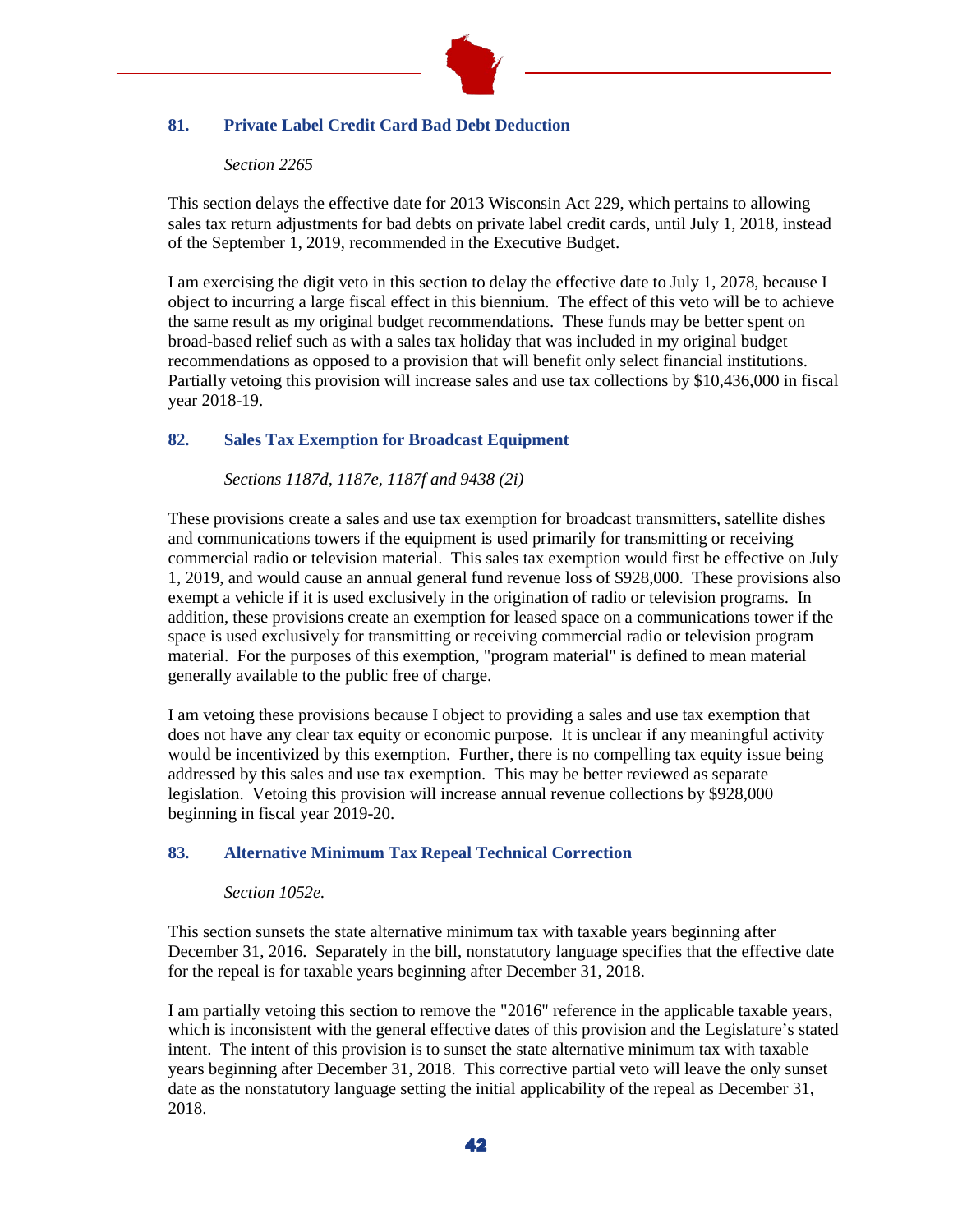

# Local government

# **84. Duties of the Milwaukee County Comptroller**

*Section 981e*

This section specifies that the duties and responsibilities of the Milwaukee County Comptroller include administering accounts payable, payroll, accounting and financial information systems, in addition to those duties and responsibilities specified under current law.

I am vetoing this section because I object to how the increased specification of duties for the Milwaukee County Comptroller in state law will diminish how the county may best structure its administrative responsibilities.

# **85. County Board Approval for Sale or Lease of Land Owned by Milwaukee County**

*Sections 980s, 980se, 981h, 981m [as it relates to land transactions in Milwaukee County], 982f and 9331 (7t)*

These sections specify that, with regard to the sale or lease of property owned by Milwaukee County, the Milwaukee County Executive's action must be consistent with established county board policy and must be approved by the county board to take effect. In addition, these sections provide that the county board may only approve or reject a contract for the sale or lease of county property as negotiated by the Milwaukee County Executive. These sections also delete current law provisions that permit the Milwaukee County Executive, together with either the Milwaukee County Comptroller or an appointed real estate executive, to form a majority to lease, sell or convey any nonpark county property regardless of board policy and without board approval. These changes apply to a land transaction for which a contract has been entered into after September 1, 2018.

I am vetoing these sections [as these sections relate to land transactions in Milwaukee County] because these changes would hinder recent progress made to provide the Milwaukee County Executive with effective and efficient means to conduct the county's business transactions.

## **86. Conduit Revenue Bonds**

*Sections 8s, 177s, 179e, 179f, 179s, 585h, 984g, 984gb, 984gc, 984gd, 984ge, 984gf, 984gg, 984gh, 984gi, 984gj, 984gk, 984gL, 984gm, 984gn, 984go, 984gp, 984gq, 984gqf, 984gr, 984gs, 984gt, 984gu, 984gv, 984gw, 984gx, 984gy, 984h, 984hb, 984hc, 984hd, 984he, 984hf and 984hg*

This provision modifies current law as it relates to the Public Finance Authority and its ability to issue bonds in an assortment of ways, including empowering the authority to create one or more business units to carry out, or assist the authority in carrying out, all or part of the purposes or powers of the authority. In addition, the provision modifies the requirements for local approval of financing by the authority; broadens the authority's ability to own or operate property; and extends the existing personal liability law exemptions to officers, employees and agents of the authority and related business units.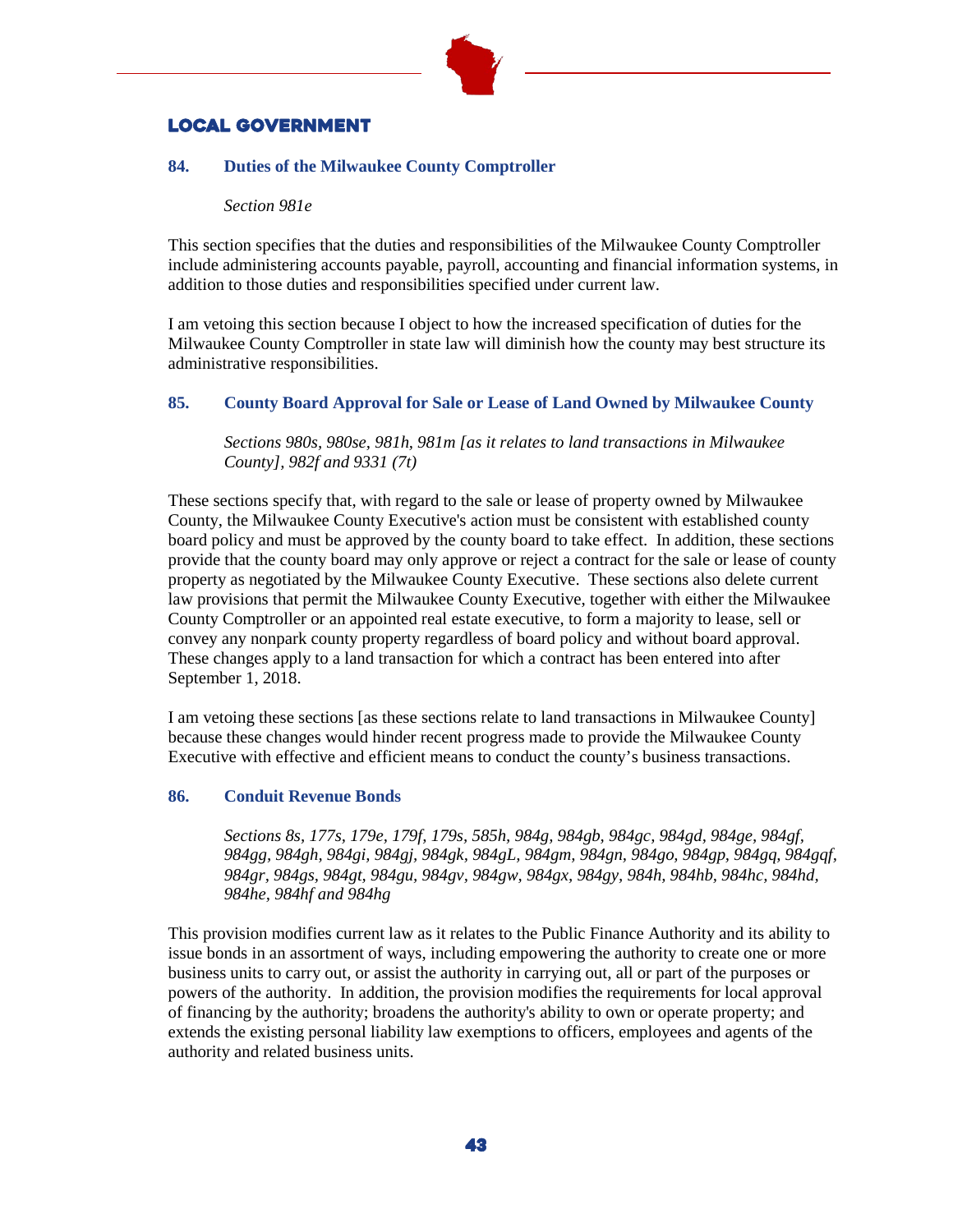

I am vetoing this provision because this is nonfiscal policy that should be vetted as separate legislation.

## **87. Ordinances Conflicting with Statutory Provisions**

#### *Section 982t*

This provision prohibits cities, villages, towns or counties from enforcing ordinances which either directly conflict with statute or when the intent of the ordinance appears to conflict with statute, either in its intent or its spirit.

I am vetoing this provision because I object to inserting a broad provision which may violate home rule under the Wisconsin Constitution for cities and villages. The statutes already provide the ability to regulate matters of statewide concern that could affect political subdivisions.

## Department of Transportation

#### **88. Transfer of State Car-Killed Deer Removal Program**

*Sections 362n, 578ym and 1222m*

This provision would transfer, from the Department of Natural Resources to the Department of Transportation, the administration of the car-killed deer removal program that is currently funded on a one-time basis in the 2015-17 biennium by the forestry account of the conservation fund. It would further require that the Department of Transportation's expenses for contracting with vendors or local governments to remove car-killed deer shall be funded from the department's departmental management and operations, state funds appropriation under s. 20.395 (4) (aq) and specify that the removal of car-killed deer is not a routine highway maintenance activity.

I am partially vetoing this provision in several ways because I object to the appropriation under which the Department of Transportation is to fund its costs pertaining to the removal of car-killed deer and I object to the restrictions placed on the department's flexibility to address the removal of car-killed deer.

I am vetoing the requirement to fund the removal of car-killed deer from the department's departmental management and operations, state funds appropriation under s. 20.395 (4) (aq) because this requirement would take funding away from other priorities for the department's operating expenses given that no additional funding was provided to the department for car-killed deer removal.

I am vetoing the prohibition that specifies that the removal of car-killed deer is not a routine highway maintenance activity because this prohibition conflicts with current law. Through its routine maintenance agreements for county-performed maintenance on state highways, the department already has the authority under s. 84.07 (1) to perform, "all routine measures deemed necessary to provide adequate traffic service" including the removal of car-killed deer.

I am also vetoing the requirement that the department must contract for the removal and disposal of deer killed by vehicles to provide the department with greater flexibility in administering these duties.

44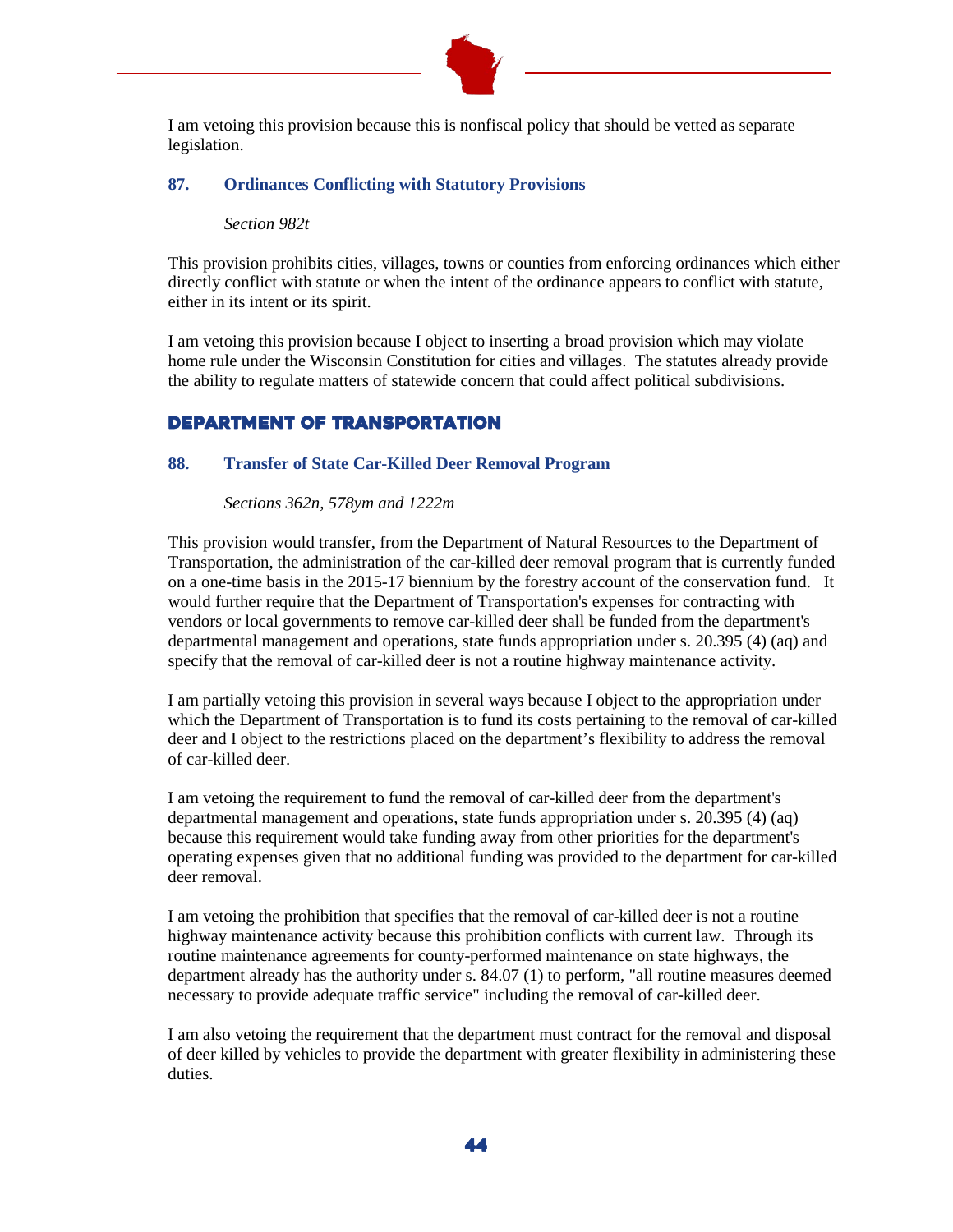

This provision placed an unfunded mandate on the Department of Transportation. Under my partial vetoes, however, removal of deer carcasses could be funded under the Department of Transportation's routine maintenance appropriation if a need arises.

Under my partial vetoes, the earlier intent to sunset the Department of Natural Resources program for car-killed deer at the end of fiscal year 2016-17 will be maintained.

#### **89. Volkswagen Settlement**

#### *Section 111*

This provision allocates funding for state vehicle replacement and the creation of a statewide local transit capital assistance program using Wisconsin's share of a settlement with Volkswagen related to the company's fraudulent vehicle emissions practices.

I am partially vetoing this provision to eliminate the \$10,000,000 cap on Volkswagen settlement funds that may be used for state fleet vehicle replacement because I object to limiting the funds for state vehicle replacement to an amount below the state's potential replacement needs. As a result of my partial veto, Volkswagen settlement funds sufficient for the replacement of all eligible state vehicles will be available for this purpose. This partial veto will not, however, impact the total \$32,000,000 in funding set aside for a statewide local transit capital assistance program because the state can fully fund this amount by allocating a portion of the final third of Wisconsin's share of settlement funding that it will gain access to in the 2019-21 biennium.

## **90. Tolling Implementation Study**

#### *Sections 183 [as it relates to s. 20.395 (4) (aq)] and 9145 (6b)*

This provision provides the Department of Transportation with \$2,500,000 SEG in fiscal year 2017-18 to enter into a contract not to exceed that amount for a tolling implementation study. The study is to include an analysis to support the completion of a federal tolling application process; a tolling concepts of operations plan that outlines the policies, procedures and operations needed to govern roadway tolling; a traffic and revenue analysis including the revenue needed to support toll revenue-supported debt; and an evaluation, or reevaluation of federal environmental requirements, including needed documentation.

I am vetoing this provision to eliminate the requirement for the department to enter into a contract for a tolling study. This provision is unnecessary as the Department of Transportation may further study tolling under its own administrative authority at its discretion.

I am directing the Department of Transportation to continue to monitor and evaluate federal actions and directives that would impact Wisconsin's highway funding and review the need to further study tolling.

To make the \$2,500,000 SEG that was provided for this study more immediately available, I am lining out the amount under s. 20.395 (4) (aq) for fiscal year 2017-18 and writing in a smaller amount that excludes this funding. In doing so, I am vetoing the part of the bill that funds this provision. I am also requesting the Department of Administration secretary not to allot these funds. This action will increase the transportation fund's ending balance for the biennium by \$2,500,000.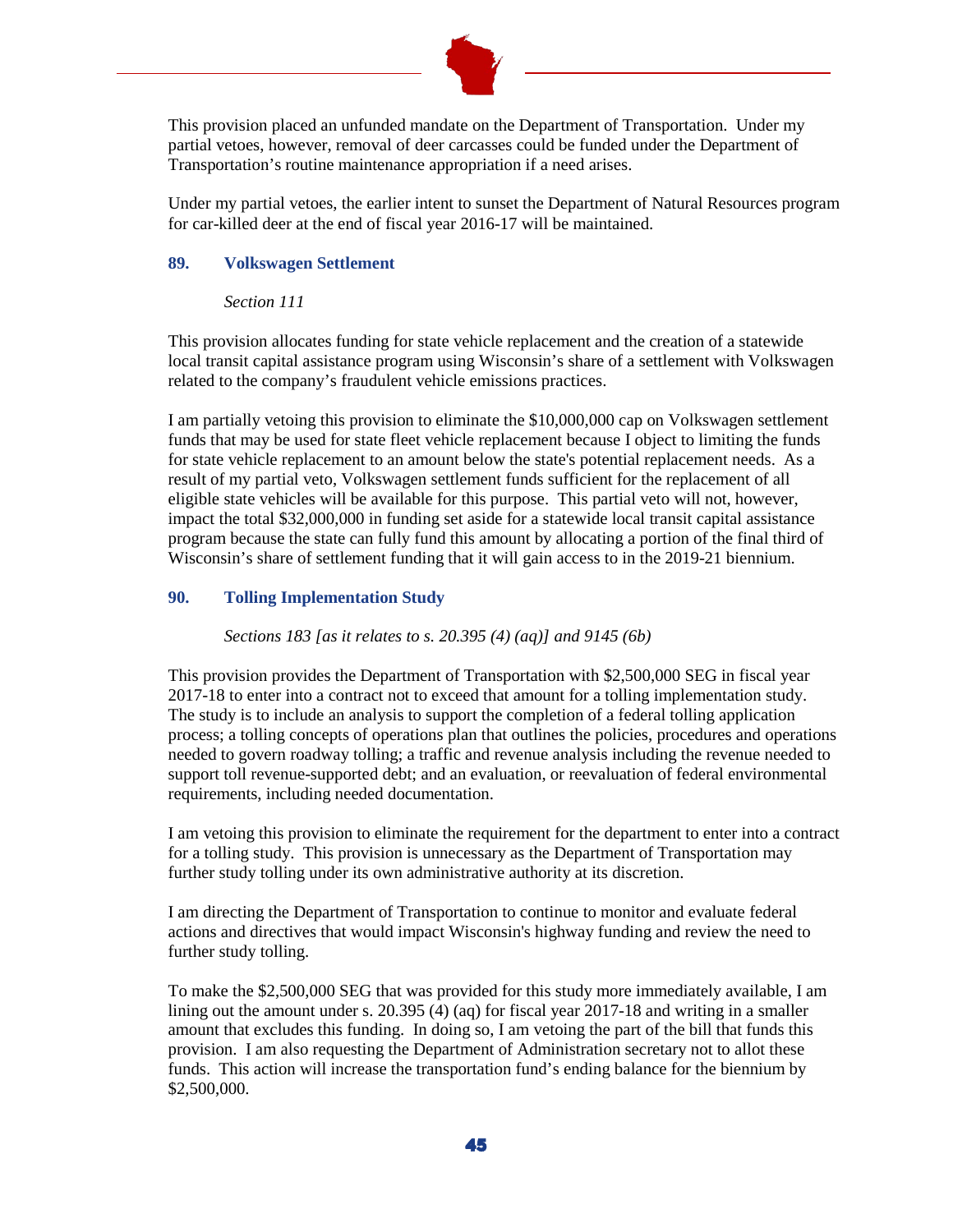

# **91. Aeronautics Local Government Zoning**

#### *Section 1460m*

This section specifies that no county, city, village or town airport or spaceport protection ordinance may prohibit the use of a physical barrier in lieu of compliance with a 48-hour drainage requirement for a storm retention pond that is located in a residential subdivision underlain by natural clay soil.

I am vetoing this section because it creates a safety hazard by increasing the risk of wildlife strikes to airplanes. The purpose of the 48-hour drainage requirement rather than a physical barrier is to prevent standing water from attracting wildlife that may pose a hazard to aircraft operations. This is a recommended practice under federal and state guidelines. I am also vetoing this section because it may conflict federal wildlife hazard management plans required by the Federal Aviation Administration administrator.

# **92. State Highway Rehabilitation – State Highway 154 (Sauk County)**

## *Section 9145 (10c)*

This section requires the Department of Transportation to complete state highway rehabilitation work on STH 154 in the 2017-19 biennium in Sauk County, from the Richland/Sauk County line to the village of Loganville.

I am vetoing this section because it interferes with the department's ability to prioritize rehabilitation work. Moreover, since the department has this work programmed for fiscal year 2019-20, this project could already be advanced into the 2017-19 biennium should funding become available.

## **93. Enumerate I-94 between USH 12 and STH 65 (St. Croix County)**

## *Section 1212m*

This section enumerates the 7.5-mile segment of I-94 between USH 12 and 130<sup>th</sup> Street near STH 65 in St. Croix County in the statutes as a major highway development project.

I am vetoing this section because I object to efforts to sidestep the current prioritization of major highway projects. In addition, the enumeration of this project at this time may create expectations that work may be undertaken on this project earlier than is likely to occur. As a result of my veto, the Department of Transportation will be able to consider this project in the context of all other projects which are under consideration – thereby allowing a comprehensive statewide approach to be applied.

# **94. State Highway Construction – "Replace-In-Kind" Alternative Requirement**

## *Sections 1221m and 9345 (4t)*

These sections require the Department of Transportation to study, consider and provide a cost estimate for a "replace-in-kind" alternative when developing state highway construction projects plans. These sections define "replace-in-kind" alternatives as plans that would not include bicycle lanes, added lanes of travel or significant design modifications that would include any of

46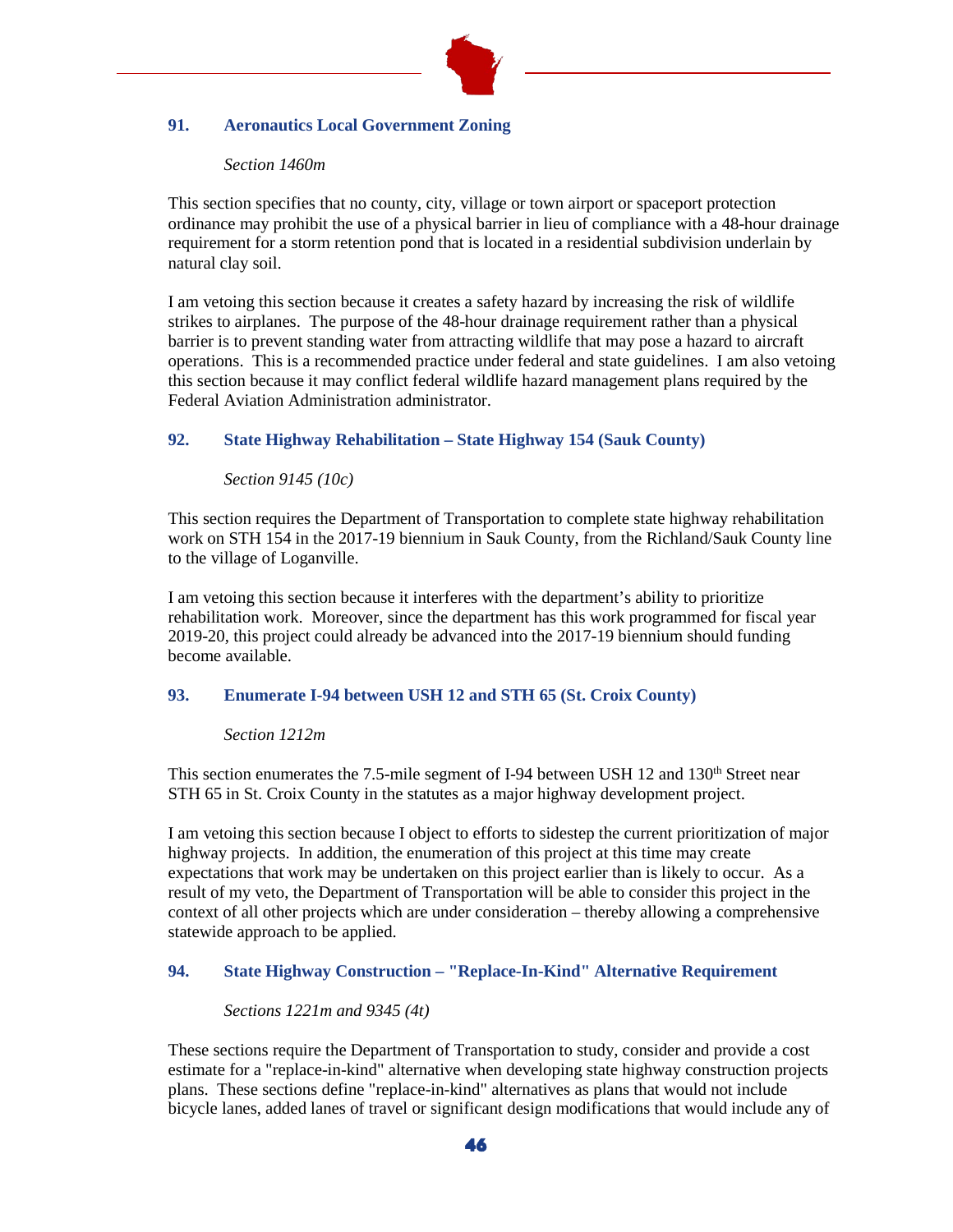

the following: (a) geometric or safety modifications, (b) changes to highway alignment, or (c) changes to access points. These sections would first apply to a highway improvement project commenced on the effective date of the bill.

I am vetoing these sections because placing these requirements in statute is both unnecessary and potentially costly. The provisions are unnecessary because the Department of Transportation has already adopted a "replace-in-kind" approach as a standard strategy to limit the scope and cost of construction projects. This provision is also potentially costly because the placement of this requirement in statute may force the development of plans that will be known from the start as imprudent if clear safety or congestion needs unquestionably merit something beyond a "replacein-kind" project plan.

## **95. Initial Applicability of the Repeal of Prevailing Wage Law**

#### *Section 9452 (2w)*

This section establishes when the bill's repeal of the state's prevailing wage law goes into effect. This section specifies, for a project of public works that is subject to bidding, the prevailing wage repeal first applies to a project for which the request for bids is issued on or after September 1, 2018. In addition, this section specifies that for a project of public works that is not subject to bidding, the prevailing wage repeal first applies to a contract that is entered into on or after September 1, 2018.

I am vetoing this section because I object to making the taxpayers of Wisconsin wait for nearly a year before they can begin to benefit from the cost savings to be created by the repeal of the state's prevailing wage laws. As a result of my veto, the delay of the repeal to September 1, 2018, will be deleted, so that the repeal of the state's prevailing wage law will, instead, be effective with the effective date of the 2017-19 budget bill as a whole – and consequently, the effective date will be the day after publication of this budget act rather than nearly a year from now.

#### **96. Transportation Projects Commission Temporary Changes**

*Sections 8bt, 8c, 8d, 8e, 8f, 8g, 8h, 8i, 8j, 8k, 8L, 8m, 8n, 183 [as it relates to s. 20.395 (4) (ab) and s. 20.865 (4) (a)], 362m, 507d, 1216bg, 1216bi, 1757m, 9145 (1f), 9145 (2f) and 9445 (1f)*

These provisions make numerous changes to the Transportation Projects Commission and the Department of Transportation's duties pertaining to the commission. These changes include modifying the membership of the Transportation Projects Commission, providing staff and funding for the commission, specifying duties and the authority of the commission, requiring the Department of Transportation to provide specific information to the Transportation Projects Commission, requiring the commission to produce certain reports, and requiring an independent engineering firm to prepare a report reviewing the department's construction standards and project prioritization. These provisions also create a new biennial appropriation with \$150,000 GPR in fiscal year 2017-18 to fund the initial costs for the Transportation Projects Commission and include an additional \$550,000 GPR in fiscal year 2017-18 in the Joint Committee on Finance's supplemental appropriation to fund costs associated with staff for the commission. Certain duties and the statutory specification of the membership of the commission, under these provisions, sunset after June 30, 2021. The commission is initially provided 3.0 FTE GPR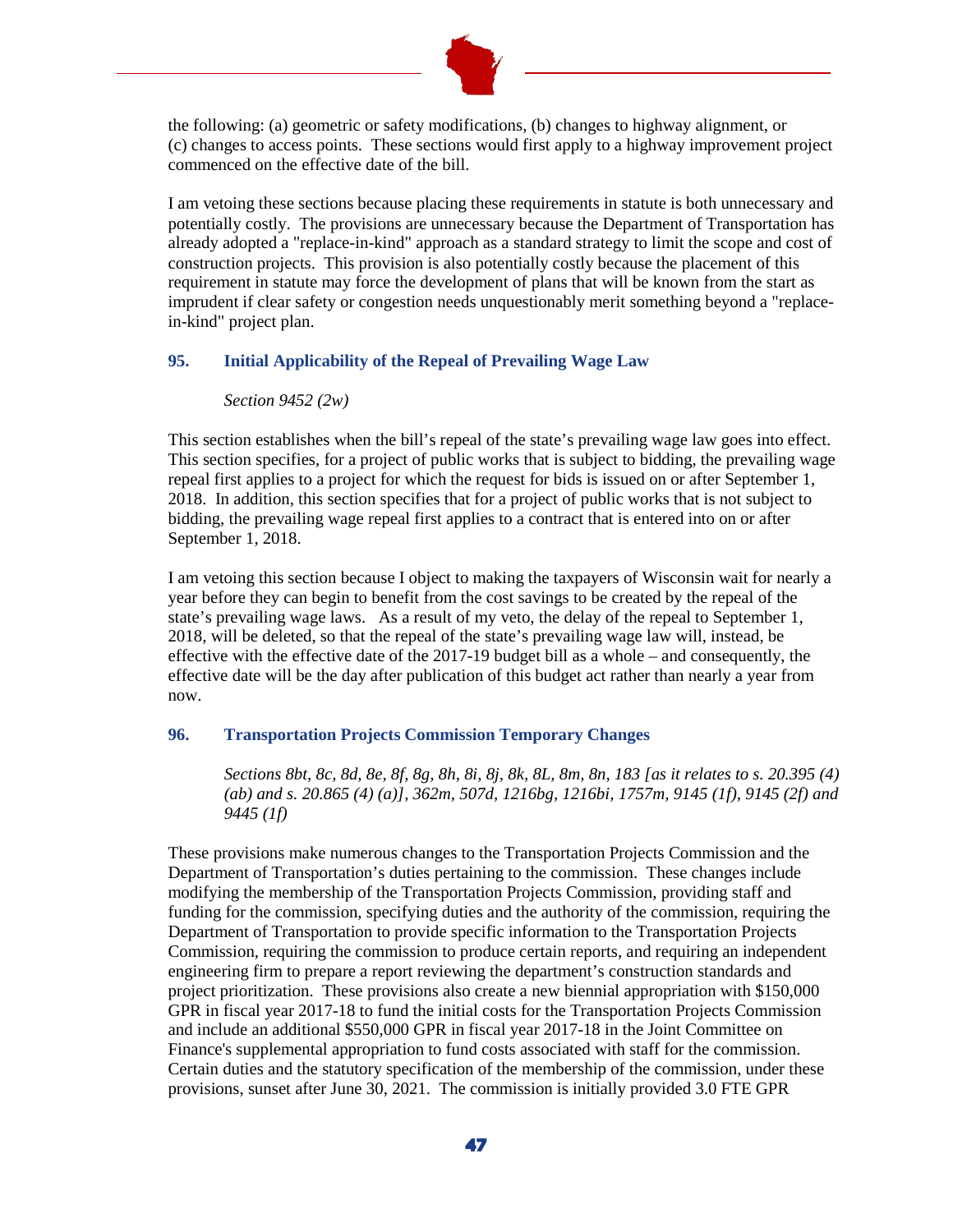

positions and may request an additional 4.0 FTE GPR positions through the Joint Committee on Finance.

I am fully vetoing these provisions as they pertain to the Transportation Projects Commission and the positions for the commission because I object to the creation of the duplicative functions and duties that these provisions create. I am also vetoing these provisions to eliminate wasteful and unnecessary spending.

I am retaining, however, the requirement that the department contract with an independent engineering firm to prepare a report reviewing the department's construction standards and project prioritization. I am partially vetoing the section that specifies the scope and due date of the independent engineering report, however, to eliminate the requirement that the department undertake the engineering study in consultation with the commission. I am making this partial veto because it is unnecessary to specify that the department must consult with the commission especially once the unneeded staffing for the commission is eliminated.

Under my veto, both the appropriation for \$150,000 GPR for the Transportation Projects Commission and the initial 3.0 FTE GPR positions are eliminated. In addition, I am writing down the GPR supplemental appropriation for the Joint Committee on Finance by \$550,000 in fiscal year 2017-18 by lining out the amount under s. 20.865 (4) (a) for that fiscal year and writing in a smaller amount to eliminate the funding set aside for additional Transportation Projects Commission staffing costs. I am also requesting the Department of Administration secretary to not allot these funds. I am further vetoing the provision allowing the commission to request up to an additional 4.0 FTE GPR positions under a 14-day passive review request to the Joint Committee on Finance. I am, however, directing the department to create an Office of Inspector General.

The sections pertaining to the Transportation Projects Commission include numerous problems and duplications. The staff provided to the commission would duplicate the duties of existing department positions. Permanent year-round positions for the commission are also wasteful because the activity of the commission is cyclical. The broad authority that these provisions give to the commission staff to access any record of the department means personal information from driver licenses, driver medical records and law enforcement investigations is available to the commission – thus jeopardizing the state's compliance with confidentiality laws. Changing the membership of the commission whereby the secretary of the Department of Transportation is potentially not a member creates a potential gap in program prioritization and the flow of information. Requiring commission staff to produce reports which are redundant with Department of Transportation duties is unnecessary. Sunsetting provisions pertaining to the commission's membership and duties after June 30, 2021, creates unnecessary disruption to highway programming activities and oversight.

## **97. Transfer of Segregated Funds**

## *Sections 359p and 9145 (4w)*

These provisions require the Department of Transportation to study and report on the effects of consolidating SEG in the surface transportation program and replacing these funds with FED from the state highway program. This report is required to be submitted to the Joint Committee on Finance no later than May 1, 2018. These provisions further permit the department to submit a s. 13.10 request to the Joint Committee on Finance that would accomplish such transfers and would require such requests to include an estimate of the potential savings or costs to local